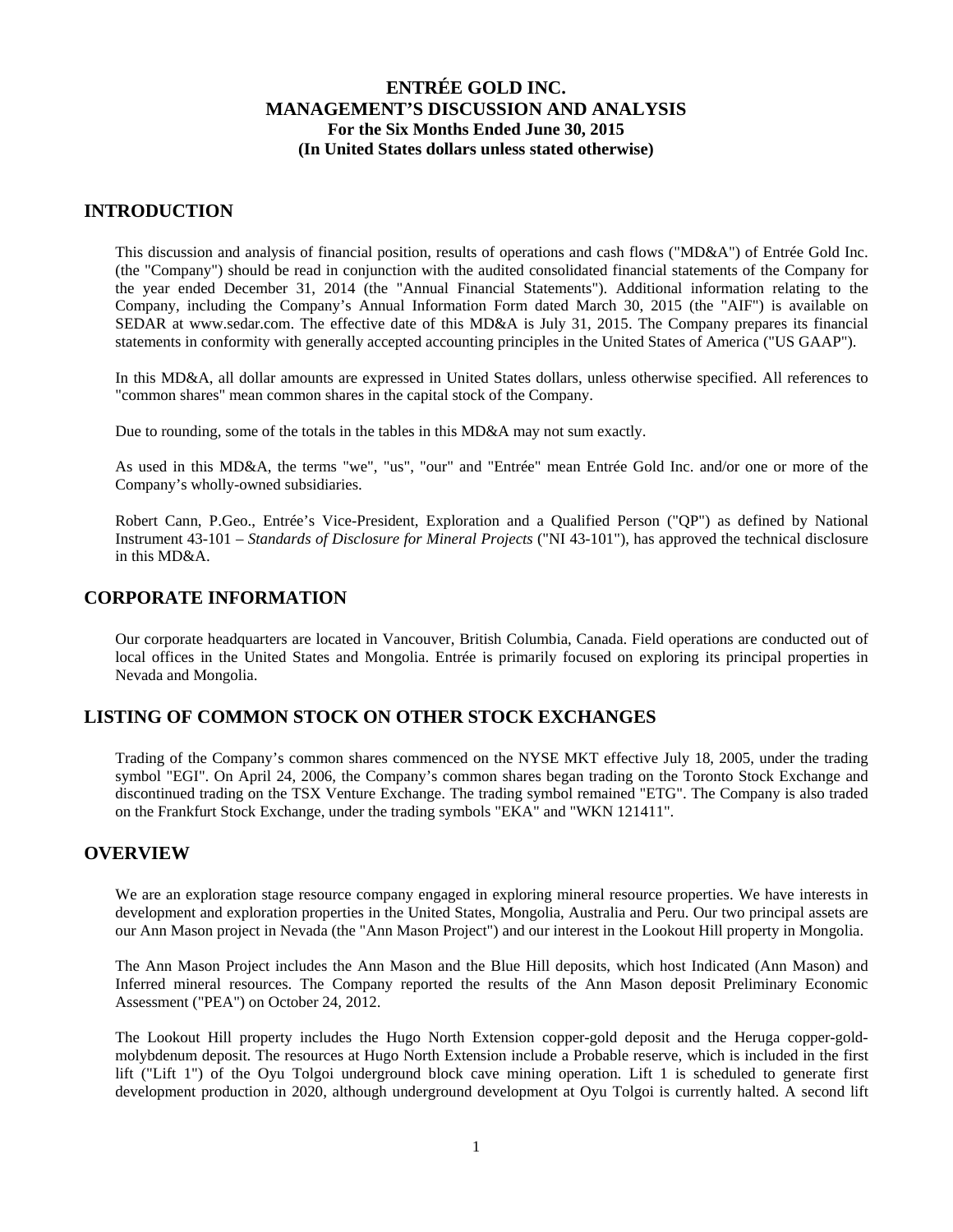("Lift 2") for the Oyu Tolgoi underground block cave operation, including additional resources from Hugo North Extension, has been proposed but has not yet been modeled within the existing mine plan.

The following is an overview of our two principal assets.

### **UNITED STATES – ANN MASON**

One of Entrée's principal assets is the Ann Mason Project in the Yerington District of Nevada.

The Ann Mason Project is currently defined by the mineral rights to 1,658 unpatented lode claims on public land administered by the Bureau of Land Management ("BLM"), and title to 33 patented lode claims. Together, these cover an area of approximately 12,730 hectares (31,456 acres). Entrée assembled this package of claims through a combination of staking and a series of transactions undertaken since August 2009, including the acquisition of PacMag Metals Limited ("PacMag"). The Roulette, Blackjack, Shamrock and Ann South properties have been folded into the Ann Mason Project, which now includes the Ann Mason copper-molybdenum porphyry deposit, the Blue Hill copper deposit, the Blackjack IP, Blackjack Oxide and Roulette targets, and the Minnesota, Shamrock and Ann South copper skarn targets. Unless otherwise described below, Entrée has, or has an option to acquire, a 100% interest in the claims comprising the Ann Mason Project.

A total of 226 of the unpatented lode claims (formerly part of the Blackjack property) are subject to a mining lease and option to purchase agreement (the "MLOPA") with two individuals. The MLOPA provides for an option to purchase the claims for \$500,000, a 3% net smelter returns ("NSR") royalty (which may be bought down to a 1% NSR royalty for \$2 million) and annual advance minimum royalty payments of \$27,500 until the commencement of sustained commercial production. The advance payments will be credited against future NSR royalty payments or the buy down of the royalty.

In September 2009, Entrée entered into an agreement with a third party whereby Entrée may acquire an 80% interest in 216 unpatented lode claims formerly known as the Roulette property. In order to acquire its interest, Entrée must: (a) incur expenditures of \$1,000,000, make cash payments of \$140,000 and issue 85,000 common shares of the Company within three years (completed); (b) make aggregate advance royalty payments totaling \$375,000 between the fifth and tenth anniversaries of the agreement (\$50,000 paid to date); and (c) deliver a bankable feasibility study before the tenth anniversary of the agreement.

Seventeen of the patented lode claims are subject to a 2% NSR royalty granted to a third party. In addition, 235 of the unpatented lode claims, including the claims covering the Ann Mason and Blue Hill deposits, are subject to a 0.4% NSR royalty.

Separate from the patented and unpatented lode claims comprising the Ann Mason Project, Entrée has an option to purchase 21 unpatented placer claims within the project boundaries, pursuant to an agreement entered into on April 30, 2014 and amended on July 13, 2015. In consideration of the option and a grant of access over the placer claims for the purpose of locating its own unpatented lode claims, Entrée paid \$35,000 and issued 250,000 common shares of the Company. Entrée may extend the option period to a maximum of five years, by making additional payments of \$35,000 each on the six-month (paid), first (paid), second, third and fourth anniversaries of the effective date of the agreement. Entrée may exercise the option at any time by paying a purchase price of \$500,000. All cash option payments made by Entrée will be credited towards the purchase price.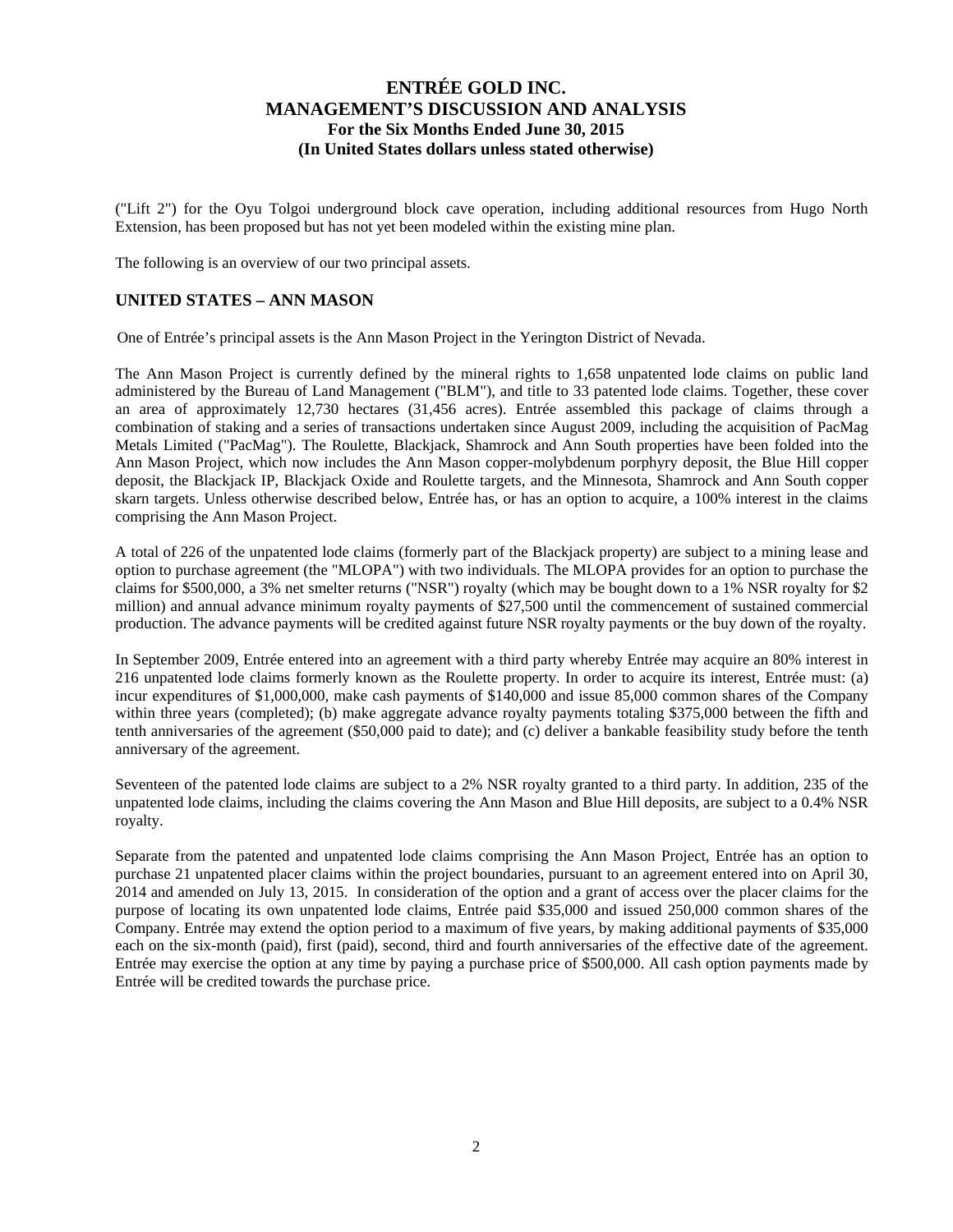

The illustration below depicts the target locations and current land status of the Ann Mason Project.

#### *Preliminary Economic Assessment*

On October 24, 2012, the Company announced the results of its PEA on the Ann Mason deposit. The Company subsequently filed a technical report titled "Amended and Restated Preliminary Economic Assessment on the Ann Mason Project Nevada, U.S.A." with an effective date of October 24, 2012, amended October 15, 2014 ("AMTR12"). AMTR12 was prepared by AGP Mining Consultants Inc. ("AGP"). The following information is summarized, derived or extracted from AMTR12. For a complete description of the assumptions, qualifications and procedures associated with the information in AMTR12, reference should be made to the full text of AMTR12, which is available for review on SEDAR located at www.sedar.com or on www.entreegold.com.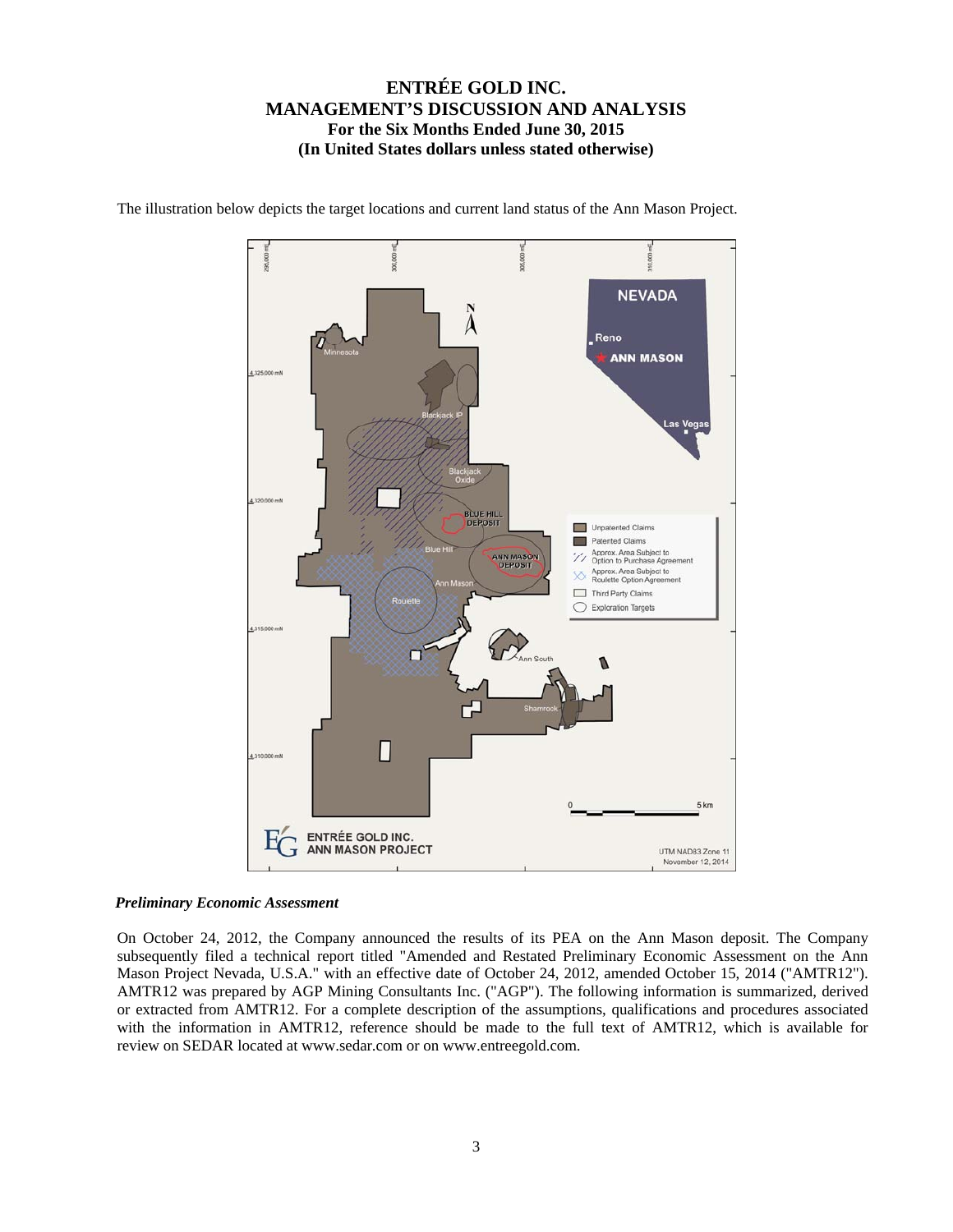Key results from the PEA can be summarized as follows:

- Base case, pre-tax net present value (using a 7.5% discount rate) ("NPV7.5") of \$1.11 billion, internal rate of return ("IRR") of 14.8%, and payback of 6.4 years, based on long term metal prices of \$3.00/lb copper, \$13.50/lb molybdenum, \$1,200/oz gold and \$22/oz silver (the "Base Case").
- Base Case, post-tax NPV7.5 of \$690 million, IRR of 12.6%, and payback of 7.1 years.
- Development (pre-production plus year 1) capital costs of approximately \$1.28 billion, including contingency.
- Average cash costs (net of by-product credits) of \$1.46/lb copper (see "Non-US GAAP Performance Measurement" below).
- Net annual undiscounted cash flow over the life of mine ("LOM") is approximately \$227 million per year.
- 100,000 tonnes per day ("tpd") conventional open pit mine utilizing a conventional sulphide flotation mill with a 24 year mine life.
- LOM production of 5.14 billion pounds of copper and 36.4 million pounds of molybdenum.
- LOM strip ratio of 2.16:1 waste to mineralized material.
- LOM average copper recovery of 93.5%.
- Clean copper concentrate grading 30%.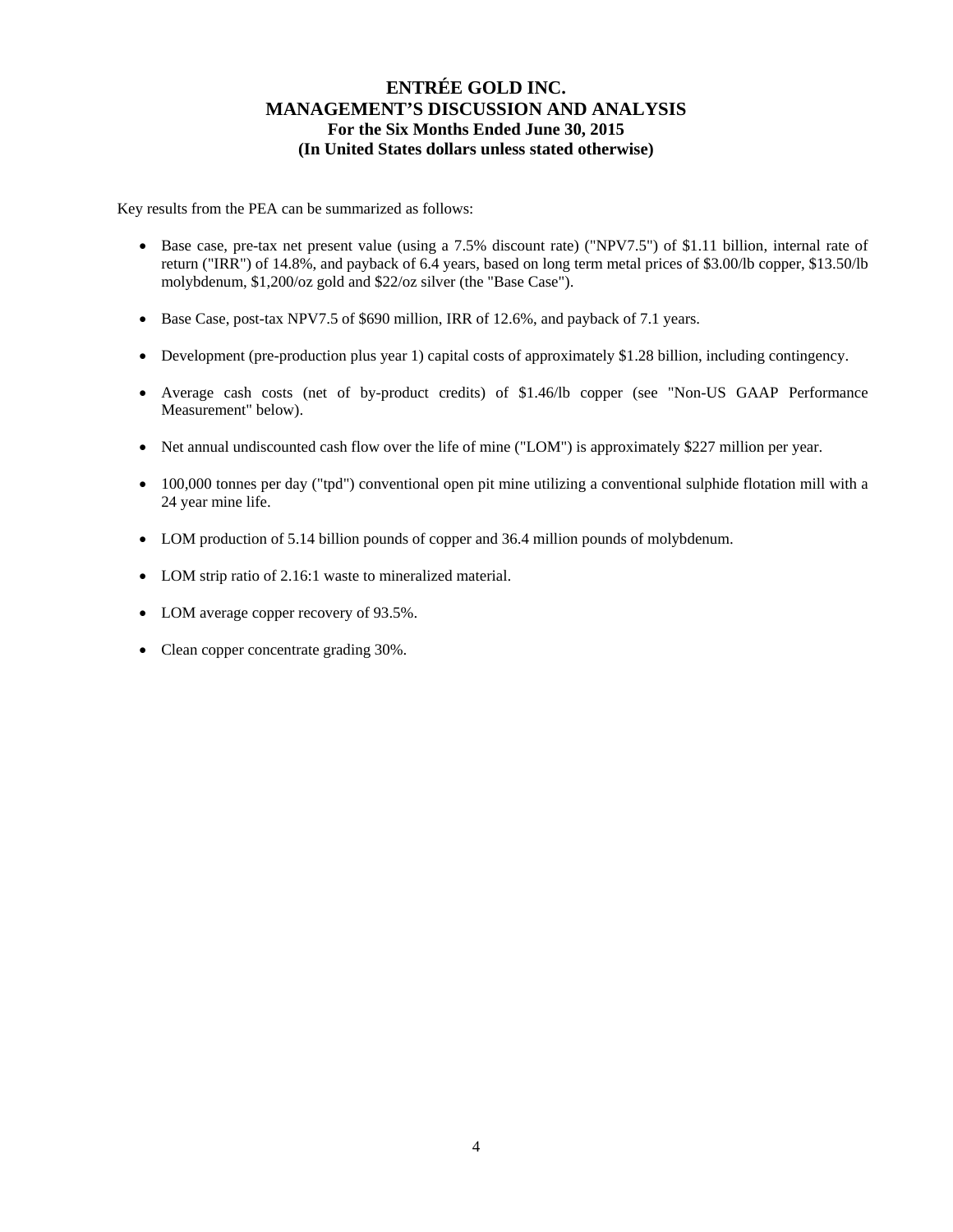The following table summarizes the main economic parameters and outputs of the discounted cash flow, without taking into account the 0.4% NSR royalty granted to Sandstorm Gold Inc. ("Sandstorm") subsequent to the effective date of the PEA.

| Table 1. Summary of Ann Mason PEA key financial outputs. |                   |                 |                  |                  |  |  |  |  |  |  |
|----------------------------------------------------------|-------------------|-----------------|------------------|------------------|--|--|--|--|--|--|
|                                                          |                   | <b>Low Case</b> | <b>Base Case</b> | <b>High Case</b> |  |  |  |  |  |  |
|                                                          |                   |                 |                  |                  |  |  |  |  |  |  |
| Copper                                                   | $\frac{1}{2}$ /lb | \$2.75          | \$3.00           | \$3.25           |  |  |  |  |  |  |
| Molybdenum                                               | $\frac{1}{2}$ /lb | \$13.50         | \$13.50          | \$13.50          |  |  |  |  |  |  |
| <b>Silver</b>                                            | $\frac{2}{3}$ /0Z | \$15.00         | \$22.00          | \$26.00          |  |  |  |  |  |  |
| Gold                                                     | $\frac{2}{3}$ /0Z | \$1,100         | \$1,200          | \$1,300          |  |  |  |  |  |  |
| <b>Metal Revenue</b>                                     |                   |                 |                  |                  |  |  |  |  |  |  |
| (after smelting, refining,                               | \$ Million        | \$14,200        | \$15,600         | \$17,000         |  |  |  |  |  |  |
| roasting, payable)                                       |                   |                 |                  |                  |  |  |  |  |  |  |
| <b>Net Present Value (Pre-Tax)</b>                       |                   |                 |                  |                  |  |  |  |  |  |  |
| <b>NPV (5%)</b>                                          | \$ Million        | \$1,223         | \$1,918          | \$2,602          |  |  |  |  |  |  |
| <b>NPV (7.5%)</b>                                        | \$ Million        | \$589           | \$1,106          | \$1,614          |  |  |  |  |  |  |
| <b>NPV (10%)</b>                                         | \$ Million        | \$182           | \$576            | \$964            |  |  |  |  |  |  |
| <b>IRR</b>                                               |                   | 11.6%           | 14.8%            | 17.8%            |  |  |  |  |  |  |
| <b>Payback Period</b>                                    | Years (Year paid) | 7.9 (Yr 8)      | 6.4 (Yr 7)       | 5.3 ( $Yr 6$ )   |  |  |  |  |  |  |
| <b>Net Present Value (Post-Tax)</b>                      |                   |                 |                  |                  |  |  |  |  |  |  |
| <b>NPV (5%)</b>                                          | \$ Million        | \$807           | \$1,320          | \$1,814          |  |  |  |  |  |  |
| <b>NPV (7.5%)</b>                                        | \$ Million        | \$304           | \$690            | \$1,062          |  |  |  |  |  |  |
| <b>NPV (10%)</b>                                         | \$ Million        | \$(18)          | \$281            | \$568            |  |  |  |  |  |  |
| <b>IRR</b>                                               |                   | 9.8%            | 12.6%            | 15.1%            |  |  |  |  |  |  |
| <b>Payback Period</b>                                    | Years (Year paid) | 8.6 (Yr 9)      | $7.1$ (Yr 8)     | $6.0$ (Yr $6$ )  |  |  |  |  |  |  |
|                                                          |                   |                 |                  |                  |  |  |  |  |  |  |

The PEA is preliminary in nature and includes Inferred mineral resources that are considered too speculative geologically to have the economic considerations applied to them that would enable them to be categorized as mineral reserves, and there is no certainty that the PEA will be realized. Mineral resources that are not mineral reserves do not have demonstrated economic viability.

#### *Mineral Resource Estimate*

In 2012 Entrée contracted Quantitative Group Pty Ltd ("QG") to prepare an updated mineral resource estimate for the Ann Mason deposit. The current resource estimate is contained within a constraining Lerchs-Grossmann ("LG") pit shell, generated by AGP, and is based on approximately 33,000 metres of Entrée drilling in 30 holes and approximately 49,000 metres of historic drilling in 116 holes. The resource database also includes re-assaying of 6,333 samples from 44 historical Anaconda core holes, to allow molybdenum, gold and silver values to be estimated. At a base case lower cut-off of 0.20% copper, the deposit is estimated to contain an Indicated mineral resource of 1.14 billion tonnes ("Bt") at 0.33% copper and 0.006% molybdenum and an Inferred mineral resource of 0.873 Bt at 0.29% copper and 0.004% molybdenum. By-product levels of gold and silver were also estimated, and are shown in Table 2. The following table summarizes the mineral resource for the Ann Mason deposit: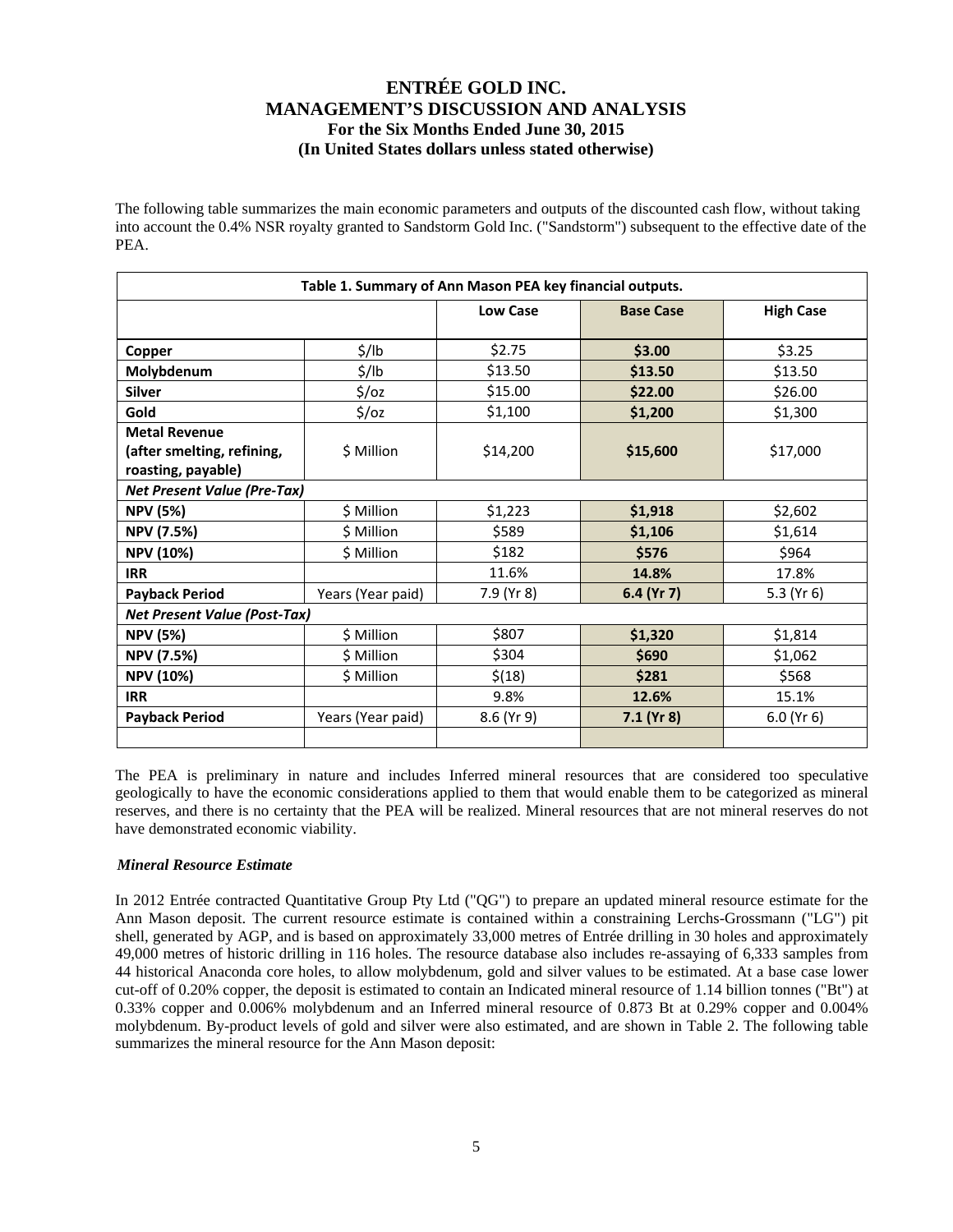|        | Table 2. Ann Mason Pit-Constrained Mineral Resource (Effective August 14, 2012) |                                       |           |             |             |                    |                    |  |  |  |  |  |  |
|--------|---------------------------------------------------------------------------------|---------------------------------------|-----------|-------------|-------------|--------------------|--------------------|--|--|--|--|--|--|
|        | Indicated<br>Cut-off                                                            |                                       |           |             |             |                    |                    |  |  |  |  |  |  |
| (% Cu) | <b>Tonnes</b><br>(million)                                                      | Cu<br>(%)                             | Mo<br>(%) | Au<br>(g/t) | Ag<br>(g/t) | lb Cu<br>(billion) | lb Mo<br>(billion) |  |  |  |  |  |  |
| 0.15   | 1,233                                                                           | 0.31<br>0.006<br>0.02<br>8.53<br>0.55 |           |             |             |                    |                    |  |  |  |  |  |  |
| 0.20   | 1,137                                                                           | 0.33                                  | 0.006     | 0.02        | 0.57        | 8.15               | 0.15               |  |  |  |  |  |  |
| 0.25   | 912                                                                             | 0.35                                  | 0.006     | 0.03        | 0.60        | 7.02               | 0.12               |  |  |  |  |  |  |
| 0.30   | 639                                                                             | 0.38                                  | 0.006     | 0.03        | 0.64        | 5.37               | 0.09               |  |  |  |  |  |  |
| 0.35   | 388                                                                             | 0.42                                  | 0.007     | 0.03        | 0.69        | 3.58               | 0.06               |  |  |  |  |  |  |

|                   |                     |              |           | <b>Inferred</b> |             |                    |                    |
|-------------------|---------------------|--------------|-----------|-----------------|-------------|--------------------|--------------------|
| Cut-off<br>(% Cu) | Tonnes<br>(million) | Cu<br>$(\%)$ | Mo<br>(%) | Au<br>(g/t)     | Ag<br>(g/t) | Ib Cu<br>(billion) | lb Mo<br>(billion) |
| 0.15              | 1,017               | 0.27         | 0.004     | 0.03            | 0.61        | 6.16               | 0.10               |
| 0.20              | 873                 | 0.29         | 0.004     | 0.03            | 0.65        | 5.59               | 0.08               |
| 0.25              | 594                 | 0.32         | 0.004     | 0.04            | 0.73        | 4.20               | 0.05               |
| 0.30              | 330                 | 0.36         | 0.004     | 0.04            | 0.81        | 2.60               | 0.03               |
| 0.35              | 152                 | 0.40         | 0.004     | 0.04            | 0.86        | 1.34               | 0.01               |

Mineral resources that are not mineral reserves do not have demonstrated economic viability.

AGP also prepared an initial resource estimate for the Blue Hill copper deposit, which is not included in the economic calculations of the PEA. Blue Hill is located 1.5 kilometres northwest of the Ann Mason copper-molybdenum porphyry deposit. The resource estimate was prepared as a first step in determining if Blue Hill could serve to generate early cash flow for Ann Mason, should the Ann Mason deposit advance to production.

The resource is reported within a LG pit shell, generated by AGP, and is based on Entrée's drilling of 30 reverse circulation ("RC") and core holes totaling approximately 6,822 metres. In addition, the estimate incorporates approximately 2,381 metres of RC drilling (7 holes) and 1,057 metres of core drilling (2 holes) completed by PacMag, and 10 historic Anaconda RC and core holes totaling approximately 2,927 metres. The following table summarizes the pit-constrained mineral resource for the Blue Hill deposit (reported separately for oxide, mixed and sulphide copper mineralization):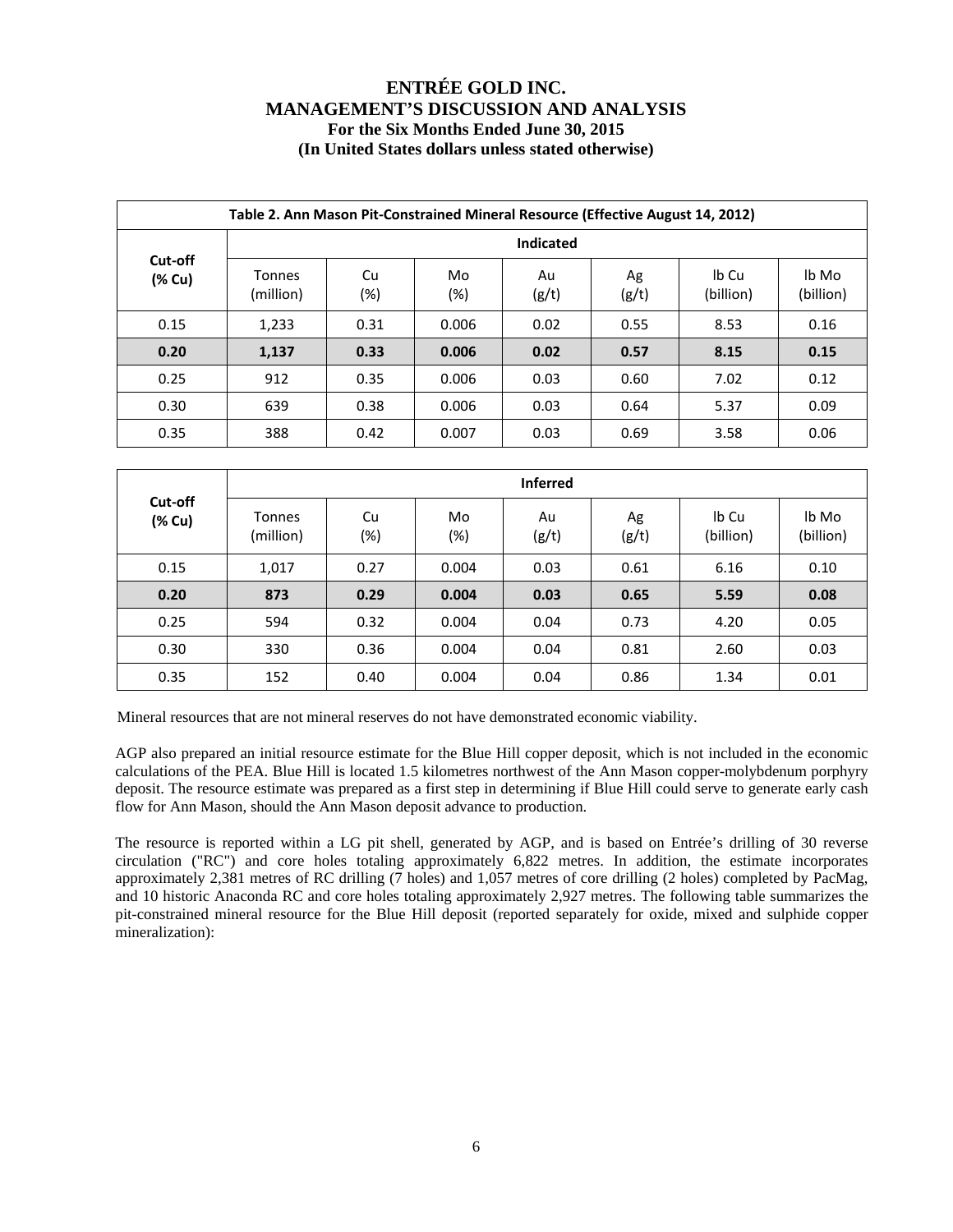| Table 3. Summary of Blue Hill Pit-Constrained Inferred Mineral Resource (Effective July 31, 2012) |                                       |                            |           |                           |              |             |             |  |  |  |  |
|---------------------------------------------------------------------------------------------------|---------------------------------------|----------------------------|-----------|---------------------------|--------------|-------------|-------------|--|--|--|--|
| Zone                                                                                              | <b>Base Case</b><br>Cut-off<br>(Cu %) | <b>Tonnes</b><br>(Million) | Cu<br>(%) | <b>Cu</b><br>(Million lb) | Mo<br>$(\%)$ | Au<br>(g/t) | Ag<br>(g/t) |  |  |  |  |
| Oxide                                                                                             | 0.10                                  | 47.44                      | 0.17      | 179.37                    | ---          | ---         |             |  |  |  |  |
| Mixed                                                                                             | 0.10                                  | 24.69                      | 0.18      | 98.12                     | $---$        | $---$       |             |  |  |  |  |
| Oxide/Mixed<br>Sub-total                                                                          | 0.10                                  | 72.13                      | 0.17      | 277.49                    | ---          | ---         |             |  |  |  |  |
| Sulphide                                                                                          | 0.15                                  | 49.86                      | 0.23      | 253.46                    | 0.005        | 0.01        | 0.3         |  |  |  |  |

**Notes:** 

- Molybdenum, gold and silver were estimated for the sulphide only.
- Contained metal values are in-situ and not in consideration of metallurgical recoveries.
- See the News Release dated October 29, 2012 for additional information.

The Blue Hill deposit underlies a 900 by 450 metre area. Combined oxide and mixed zones range up to 185 metres in thickness (thinning to the northwest) with the sulphide zone appearing at an average depth of 160 metres below surface. Mineralization remains open in several directions.

Preliminary metallurgy suggests the oxide and mixed copper mineralization is amenable to low-cost, heap leach and solvent extraction/electrowinning ("SX/EW") processing. Average copper recovery in the oxide mineralization in column leach testing is 86%, while the mixed material returned 83% recovery. The underlying sulphide-copper mineralization has only been tested with ten widely spaced holes and remains open in most directions.

### **MONGOLIA – LOOKOUT HILL**

The Lookout Hill property in the South Gobi region of Mongolia is comprised of two mining licences, Shivee Tolgoi and Javhlant. The original Shivee Tolgoi and Javhlant exploration licences were converted into mining licences by the Mineral Resources Authority of Mongolia ("MRAM") in October 2009 as a condition precedent to the Oyu Tolgoi Investment Agreement. Shivee Tolgoi and Javhlant completely surround Oyu Tolgoi LLC's ("OTLLC") Oyu Tolgoi mining licence and host the Hugo North Extension copper-gold deposit and the Heruga copper-gold-molybdenum deposit, respectively. These deposits are located within a land area that is subject to a joint venture between Entrée and OTLLC (the "Entrée-OTLLC Joint Venture"). OTLLC is owned 66% by Turquoise Hill Resources Ltd. (together with its wholly-owned subsidiaries "Turquoise Hill") and 34% by the Government of Mongolia (through Erdenes Oyu Tolgoi LLC).

The Shivee Tolgoi and Javhlant mining licences are divided between Entrée and the Entrée-OTLLC Joint Venture as follows:

 The Entrée-OTLLC Joint Venture covers 39,807 hectares consisting of the eastern portion of Shivee Tolgoi and all of the Javhlant mining licence (the "Joint Venture Property"). The Joint Venture Property is contiguous with, and on three sides (to the north, east and south) surrounds OTLLC's Oyu Tolgoi mining licence. The Joint Venture Property hosts the Hugo North Extension deposit and the Heruga deposit.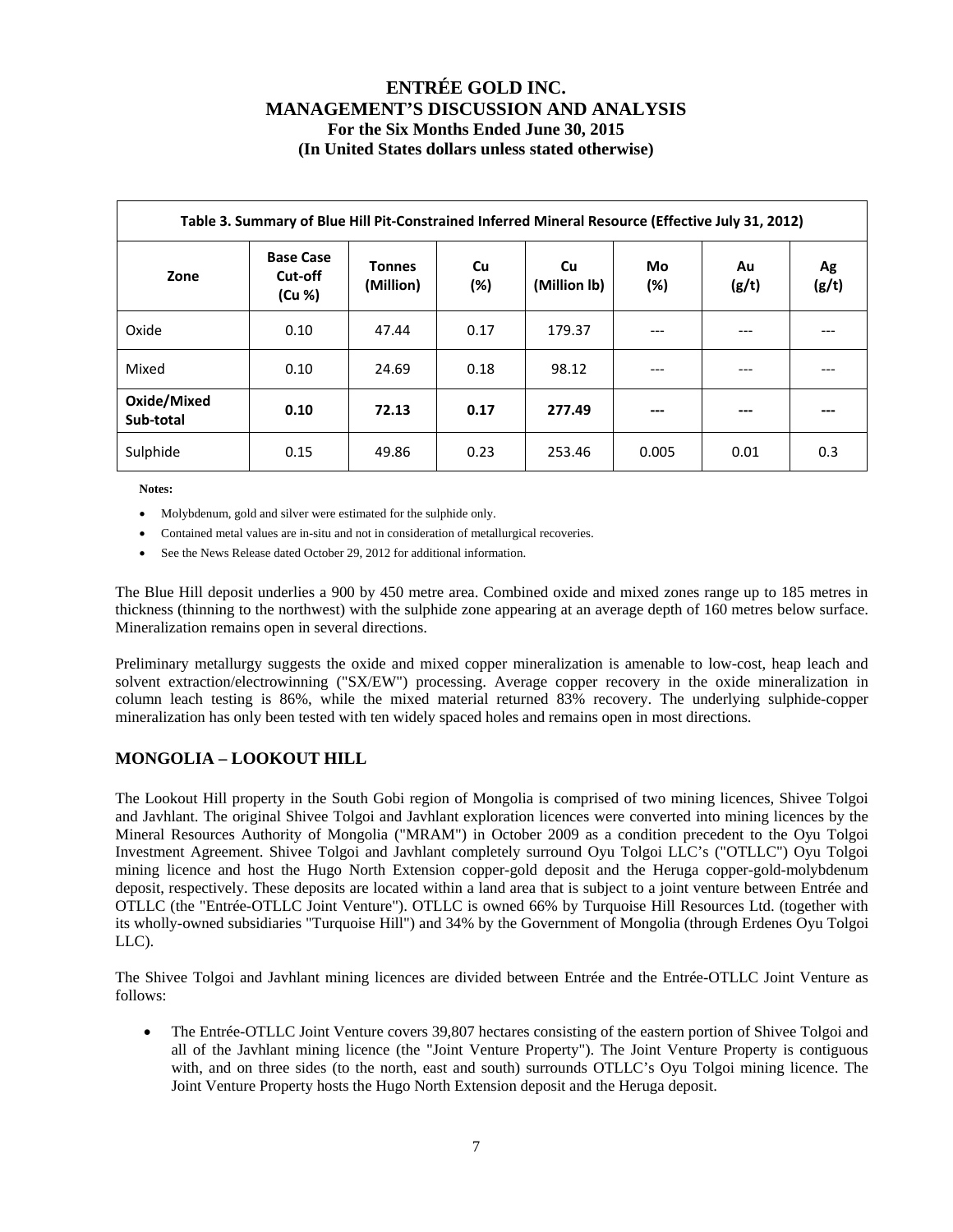The portion of the Shivee Tolgoi mining licence outside of the Joint Venture Property ("Shivee West") covers an area of 35,173 hectares. Shivee West is 100% owned by Entrée but is subject to a first right of refusal by OTLLC.

In February 2013, the Company entered into an equity participation and funding agreement (the "Funding Agreement") with Sandstorm that provided an upfront deposit (the "Deposit") from Sandstorm of \$40 million. The Company will use future payments that it receives from its mineral property interests, including from the Joint Venture Property, to purchase and deliver metal credits to Sandstorm, in amounts that are indexed to the Company's share of gold, silver and copper production from the Joint Venture Property as follows:

- 25.7% of Entrée's share of gold and silver, and 2.5% of Entrée's share of copper, produced from the portion of the Shivee Tolgoi mining licence included in the Joint Venture Property (represented by the shaded upper right portion of the following illustration); and
- 33.8% of Entrée's share of gold and silver, and 2.5% of Entrée's share of copper, produced from the Javhlant mining licence (represented by the lower hatched portion of the following illustration).

In addition to the Deposit, upon delivery of the metal credits Sandstorm will make a cash payment to the Company equal to the lesser of the prevailing market price and \$220/oz of gold, \$5/oz of silver and \$0.50/lb of copper (subject to inflation adjustments). After approximately 8.6 million ounces of gold, 40.3 million ounces of silver and 9.1 billion pounds of copper have been produced from the entire Joint Venture Property, the cash payment will increase to the lesser of the prevailing market price and \$500/oz of gold, \$10/oz of silver and \$1.10/lb of copper (subject to inflation adjustments). To the extent that the prevailing market price is greater than the amount of the cash payment, the difference between the two will be credited against the Deposit (the net amount of the Deposit being the "Unearned Balance").

In the event of a partial expropriation of Entrée's economic interest, contractually or otherwise, in the Joint Venture Property, which is not reversed during the abeyance period provided for in the Funding Agreement, the Company will be required to return a pro rata portion of the Deposit (the amount of the repayment not to exceed the amount of the Unearned Balance) and the metal credits that the Company is required to deliver will be reduced proportionately. In the event of a full expropriation, the full amount of the Unearned Balance must be returned with interest.

The Company is not required to deliver actual metal, and the Company may use revenue from any of its assets to purchase the requisite amount of metal credits.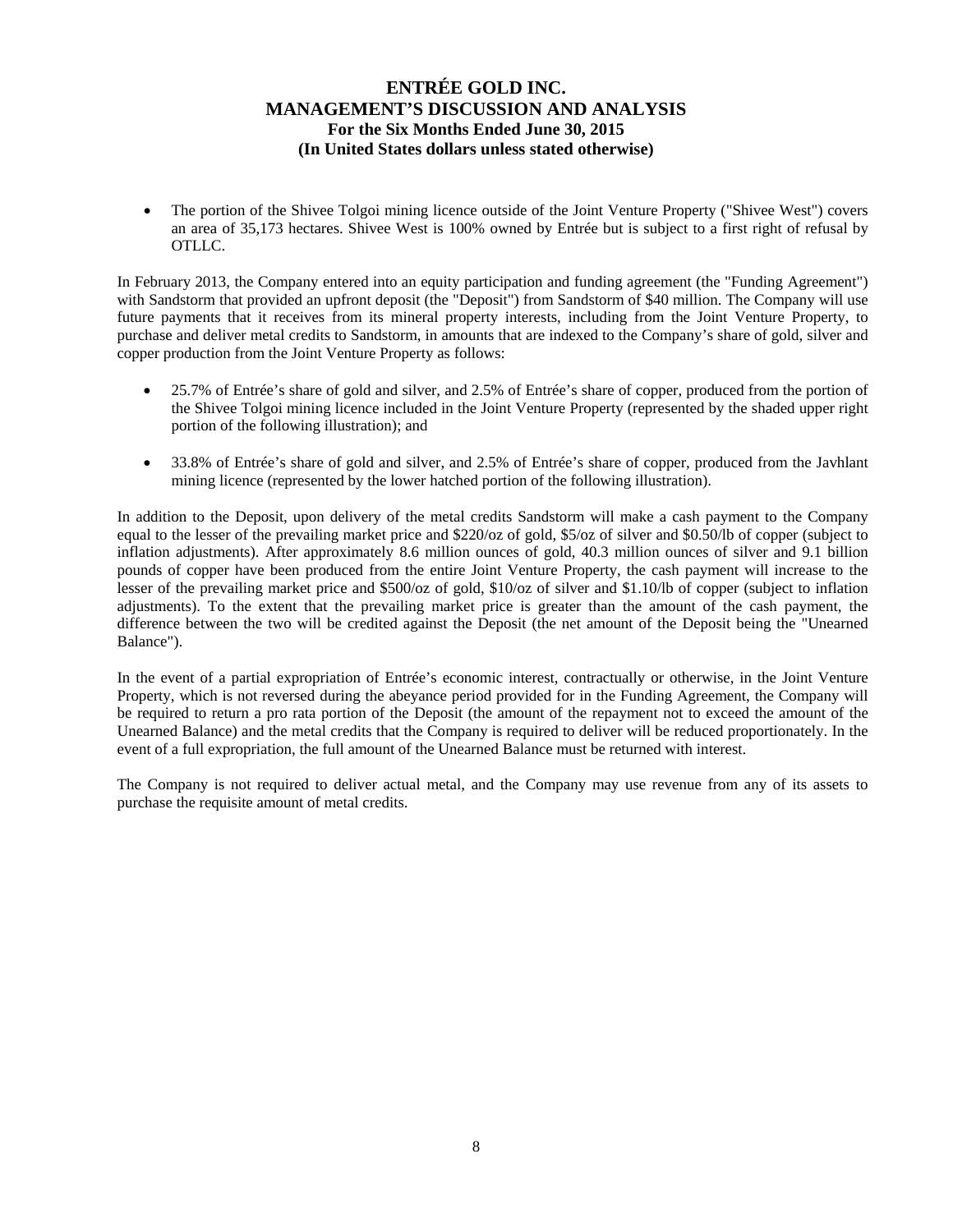

The illustration below depicts the different areas of Lookout Hill:

On February 27, 2013, MRAM delivered to Entrée a notice advising that any transfer, sale or lease of the Shivee Tolgoi and Javhlant mining licences is temporarily restricted. Entrée was subsequently advised that the temporary transfer restriction on the joint venture mining licences will be lifted.

Entrée has been in discussions with stakeholders of the Oyu Tolgoi project, including the Government of Mongolia, OTLLC, Erdenes Oyu Tolgoi LLC, Turquoise Hill and Rio Tinto, since the Government of Mongolia temporarily restricted the joint venture licences from transfer in February 2013. The discussions to date have focussed on issues arising from Entrée's exclusion from the 2009 Oyu Tolgoi Investment Agreement, including the fact that the Government of Mongolia does not have a full 34% interest in the Joint Venture Property; the fact that the mining licences integral to future underground operations are held by more than one corporate entity; and the fact that Entrée does not benefit from the stability that it would otherwise have if it were a party to the Oyu Tolgoi Investment Agreement. No agreements have been finalized.

#### *Entrée-OTLLC Joint Venture*

In October 2004, the Company entered into an arm's-length Equity Participation and Earn-In Agreement (the "Earn-In Agreement") with Turquoise Hill. Under the Earn-In Agreement, Turquoise Hill agreed to purchase equity securities of the Company, and was granted the right to earn an interest in the Joint Venture Property. Most of Turquoise Hill's rights and obligations under the Earn-In Agreement, including its right of first refusal on Shivee West, were subsequently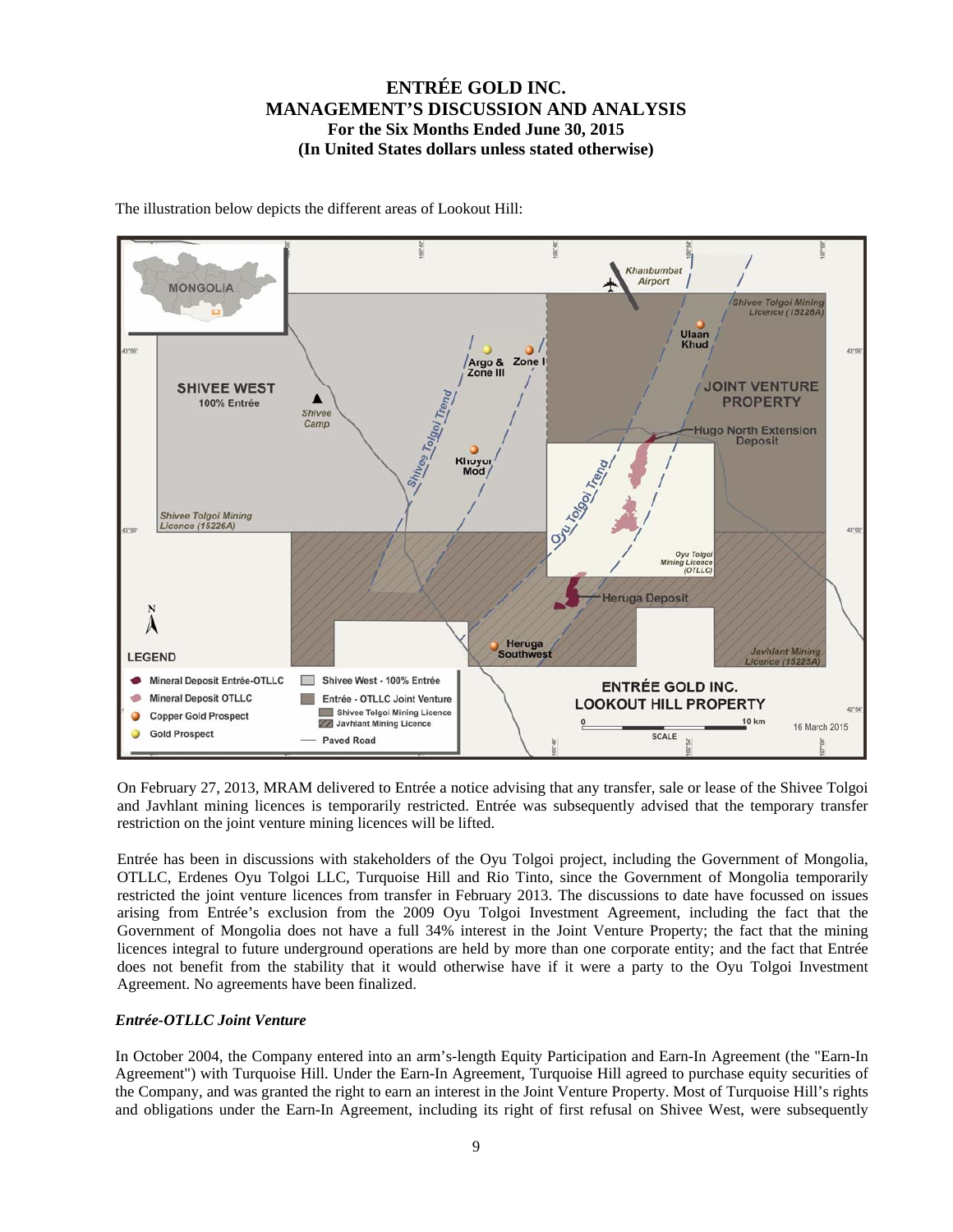assigned by Turquoise Hill to what was then its wholly-owned subsidiary, OTLLC. OTLLC is also the title holder of the Oyu Tolgoi mining licence, illustrated in the map above.

OTLLC undertook an exploration program which established the presence of two significant resources on the Joint Venture Property: the Hugo North Extension deposit immediately to the north of the Oyu Tolgoi mining licence and the Heruga deposit immediately to the south of the Oyu Tolgoi mining licence.

On June 30, 2008, OTLLC gave notice to Entrée that it had completed its earn-in obligations by expending a total of \$35 million on exploration on the Joint Venture Property. OTLLC earned an 80% interest in all minerals extracted below a sub-surface depth of 560 metres from the Joint Venture Property and a 70% interest in all minerals extracted from surface to a depth of 560 metres from the Joint Venture Property. The Earn-In Agreement provides that at such time as OTLLC completes its earn-in obligations, the parties will enter into a joint venture agreement in the form attached to the Earn-In Agreement. While the parties have not formally executed the joint venture agreement, the Entrée-OTLLC Joint Venture is operating under those terms.

Under the terms of the Entrée-OTLLC Joint Venture, Entrée elected to have OTLLC debt finance Entrée's share of costs with interest accruing at OTLLC's actual cost of capital or prime plus 2%, whichever is less, at the date of the advance. Debt repayment may be made in whole or in part from (and only from) 90% of monthly available cash flow arising from sale of Entrée's share of products. Available cash flow means all net proceeds of sale of Entrée's share of products in a month less Entrée's share of costs of operations for the month.

#### *Investment by Rio Tinto in Entrée and Turquoise Hill*

In June 2005, following the announcement in May 2005 of the discovery of high grade mineralization at Hugo North Extension, Rio Tinto plc (together with its wholly-owned subsidiaries, "Rio Tinto") indirectly took part in a private placement in the Company and became its then largest shareholder. At June 30, 2015, Rio Tinto owned approximately 11.3% of the Company's issued and outstanding shares.

Following Rio Tinto's investment in the Company in June 2005, Rio Tinto acquired, through a series of transactions, approximately 49% of Turquoise Hill's issued and outstanding shares. On January 24, 2012, Rio Tinto announced that it had increased its ownership interest in Turquoise Hill to 51%. At that time, Rio Tinto was deemed to have acquired beneficial ownership over the common shares of the Company held by Turquoise Hill. At June 30, 2015, Turquoise Hill owned approximately 9.4% of the Company's issued and outstanding common shares, which it acquired pursuant to the Earn-In Agreement. When combined with the common shares of the Company held by Rio Tinto, at June 30, 2015, Rio Tinto beneficially owned approximately 20.7% of the Company's issued and outstanding shares.

#### *Execution of Investment Agreement, Heads of Agreement and Memorandum of Agreement*

The Minerals Law of Mongolia, which became effective on August 26, 2006, defines a mineral deposit of strategic importance (a "Strategic Deposit") as a mineral resource that may have the potential to impact national security, or the economic and social development of the country, or that is generating or has the potential to generate more than five percent (5%) of Mongolia's gross domestic product in any given year. Under Resolution No 57 dated July 16, 2009 of the State Great Khural, the Oyu Tolgoi series of deposits were declared to be Strategic Deposits.

The Minerals Law of Mongolia provides that the State may be an equity participant with any private legal entity, up to a 34% equity interest, in the exploitation of any Strategic Deposit where the quantity and grade of the deposit have been defined by exploration that has not been funded from the State budget. On October 6, 2009, Turquoise Hill, its whollyowned subsidiary OTLLC, and Rio Tinto signed an investment agreement (the "Investment Agreement") with the Mongolian Government, which regulates the relationship among the parties and stabilizes the long term tax, legal, fiscal, regulatory and operating environment to support the development of the Oyu Tolgoi project. The Investment Agreement specifies that the Government of Mongolia will own 34% of the shares of OTLLC (and by extension, 34% of OTLLC's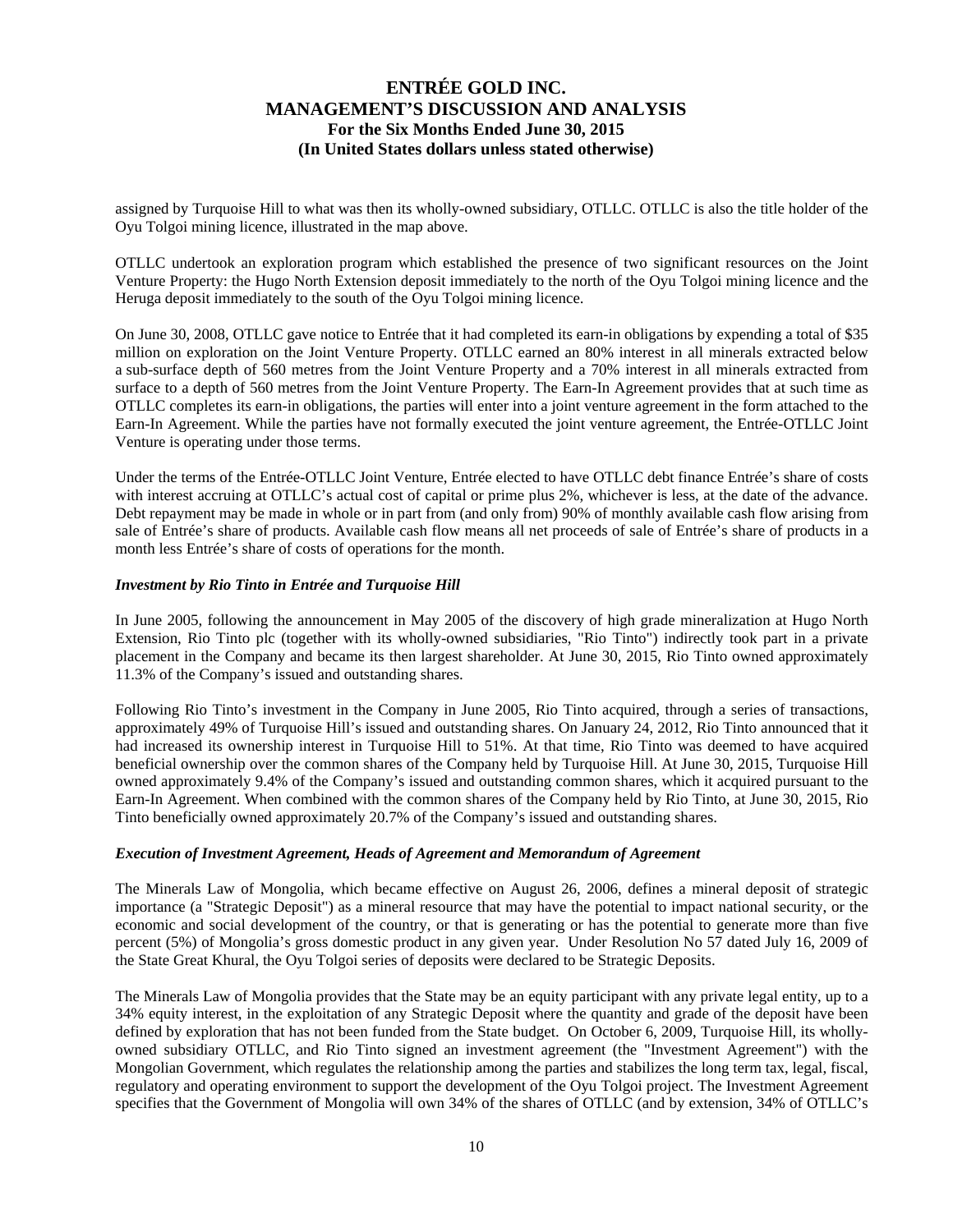interest in the Joint Venture Property) through its subsidiary Erdenes Oyu Tolgoi LLC. A shareholders' agreement was concurrently executed to establish the Government's 34% ownership interest in OTLLC and to govern the relationship among the parties.

On December 8, 2010, Rio Tinto and Turquoise Hill entered into a Heads of Agreement (the "Heads of Agreement") which provides for the management structure of OTLLC and the project management structure of the Oyu Tolgoi project, among other things. Under the Heads of Agreement, Rio Tinto is entitled to appoint three of the nine directors of OTLLC (with Turquoise Hill appointing three and the Government of Mongolia appointing three (as directed within the Amended and Restated Shareholders Agreement among the parties (the "Shareholders' Agreement") dated June 8, 2011)) and Rio Tinto assumes management of the building and operation of the Oyu Tolgoi project, which includes the Heruga and Hugo North Extension deposits on the Joint Venture Property.

On April 18, 2012, Rio Tinto announced that it had signed a Memorandum of Agreement (the "MOA") with Turquoise Hill under which Rio Tinto agrees to support and provide certain elements of a comprehensive funding package that will underpin the development of the Oyu Tolgoi project. In accordance with the MOA, Rio Tinto assumed responsibility for all exploration operations on behalf of OTLLC, including exploration on the Joint Venture Property.

#### *Oyu Tolgoi Development and Funding*

As reported by Turquoise Hill, overall construction of the first phase of the Oyu Tolgoi project (OTLLC's Southern Oyu open pits) was essentially complete at the end of 2012. First ore was processed through the concentrator on January 2, 2013 and production of the first copper-gold concentrate followed on January 31, 2013. The first shipment of copper concentrate was sent to customers in China on July 9, 2013. On October 14, 2013, Turquoise Hill reported that the concentrator was operating at name-plate capacity of approximately 100,000 tonnes of ore processed per day.

As reported by Turquoise Hill, on April 17, 2013, Rio Tinto signed commitment letters with 15 global banks that locked in pricing and terms for long-term project financing for Oyu Tolgoi. On July 28, 2013, following receipt of notification from the Government of Mongolia that project financing for the Oyu Tolgoi underground mine would require approval by the Mongolian Parliament, Turquoise Hill announced that funding and all work on the underground development of Oyu Tolgoi would be delayed. On August 12, 2013, development of the underground mine, including Lift 1 of the Entrée-OTLLC Joint Venture's Hugo North Extension deposit, was suspended. However, Turquoise Hill reported that the feasibility study for expansion of the Oyu Tolgoi mine was ongoing. The commitments from the commercial bank consortium formally expired on September 30, 2014.

On September 22, 2014, Turquoise Hill announced that the 2014 Oyu Tolgoi Feasibility Study ("OTFS14") has been finalized and presented to the board of directors of OTLLC. The OTFS14 contains two production cases – the 2014 Reserve Case and the 2014 Life of Mine (LOM) Case. The OTFS14 is subject to approval by OTLLC's shareholders and the Mongolian Minerals Council.

On November 10, 2014, Turquoise Hill stated that underground development is subject to: (1) successful resolution of the mine's remaining shareholder issues, including the tax situation described under "Investment Agreement and the Mongolian Government" below; (2) agreement of a comprehensive funding plan including project finance; (3) approval of the OTFS14 by the OTLLC shareholders and acceptance by the Mongolian Minerals Council; and (4) obtaining all necessary permits for the mine's operations and development.

On May 18, 2015, the Government of Mongolia, OTLLC, Turquoise Hill and Rio Tinto signed the Underground Mine Development and Financing Plan ("Mine Plan") addressing the key outstanding Oyu Tolgoi shareholder issues, including tax matters, a 2% NSR royalty acquired by Turquoise Hill from BHP Billiton in 2003, the Oyu Tolgoi 5% sales royalty calculation, management services payments and the sourcing of power for Oyu Tolgoi from within Mongolia. The Mine Plan states that the principles of a comprehensive financing plan including for the underground stage have been agreed on and include that up to \$6 billion of external funding will be raised through third party project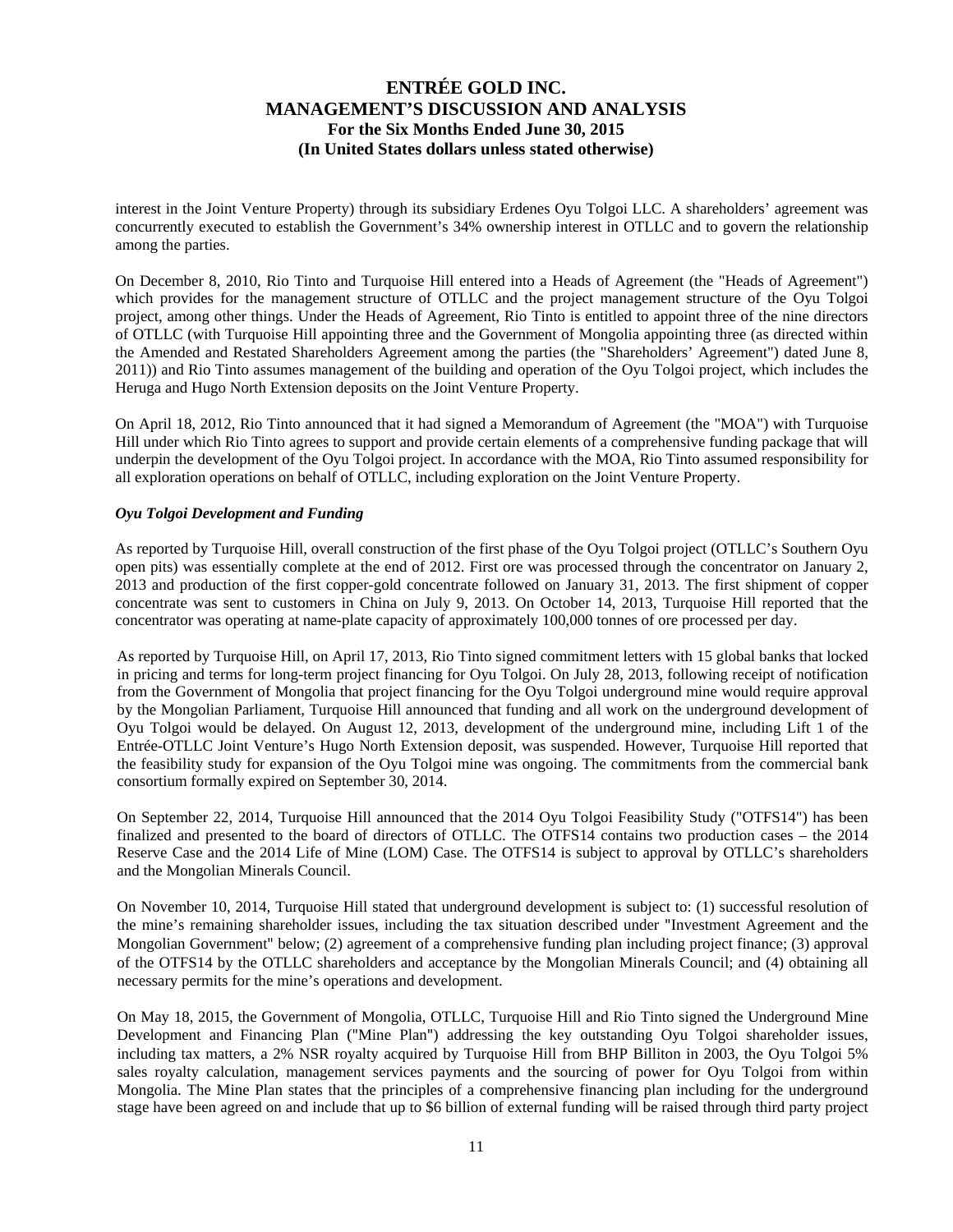financing (including for the underground stage) and other bank finance, product off-take arrangements or other forms of financing. The Mine Plan resolved a number of issues between the parties including tax matters, the 2% net smelter royalty, sales royalty calculation, management services payments and the sourcing of power for Oyu Tolgoi from within Mongolia.

Also on May 18, 2015, Turquoise Hill announced that next steps toward the underground development include on-going discussions with the Government of Mongolia in relation to OTFS14 and engagement with international financial institutions, export credit agencies and commercial banks to secure approximately \$4 billion in project financing.

On July 15, 2015, Turquoise Hill stated that it and Rio Tinto are advancing project financing and updating the underground feasibility study. Turquoise Hill further stated that it continues to expect signing of project financing by the end of 2015.

Also on July 15, 2015, Turquoise Hill announced that the second quarter 2015 production for Oyu Tolgoi was 55,300 tonnes of copper and 238,000 ounces of gold in concentrates. Based on the current mine schedule, Oyu Tolgoi is expected to produce 175,000 to 195,000 tonnes of copper and 600,000 to 700,000 ounces of gold in concentrates in 2015.

#### *Investment Agreement and the Mongolian Government*

On October 15, 2012, Turquoise Hill announced that it, along with OTLLC and Rio Tinto, had rejected a request from the Mongolia Ministry of Mining to renegotiate the Investment Agreement. This followed re-affirmation by the Mongolian Government in October 2011 that the Investment Agreement was signed in full compliance with all laws and regulations of Mongolia.

In early 2013, Turquoise Hill announced that a number of substantive issues had been raised by the Government of Mongolia relating to implementation of the Investment Agreement and Shareholders' Agreement, including Oyu Tolgoi project development and costs, operating budget, project financing, management fees and governance. On August 12, 2013, development of the Oyu Tolgoi underground mine was suspended pending the resolution of outstanding OTLLC shareholder issues.

On June 23, 2014, Turquoise Hill announced that OTLLC had received an audit report from the Mongolian Tax Authority claiming unpaid taxes, penalties and disallowed entitlements associated with the initial development of the Oyu Tolgoi mine. Turquoise Hill advised that any element of the claim that amounts to a breach of the tax stabilization provisions of the Investment Agreement will trigger the dispute resolution process outlined in the Investment Agreement. On June 25, 2014, Turquoise Hill confirmed that OTLLC has paid all taxes and charges as required under the Investment Agreement. On September 22, 2014, Turquoise Hill announced that the Tax Dispute Resolution Council issued a ruling that reduced the amount of tax, interest and penalties claimed to be payable by OTLLC, from approximately \$127 million to approximately \$30 million. On May 18, 2015, Turquoise Hill announced that OTLLC had signed an agreement with the Government of Mongolia whereby OTLLC had agreed, without accepting liability and without creating a precedent, to pay the amount of the \$30 million by way of settlement to resolve the tax matter.

 On May 18, 2015, the Government of Mongolia, OTLLC, Turquoise Hill and Rio Tinto signed the Mine Plan as further described under "Oyu Tolgoi Development and Funding" above, which provides a pathway forward in addressing outstanding shareholder matters to restart underground development.

#### *Investment Agreement and Entrée*

The contract area defined in the Investment Agreement includes the Javhlant and Shivee Tolgoi mining licences, including Shivee West which is 100% owned by Entrée and not currently subject to the Entrée-OTLLC Joint Venture. The conversion of the original Shivee Tolgoi and Javhlant exploration licences into mining licences was a condition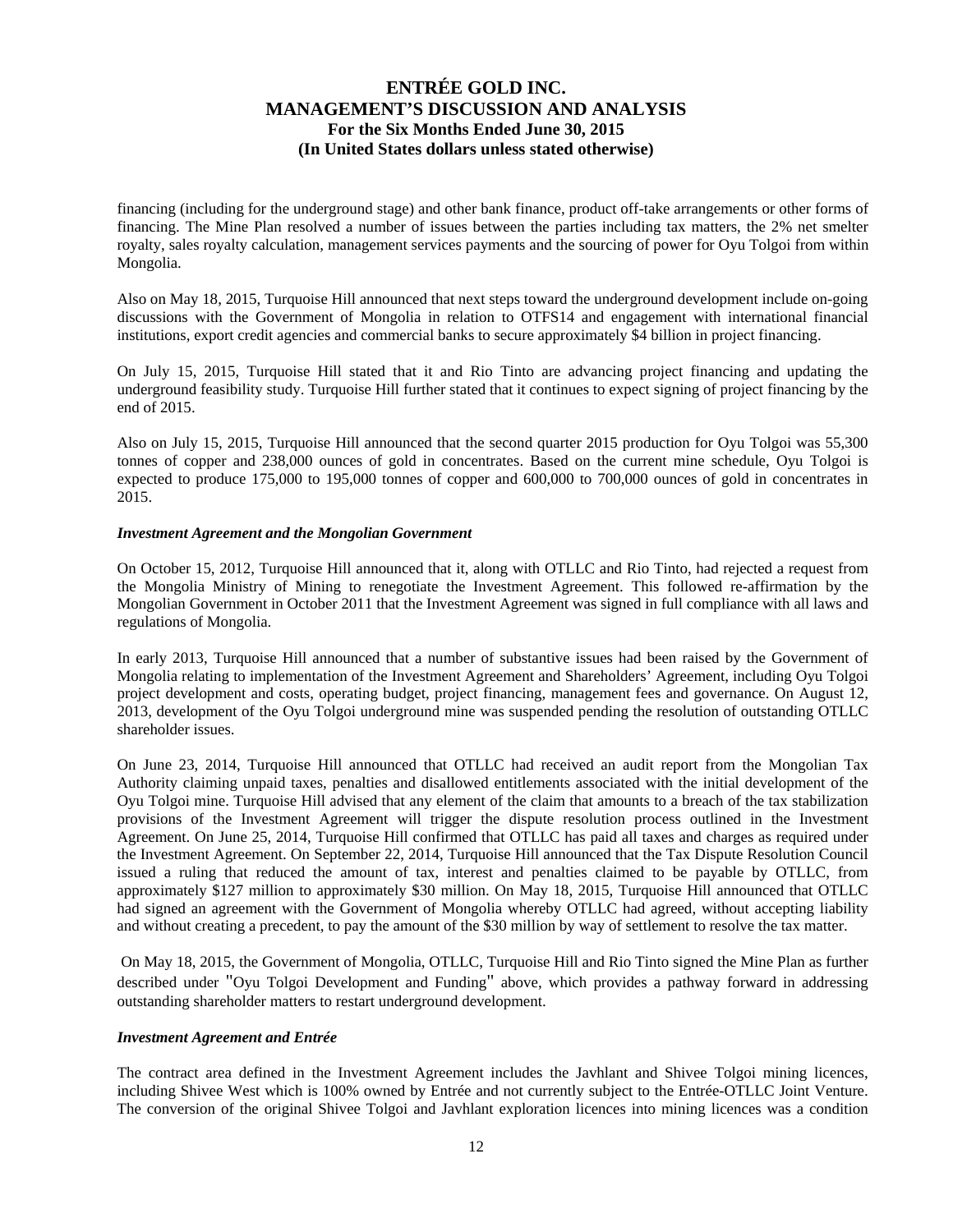precedent to the Investment Agreement coming into effect. The Shivee Tolgoi and Javhlant mining licences were issued on October 27, 2009, and the Investment Agreement took legal effect on March 31, 2010.

The Ministry of Mining has advised Entrée that it considers the deposits on the Joint Venture Property to be part of the series of Oyu Tolgoi deposits, which were declared to be Strategic Deposits under Resolution No 57 dated July 16, 2009 of the State Great Khural. However, at the time of negotiation of the Investment Agreement, Entrée was not made a party to the Investment Agreement, and as such does not have any direct rights or benefits under the Investment Agreement.

OTLLC agreed, under the terms of the Earn-In Agreement, to use its best efforts to cause Entrée to be brought within the ambit of, made subject to and to be entitled to the benefits of the Investment Agreement or a separate stability agreement on substantially similar terms to the Investment Agreement. Entrée has been in discussions with stakeholders of the Oyu Tolgoi project, including the Government of Mongolia, OTLLC, Erdenes Oyu Tolgoi LLC, Turquoise Hill and Rio Tinto, since February 2013. The discussions to date have focussed on issues arising from Entrée's exclusion from the Investment Agreement, including the fact that the Government of Mongolia does not have a full 34% interest in the Joint Venture Property; the fact that the mining licences integral to future underground operations are held by more than one corporate entity; and the fact that Entrée does not benefit from the stability that it would otherwise have if it were a party to the Investment Agreement. In order to receive the benefits of the Investment Agreement, the Government of Mongolia may require Entrée to agree to certain concessions, including with respect to the economic benefit of Entrée's interest in the Joint Venture Property or the royalty rates applicable to Entrée's share of the Joint Venture Property mineralization. No agreements have been finalized.

#### *Joint Venture Property and the Mongolian Government*

In June 2010, the Government of Mongolia passed Resolution 140, the purpose of which is to authorize the designation of certain land areas for "state special needs" within certain defined areas, some of which include or are in proximity to the Oyu Tolgoi project. These state special needs areas are to be used for Khanbogd village development and for infrastructure and plant facilities necessary in order to implement the development and operation of the Oyu Tolgoi project. A portion of the Shivee Tolgoi licence is included in the land area that is subject to Resolution 140.

In June 2011, the Government of Mongolia passed Resolution 175, the purpose of which is to authorize the designation of certain land areas for "state special needs" within certain defined areas in proximity to the Oyu Tolgoi project. These state special needs areas are to be used for infrastructure facilities necessary in order to implement the development and construction of the Oyu Tolgoi project. Portions of the Shivee Tolgoi and Javhlant licences are included in the land area that is subject to Resolution 175.

It is expected, but not yet formally confirmed by the Government, that to the extent that a consensual access agreement exists or is entered into between OTLLC and an affected licence holder, the application of Resolution 175 to the land area covered by the access agreement will be unnecessary. OTLLC has existing access and surface rights to the Joint Venture Property pursuant to the Earn-In Agreement. If Entrée is unable to reach a consensual arrangement with OTLLC with respect to Shivee West, Entrée's right to use and access a corridor of land included in the state special needs areas for a proposed power line may be adversely affected by the application of Resolution 175. While the Mongolian Government would be responsible for compensating Entrée in accordance with the mandate of Resolution 175, the amount of such compensation is not presently quantifiable.

The Investment Agreement contains provisions restricting the circumstances under which the Shivee Tolgoi and Javhlant licences may be expropriated. As a result, Entrée considers that the application of Resolution 140 and Resolution 175 to the Joint Venture Property will likely be considered unnecessary.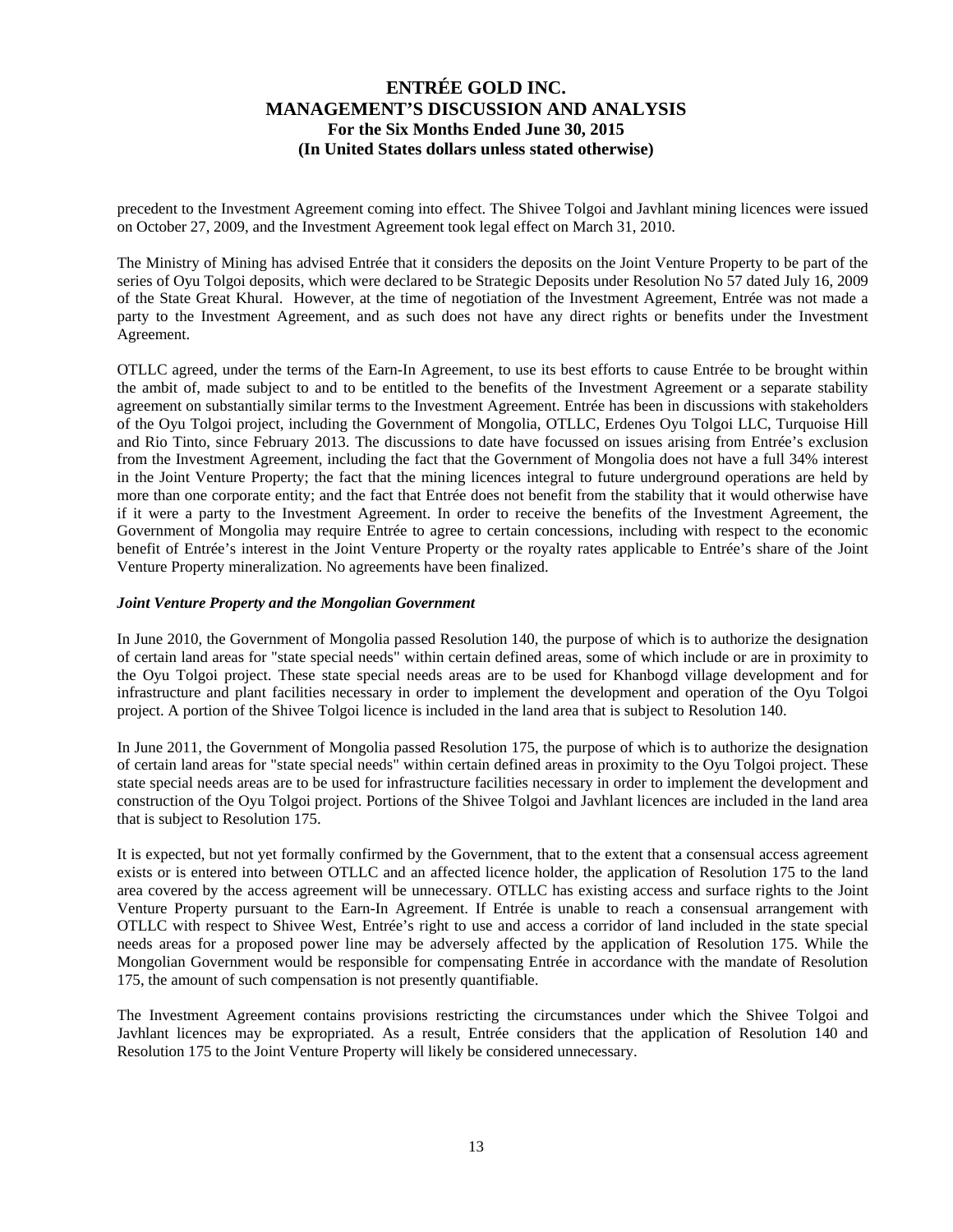On February 27, 2013, MRAM delivered to Entrée a notice advising that any transfer, sale or lease of the Shivee Tolgoi and Javhlant mining licences is temporarily restricted. Entrée was subsequently advised that the temporary transfer restriction on the joint venture mining licences will be lifted.

#### *Legislation*

On November 1, 2013, a new Investment Law came into effect in Mongolia. The new law is aimed at reviving foreign investment by easing restrictions on investors in key sectors such as mining and by providing greater certainty on the taxes they must pay. The new law replaces two previous laws, including the Law of Mongolia on the Regulation of Foreign Investment in Business Entities Operating in Sectors of Strategic Importance ("SEFIL"). The full impact of the new Investment Law is not yet known.

On January 16, 2014, the Mongolian Parliament adopted a new State Minerals Policy. The main focus of the policy is to establish a stable investment environment; improve the quality of mineral exploration, mining and processing; encourage the use of environmentally friendly and modern technology; and strengthen the competitiveness of the Mongolian mining sector on the international market. The State Minerals Policy is also intended to serve as the basis for amendments to the existing Minerals Law and other laws relating to the mining sector.

The State Minerals Policy contemplates the establishment of a "Policy Council" with representatives of the State, investors, professional associations and the public, to make recommendations and support the implementation of the State Minerals Policy. The State Minerals Policy sets out a broad timetable for implementation of its objectives, with legislative reform to be implemented in 2014 and 2015, implementation of the principles of the State Minerals Policy to take place between 2014 and 2025, and assessment of the implementation of the State Minerals Policy to occur between 2020 and 2025.

On July 1, 2014, the Mongolian Parliament passed the Law on the Amendments to the Minerals Law which amends the 2006 Minerals Law (the "2014 Amendments"). In addition, the Mongolian Parliament also passed a separate law which repeals the 2010 statute which imposed a moratorium on the granting of new exploration licences and the transfer of existing licences. The 2014 Amendments extend the maximum period for an exploration licence from 9 years to 12 years (although it ended the three year pre-mining period sometimes given to licence holders upon the expiration of their exploration rights), extend the requirement for holders of mining licences to ensure that 90% of their workforce is comprised of Mongolian nationals to the mining licence holder's subcontractors as well, make clearer the roles and responsibilities of government ministries and departments with respect to mineral matters, modify the definition of Strategic Deposit to reflect its impact on the national economy and not regional economy, and provide for some instances where a tender may not be required to obtain minerals licences where state funding has been used if related to compensation for declaring a special needs area, among other changes.

On February 18, 2015, the Mongolian Parliament adopted the Amendment Law to the Minerals Law of 2006 (the "2015 Amendment"), which purports to allow a licence holder to negotiate with the Government of Mongolia with respect to an exchange of the Government's 34% (50% in cases where exploration has been funded by the State budget) equity interest in a licence holder with a Strategic Deposit for an additional royalty payable to the Government. The amount of the royalty payment would vary depending on the particulars of the Strategic Deposit but can't exceed five percent. The rate of this royalty payment shall be approved by the Government of Mongolia. The full impact of the 2015 Amendment is not yet known.

The Ministry of Finance and certain Members of Parliament have released draft laws and draft amendments to the tax legislation of Mongolia which include provisions related to the taxation of foreign legal entities operating in Mongolia and minerals companies in general. If certain provisions of these amendments were adopted by Parliament as currently drafted, they could adversely affect Entree's interests. It is not possible to determine when, if ever, these amendments would be adopted and in what form.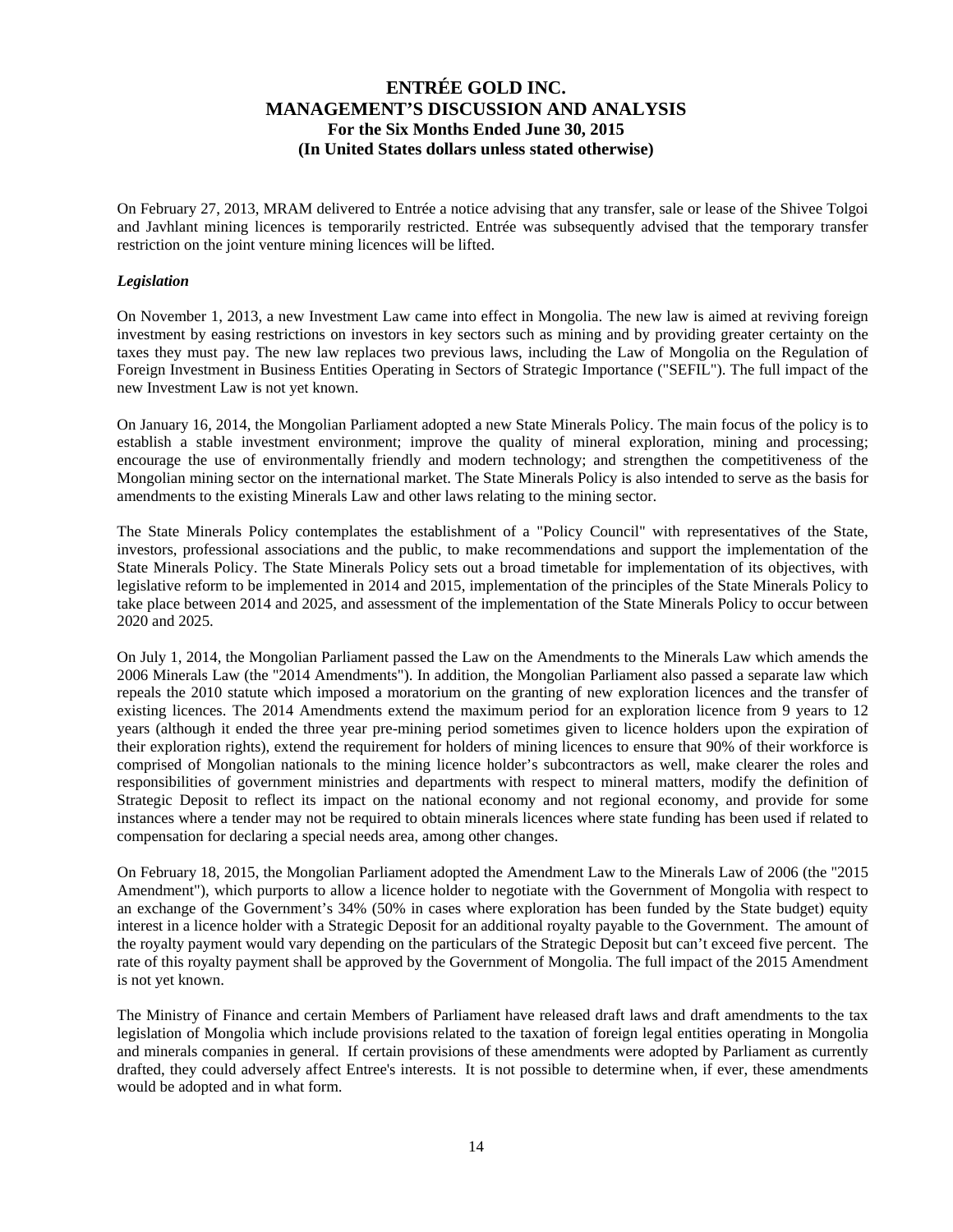#### *Mineral Resource and Reserve Estimates*

On April 2, 2013, the Company filed a technical report titled "Technical Report 2013 on the Lookout Hill Property" ("LHTR13"), dated March 28, 2013. Bernard Peters, B.Eng. (Mining), FAusIMM, a QP as defined in NI 43-101, was a Qualified Person in LHTR13 and was responsible for the overall report preparation and mineral reserves. For additional information regarding the assumptions, qualifications and procedures associated with the scientific and technical information regarding the Lookout Hill property, reference should be made to the full text of LHTR13, which is available for review on SEDAR located at www.sedar.com or on www.entreegold.com.

Hugo North Extension Indicated mineral resources were used to report Probable mineral reserves in LHTR13. The engineering has been carried out to a pre-feasibility level or better to estimate the underground mineral reserve. To ensure that Inferred mineral resources do not become included in the mineral reserve estimate, copper and gold grades of Inferred mineral resources within the block cave shell were set to zero and, as such, this material was assumed to be dilution. The block cave shell was defined by a \$15/t NSR. Entrée's Probable mineral reserve on the Hugo North Extension portion of the Hugo Dummett deposit is the economically mineable portion of the mineral resources.

Table 4 shows the underground mineral reserves for Lift 1 of the Hugo North Extension deposit as reported in LHTR13. Entrée has a 20% interest in mineralization extracted from the Hugo North Extension deposit.

| Table 4. LHTR13 Entrée-OTLLC Joint Venture Mineral Reserve, March 25, 2013                           |     |            |                          |      |      |       |     |       |  |  |  |
|------------------------------------------------------------------------------------------------------|-----|------------|--------------------------|------|------|-------|-----|-------|--|--|--|
|                                                                                                      | Ore | <b>NSR</b> | Cu                       | Au   | Ag   | Cu    | Au  | Ag    |  |  |  |
| Classification<br>(5/t)<br>(g/t)<br>(koz)<br>(g/t)<br>(Mt)<br>$(\% )$<br>(M <sub>lb</sub> )<br>(koz) |     |            |                          |      |      |       |     |       |  |  |  |
| Proven                                                                                               |     | $\sim$     | $\overline{\phantom{a}}$ |      |      |       |     |       |  |  |  |
| Probable                                                                                             | 31  | 95.21      | 1.73                     | 0.62 | 3.74 | 1.090 | 521 | 3,229 |  |  |  |
| Total Entrée-OTLLC Joint Venture                                                                     | 31  | 95.21      | 1.73                     | 0.62 | 3.74 | 1.090 | 521 | 3,229 |  |  |  |

**Notes:** 

- Entrée has a 20% interest in the reported mineral reserve.
- Metal prices used for calculating the Hugo North Extension underground NSR for mine planning are copper \$2.81/lb; gold \$970/oz; and silver \$15.50/oz based on long term metal price forecasts at the beginning of the mineral reserve work. The analysis indicates that the mineral reserve is still valid at these metal prices.
- The NSR has been calculated with assumptions for smelter refining and treatment charges, deductions and payment terms, concentrate transport, metallurgical recoveries and royalties.
- For the underground block cave, all material within the shell has been converted to mineral reserve. This includes Indicated mineral resources below the resource cut-off grade. It also includes Inferred mineral resources, which have been assigned a zero grade and treated as dilution.
- Only Indicated resources were used to report Probable reserves.
- Metal prices used for calculating the financial analysis are as follows: long term copper at \$2.87/lb; gold at \$1,350/oz; and silver at \$23.50/oz. Metal prices are assumed to fall from initial prices to the long term average over five years.
- The mineral reserves are not additive to the mineral resources.

In October 2014, Turquoise Hill filed its Oyu Tolgoi 2014 Technical Report ("2014 OTTR"). 2014 OTTR updates the reserve case for OTLLC's Southern Oyu Tolgoi ("SOT") open pit as well as Lift 1 of Hugo North, including the Hugo North Extension deposit. The 2014 OTTR is based on technical, production and cost information contained in OTFS14, which was finalized and presented to the board of directors of OTLLC in September 2014.

The Probable mineral reserve reported in 2014 OTTR for Lift 1 of the Entrée-OTLLC Joint Venture's Hugo North Extension deposit totals 35 Mt grading 1.59% copper and 0.55 g/t gold. The effective date of the reserve is September 20, 2014. The reserve was prepared for Turquoise Hill by Bernard Peters, B. Eng. (Mining), FAusIMM. Mr. Peters is also the QP who was responsible for the overall preparation of LHTR13. While the Company has reviewed the work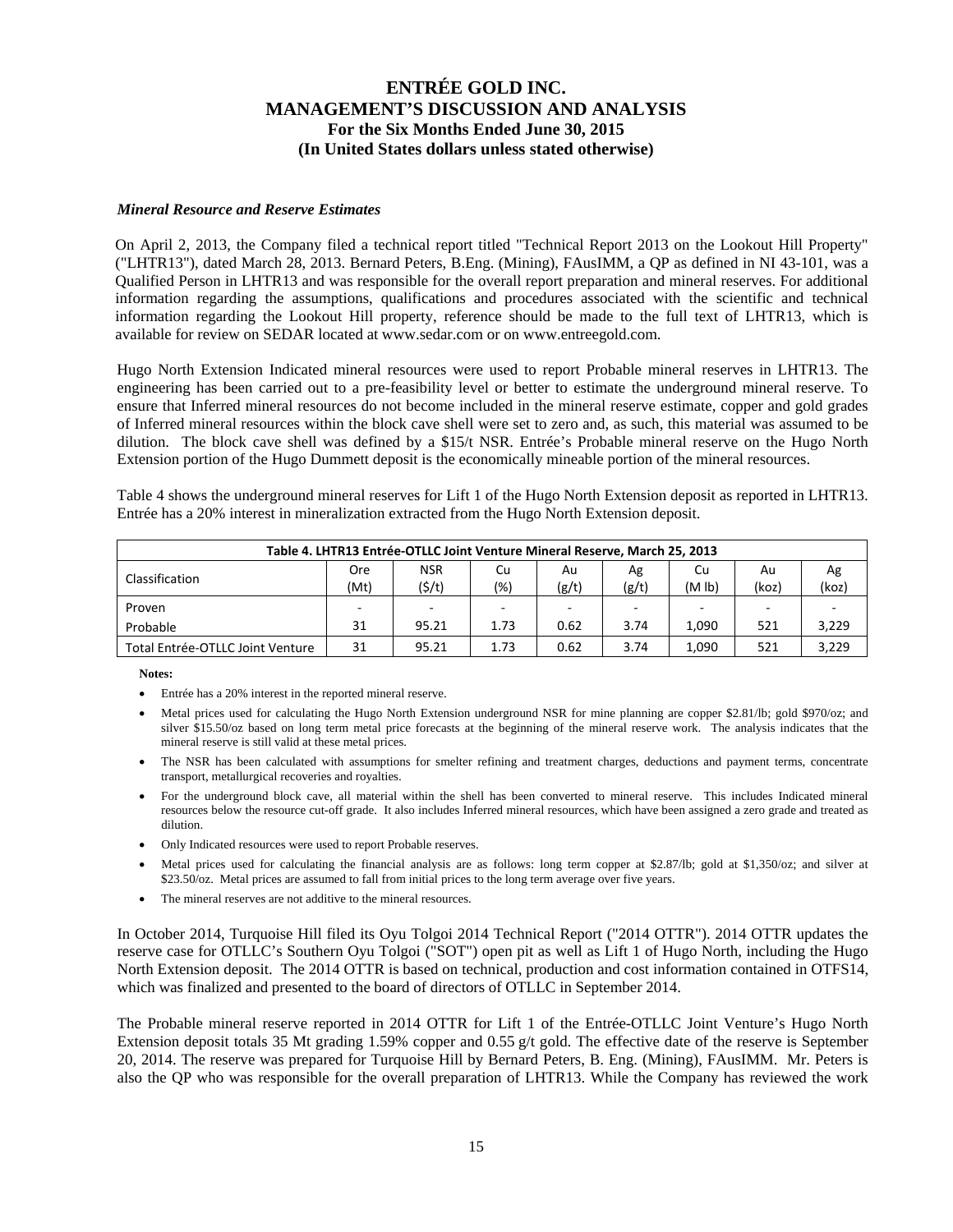and agrees with its results, it does not consider the changes to the Hugo North Extension deposit reserve and the mineral resources reported in 2014 OTTR to be material.

A comparison of the mineral reserve presented in LHTR13 to the mineral reserve presented in 2014 OTTR is summarized in Table 5 below. While there were changes in costs and revenue assumptions in 2014 OTTR, the similarity of the underlying resource block model has produced a revised mineral reserve that is similar to that of LHTR13.

Mineral reserves are classified in accordance with the CIM Definition Standards for Mineral Resources and Mineral Reserves and prepared in accordance with NI 43-101.

| Table 5. Entrée-OTLLC Joint Venture Mineral Reserve Comparison                        |                                                         |         |          |         |          |          |          |  |  |  |  |  |
|---------------------------------------------------------------------------------------|---------------------------------------------------------|---------|----------|---------|----------|----------|----------|--|--|--|--|--|
| <b>Recovered Metal</b><br><b>Probable (Hugo North</b><br>Cu<br><b>Ore</b><br>Ag<br>Au |                                                         |         |          |         |          |          |          |  |  |  |  |  |
| Extension - EJV)                                                                      | (Mt)                                                    | (%)     | (g/t)    | (g/t)   | Cu (Mlb) | Au (koz) | Ag (koz) |  |  |  |  |  |
| 2014 OTTR                                                                             | 35                                                      | 1.59    | 0.55     | 3.72    | 1,121    | 519      | 3,591    |  |  |  |  |  |
| LHTR13                                                                                | 31                                                      | 1.73    | 0.62     | 3.74    | 1,090    | 521      | 3,229    |  |  |  |  |  |
| Difference                                                                            | 31<br>361<br>$-0.07$<br>$-0.02$<br>4<br>$-2$<br>$-0.14$ |         |          |         |          |          |          |  |  |  |  |  |
| % Difference                                                                          | 11.7%                                                   | $-8.1%$ | $-11.3%$ | $-0.6%$ | 2.8%     | $-0.4%$  | 11.2%    |  |  |  |  |  |

**Notes:** 

- LHTR13 mineral reserve estimate has the effective date March 25, 2013.
- 2014 OTTR mineral reserve estimate has the effective date September 20, 2014.
- Entrée has a 20% interest in the Hugo North Extension Lift 1 mineral reserve.
- In 2014 OTTR, metal prices used for calculating the Hugo North Extension underground NSR for mine planning are as follows: copper at \$3.01/lb; gold at \$1,250/oz; and silver at \$20.37/oz, all based on long-term metal price forecasts at the beginning of the mineral reserves work. The analysis indicates that the mineral reserves are still valid at these metal prices.
- The NSR has been calculated with assumptions for smelter refining and treatment charges, deductions and payment terms, concentrate transport, metallurgical recoveries and royalties.
- For the underground block cave, all mineral resources within the shell have been converted to mineral reserves. In both cases, this includes mineral resources below the resource cut-off grade. In both cases it also includes Inferred mineral resources, which have been assigned zero grades and treated as dilution.
- In 2014 OTTR, Measured and Indicated mineral resources were used to report Probable mineral reserves for Hugo North Extension. No Measured mineral resource was included in the resource estimate in LHTR13.
- In 2014 OTTR, metal prices used for calculating the financial analysis are as follows: long term copper at \$3.08/lb; gold at \$1,304/oz; and silver at \$21.46/oz. Metal prices are assumed to fall from initial prices to the long-term average over five years.
- The mineral reserves reported above are not additive to the mineral resources.

The reserve case discussed in LHTR13 and updated in 2014 OTTR, using Proven and Probable mineral reserves, sets out the likely path of initial mine development and includes nine open pit stages at SOT and the initial underground block cave (Lift 1) at Hugo North (including the Entrée-OTLLC Joint Venture's Hugo North Extension). The reserve case assumes the processing of 1.5 billion tonnes of ore over a 41 year period at 100 ktpd from the Hugo North (including Hugo North Extension) and SOT deposits (Table 6). Plans for the further development of Lift 1 are at the feasibility stage.

In August 2013, Turquoise Hill reported that development of the underground mine was suspended to allow matters between OTLLC, Turquoise Hill, Rio Tinto and the Government of Mongolia to be resolved. This delay has in turn postponed the timing of decisions relating to any expansions of the underground operations. The 2014 OTTR production estimates assumed early works recommenced in the third quarter of 2014. This has yet to occur. There can be no assurance that outstanding matters will be resolved in a satisfactory manner or that Oyu Tolgoi project financing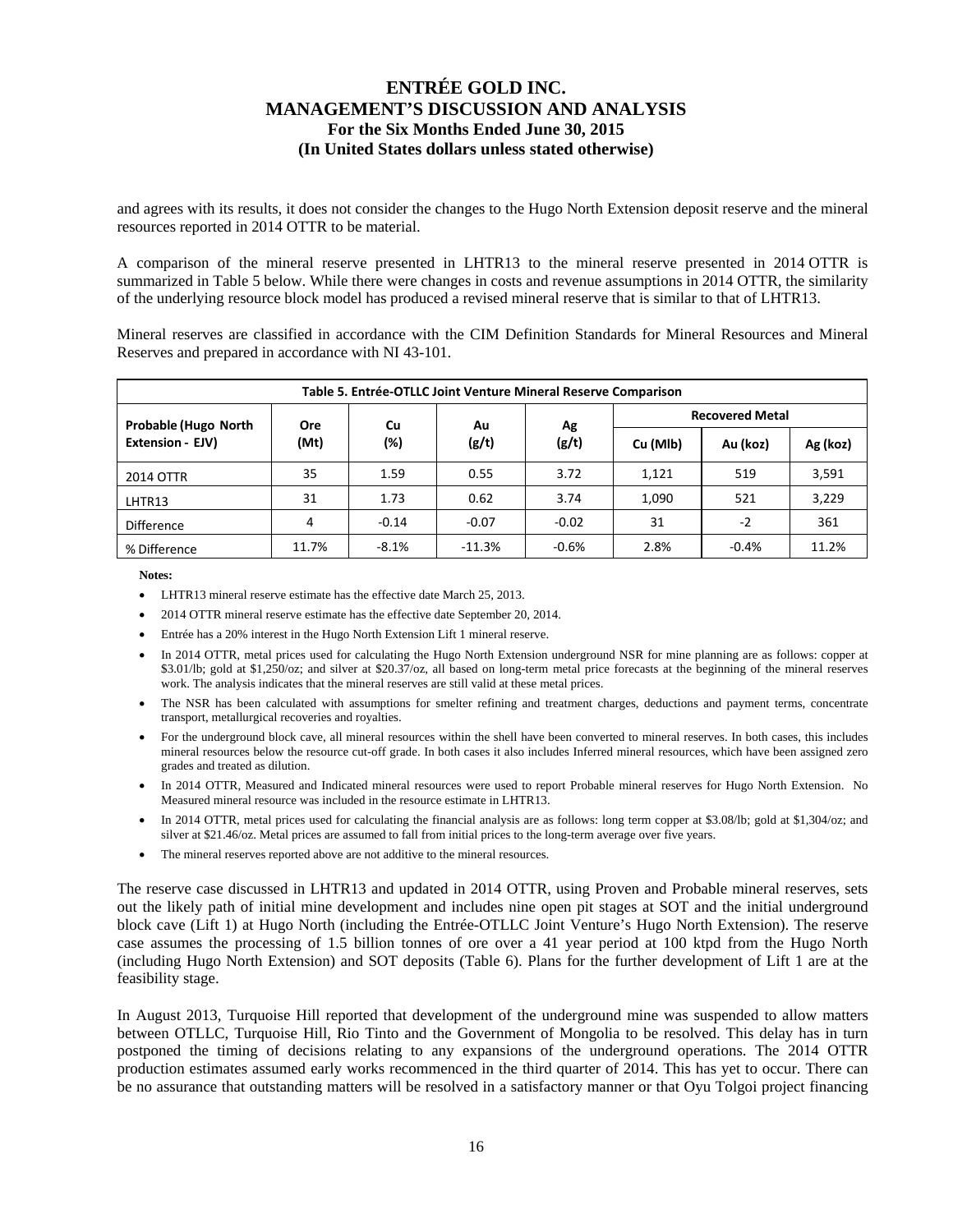will be available on reasonable terms, or at all, to permit development of the underground mine, including the Hugo North Extension deposit and the Heruga deposit, within current cost estimates, on schedule or at all.

| Table 6. Entrée-OTLLC Joint Venture Summary Production and Financial Results |                   |                                             |                        |  |  |  |  |  |  |  |  |
|------------------------------------------------------------------------------|-------------------|---------------------------------------------|------------------------|--|--|--|--|--|--|--|--|
| <b>Description</b>                                                           | <b>Units</b>      | <b>LHTR13 Reserve Case</b>                  | 2014 OTTR Reserve Case |  |  |  |  |  |  |  |  |
| Total Mineral Reserve Inventory (entire Lift 1 and SOT)                      |                   |                                             |                        |  |  |  |  |  |  |  |  |
| Production Rate (average)                                                    | Mtpa              | 36.5                                        | 36.5                   |  |  |  |  |  |  |  |  |
| Total Processed - OTLLC & Joint Venture                                      | billion t         | 1.5                                         | 1.5                    |  |  |  |  |  |  |  |  |
| <b>Metal Prices</b>                                                          |                   |                                             |                        |  |  |  |  |  |  |  |  |
| Copper                                                                       | $\frac{1}{2}$ /lb | 2.87                                        | 3.08                   |  |  |  |  |  |  |  |  |
| Gold                                                                         | \$/oz             | 1,350                                       | 1,304                  |  |  |  |  |  |  |  |  |
| Silver                                                                       | \$/oz             | 23.50                                       | 21.46                  |  |  |  |  |  |  |  |  |
|                                                                              |                   | Entrée-OTLLC Joint Venture Property Results |                        |  |  |  |  |  |  |  |  |
| Processed                                                                    | Mt                | 31                                          | 35                     |  |  |  |  |  |  |  |  |
| <b>NSR</b>                                                                   | US\$/t            | 95.21                                       | 99.69                  |  |  |  |  |  |  |  |  |
| Cu Grade                                                                     | %                 | 1.73                                        | 1.59                   |  |  |  |  |  |  |  |  |
| Au Grade                                                                     | g/t               | 0.62                                        | 0.55                   |  |  |  |  |  |  |  |  |
| Ag Grade                                                                     | g/t               | 3.74                                        | 3.72                   |  |  |  |  |  |  |  |  |
| Copper Recovered                                                             | billion lb        | 1.1                                         | 1.1                    |  |  |  |  |  |  |  |  |
| Gold Recovered                                                               | Moz               | 0.5                                         | 0.5                    |  |  |  |  |  |  |  |  |
| Silver Recovered                                                             | Moz               | 3.2                                         | 3.6                    |  |  |  |  |  |  |  |  |
| NPV8% After Tax (long-term prices) (Entrée's 20%<br>interest only)           | US\$M             | 110                                         | 102                    |  |  |  |  |  |  |  |  |

**Notes:** 

- Entrée has a 20% interest in Entrée-OTLLC Joint Venture Property mineralization. Unless otherwise noted above, results are for the entire Entrée-OTLLC Joint Venture.
- LHTR13 metal prices used for calculating the financial analysis are as follows: long-term copper at \$2.87/lb; gold at \$1,350/oz; and silver at \$23.50/oz. 2014 OTTR metal prices used for calculating the financial analysis are as follows: long-term copper at \$3.08/lb; gold at \$1,304/oz; and silver at \$21.46/oz. The analysis has been calculated with assumptions for smelter refining and treatment charges, deductions and payment terms, concentrate transport, metallurgical recoveries and royalties.
- In LHTR13, for mine planning the metal prices used to calculate block model NSR were copper at \$2.81/lb; gold at \$970/oz; and silver at \$15.50/oz. The NSR shown above for 2014 OTTR was calculated by Entrée from the OTFS14 financial model, using the following metal prices: copper at \$3.01/lb; gold at \$1,250/oz; and silver at \$20.37/oz.
- Underground (including some mining costs) costs used to determine cut-off grades are based on \$15.34/t in LHTR13 and \$15.00/t in 2014 OTTR.
- For the underground block cave, all mineral resources within the shell have been converted to mineral reserves. This includes Indicated mineral resources below the resource cut-off grade. It also includes Inferred mineral resources, which have been assigned a zero grade and treated as dilution.
- In 2014 OTTR, for Hugo North Extension, Measured and Indicated mineral resources were used to report Probable mineral reserves. In LHTR13, no Measured mineral resources were reported.
- The mineral reserves reported above are not additive to the mineral resources.
- The LHTR13 economic analysis has been calculated from the start of 2012. In 2014 OTTR, economic analysis has been calculated from the start of 2015 and excludes 2014. Costs shown are real costs not nominal costs. Expansion capital includes only direct project costs and does not include non-cash shareholder interest, management fees, tax pre- payments, forex adjustments, or exploration phase expenditure.
- Entrée's after tax NPV8% shown above for 2014 OTTR was calculated by Entrée using the OTFS14 financial model.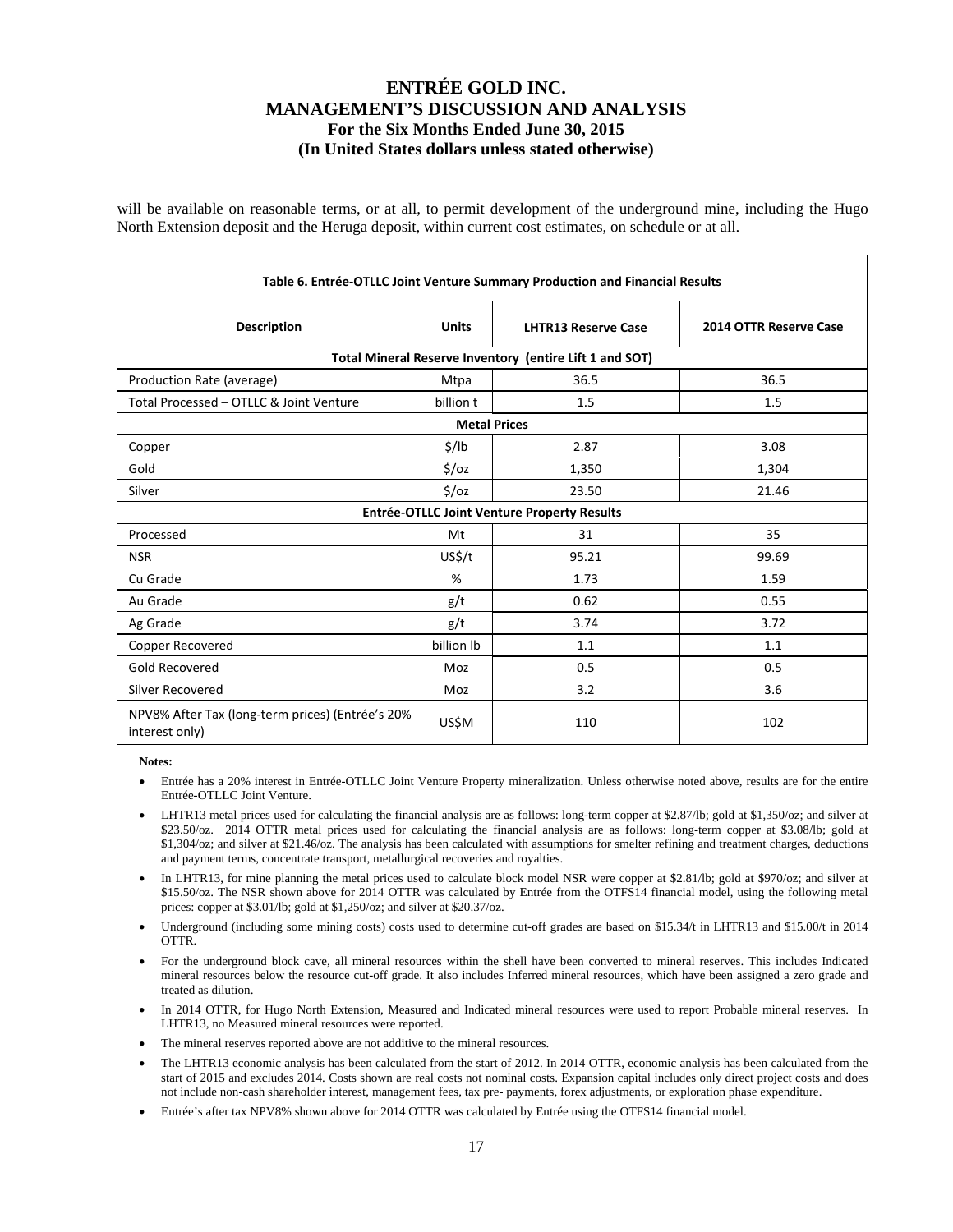The Hugo North Extension NSR (Table 6 above) is the highest NSR for all the deposits at Oyu Tolgoi. The NSR calculation reflects the net value received for the ore by the mine (after all costs and charges). An NSR has been calculated on a US Dollar per tonne basis for each of the mineral reserve areas in the Oyu Tolgoi project.

Using the OTFS14 financial model, the Company calculated that the impact on Entrée's after tax NPV8% from the 2014 OTTR would be an approximate decrease of \$8 million from \$110 million reported in LHTR13 to \$102 million. This is mainly due to a development delay on the Hugo North (including Hugo North Extension) block cave and a subsequent two year delay on the Hugo North Extension ore. The NPV8% case is also impacted by more cautious cave performance assumptions, which led to a reduction in recovered metal and a slowing of cave ramp-up

The Hugo North (including Hugo North Extension) block cave is scheduled to commence in 2019 with Lift 1 Entrée-OTLLC Joint Venture development scheduled to start in 2020 (previously 2019). Entrée-OTLLC Joint Venture cave production is scheduled to commence in 2025 (previously 2023). Peak production from Hugo North Extension would be reached in 2030 with an estimated production of 8.3 Mt at 1.82% copper and 0.69 g/t gold. Production from Lift 1 at Hugo North Extension is estimated to last until approximately 2033. Underground development at Oyu Tolgoi is currently halted and the timing of development and production is subject to change.

Capital costs (excluding sustaining) for development of the entire Hugo North (including Hugo North Extension) underground block cave are estimated at \$4.9 billion – approximately \$255 million of which will be the responsibility of Entrée. Under the terms of the Entrée-OTLLC Joint Venture, Entrée elected to have OTLLC debt finance Entrée's share of costs with interest accruing at OTLLC's actual cost of capital or prime plus 2%, whichever is less, at the date of the advance. Debt repayment may be made in whole or in part from (and only from) 90% of monthly available cash flow arising from sale of Entrée's share of products.

A significant portion of the mineralization on the Joint Venture Property has not been included in the mining plan and remains in the mineral resource category, including Hugo North Extension – Lift 2 and the Heruga deposit.

The following Table 7 summarizes the mineral resources for the Hugo North Extension deposit and the Heruga deposit as reported in LHTR13. The resource estimate for the Hugo North Extension deposit is effective as of February 20, 2007 and is based on drilling completed to November 1, 2006. The Heruga mineral resource estimate is effective as of March 30, 2010 and is based on drilling completed to June 21, 2009.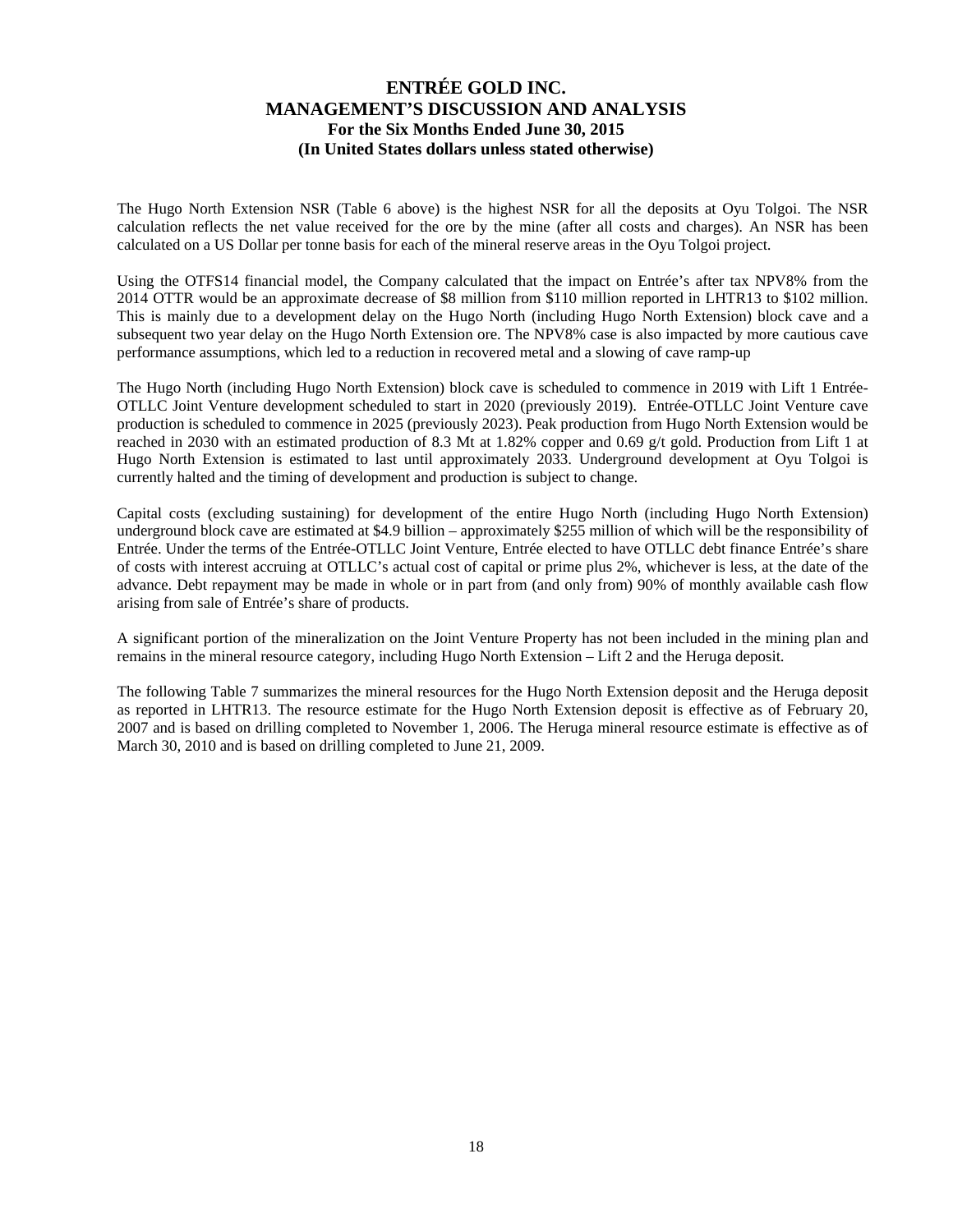| Table 7. Entrée-OTLLC Joint Venture Mineral Resources    |                                                                                                                             |               |                        |  |      |                     |  |               |  |  |  |  |
|----------------------------------------------------------|-----------------------------------------------------------------------------------------------------------------------------|---------------|------------------------|--|------|---------------------|--|---------------|--|--|--|--|
| (0.37% CuEq cut-off)                                     |                                                                                                                             |               |                        |  |      |                     |  |               |  |  |  |  |
| <b>Deposit</b>                                           | Gold<br><b>Silver</b><br>Molybdenum<br>CuEq<br><b>Tonnage</b><br>Copper<br>(Mt)<br>(%)<br>(g/t)<br>(g/t)<br>(ppm)<br>$(\%)$ |               |                        |  |      |                     |  |               |  |  |  |  |
| <b>Hugo North Extension Deposit</b>                      |                                                                                                                             |               |                        |  |      |                     |  |               |  |  |  |  |
| <b>Indicated Shivee Tolgoi</b><br>(Hugo North Extension) | 132                                                                                                                         | 1.65          | 0.55                   |  | 4.09 | 35.7                |  | 2.00          |  |  |  |  |
| Inferred Shivee Tolgoi<br>(Hugo North Extension)         | 134<br>0.93<br>0.25<br>2.44<br>23.6<br>1.09                                                                                 |               |                        |  |      |                     |  |               |  |  |  |  |
| <b>Heruga Deposit</b>                                    |                                                                                                                             |               |                        |  |      |                     |  |               |  |  |  |  |
| <b>Inferred Jayhlant</b><br>(Heruga)                     | 1,824                                                                                                                       | 0.38          | 0.36                   |  | 1.35 | 110                 |  | 0.67          |  |  |  |  |
|                                                          |                                                                                                                             |               |                        |  |      |                     |  |               |  |  |  |  |
|                                                          |                                                                                                                             |               | <b>Contained Metal</b> |  |      |                     |  |               |  |  |  |  |
| <b>Deposit</b>                                           | Copper<br>(MIb)                                                                                                             | Gold<br>(Moz) | <b>Silver</b><br>(Moz) |  |      | Molybdenum<br>(MIb) |  | CuEq<br>(MIb) |  |  |  |  |
| <b>Hugo North Extension Deposit</b>                      |                                                                                                                             |               |                        |  |      |                     |  |               |  |  |  |  |
| <b>Indicated Shivee Tolgoi</b><br>(Hugo North Extension) | 4,800                                                                                                                       | 2.32          | 17.4                   |  |      | 10.4                |  | 5,810         |  |  |  |  |
| <b>Inferred Shivee Tolgoi</b><br>(Hugo North Extension)  | 2,760<br>1.08<br>10.5<br>7.0<br>3,230                                                                                       |               |                        |  |      |                     |  |               |  |  |  |  |
| <b>Heruga Deposit</b>                                    |                                                                                                                             |               |                        |  |      |                     |  |               |  |  |  |  |
| <b>Inferred Javhlant</b><br>(Heruga)                     | 15,190                                                                                                                      | 21.2          | 79.4                   |  |      | 444                 |  | 26,850        |  |  |  |  |

**Notes:** 

Entrée has a 20% interest in mineralization extracted from the Hugo North Extension and Heruga deposits.

- CuEq has been calculated using assumed metal prices of \$1.35/lb for copper, \$650/oz for gold and \$10.00/lb for molybdenum. The equivalence formula was calculated assuming that gold and molybdenum recovery was 91% and 72% of copper recovery respectively. CuEq was calculated using the formula:  $CuEq\% = Cu\% + ((Au g/t*18.98)+(Mo g/t*.01586))/29.76$ . Silver is not included in the CuEq calculation.
- The contained copper, gold, silver and molybdenum in the tables have not been adjusted for metallurgical recovery.
- The 0.37% CuEq cut-off is highlighted as the base case resource for underground bulk mining.
- Mineral resources that are not mineral reserves do not have demonstrated economic viability.

Entrée has reviewed the resource estimate presented in 2014 OTTR, and while the Company agrees with its conclusions, it does not consider the changes to the resource estimate for the Joint Venture Property reported in 2014 OTTR to be material.

The base case cut-off grade of 0.37% copper equivalent ("CuEq") remains the same as in the LHTR13. The resource model has been updated for the Hugo North Extension deposit but remains the same as reported previously for Heruga. The formula used to calculate copper equivalency has been updated in 2014 for each deposit.

Comparisons of the LHTR13 and 2014 OTTR mineral resources for the Hugo North Extension and Heruga deposits are shown in Table 8 and Table 9, respectively, below.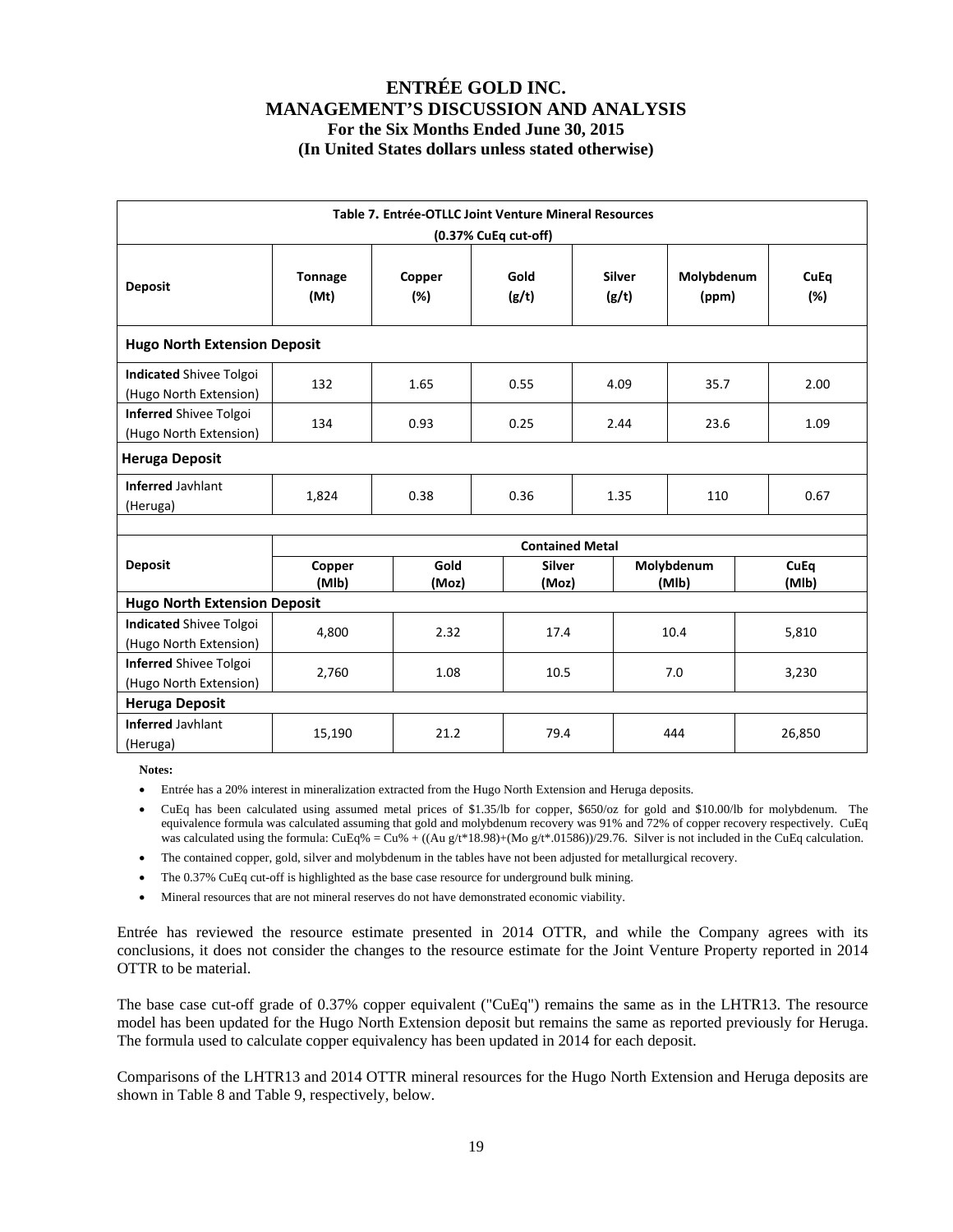The Hugo North Extension Indicated and Measured mineral resource estimate in 2014 OTTR is very similar to the LHTR13 Indicated mineral resource estimate, with a 2% reduction in tonnage and CuEq metal in 2014 OTTR. In contrast, the 2014 OTTR Hugo North Extension Inferred mineral resource has increased in estimated tonnage by 34% (45 Mt) from the LHTR13 estimate, with a 6% increase in copper grade and a 36% increase in gold grade, resulting in a 46% increase in CuEq metal in 2014 OTTR. The 2014 OTTR CuEq formula for Hugo North Extension accounts for a negligible drop in the overall (Measured, Indicated, and Inferred) resource tonnage  $(<0.1\%)$  and CuEq metal  $(0.25\%)$ relative to the LHTR13 mineral resource estimate.

The Heruga resource model has not changed; however, in 2014 OTTR, grades and tonnage have been revised as a result of changes to the CuEq calculation and resultant changes to blocks selected above the CuEq cut-off grade. Revisions to the 2014 OTTR CuEq formula have had a more pronounced effect on the Heruga mineral resource estimate, with a 7% (124 Mt) drop in tonnage, a 4% drop in copper, gold, silver, and molybdenum contained metals, and a 10% drop in CuEq metal relative to LHTR13.

| Table 8. Hugo North Extension Mineral Resources Comparison (0.37% CuEq cut-off) |                                               |      |             |             |             |             |                        |       |        |                          |       |  |
|---------------------------------------------------------------------------------|-----------------------------------------------|------|-------------|-------------|-------------|-------------|------------------------|-------|--------|--------------------------|-------|--|
|                                                                                 | <b>Tonnage</b>                                | Cu   | Au          | Ag          | Mo          | <b>CuEq</b> | <b>Contained Metal</b> |       |        |                          |       |  |
| <b>Classification</b>                                                           | (%)<br>(g/t)<br>(%)<br>(g/t)<br>(Mt)<br>(ppm) |      | Cu<br>(MIb) | Au<br>(koz) | Ag<br>(koz) | Mo<br>(MIb) | <b>CuEq</b><br>(MIb)   |       |        |                          |       |  |
| <b>2014 OTTR</b>                                                                |                                               |      |             |             |             |             |                        |       |        |                          |       |  |
| Measured                                                                        | 1.2                                           | 1.38 | 0.12        | 2.77        | 38.4        | 1.47        | 36                     | 4     | 105    | 0.1                      | 38    |  |
| Indicated                                                                       | 128                                           | 1.65 | 0.55        | 4.12        | 33.6        | 1.99        | 4,663                  | 2,271 | 16,988 | 9.5                      | 5,633 |  |
| Measured + Indicated                                                            | 129                                           | 1.65 | 0.55        | 4.11        | 33.7        | 1.99        | 4,698                  | 2,276 | 17,091 | 9.6                      | 5,670 |  |
| Inferred                                                                        | 179                                           | 0.99 | 0.34        | 2.68        | 25.4        | 1.20        | 3,887                  | 1,963 | 15,418 | 10                       | 4,730 |  |
|                                                                                 |                                               |      |             |             | LHTR13      |             |                        |       |        |                          |       |  |
| Measured                                                                        |                                               |      |             |             | -           |             |                        |       |        | $\overline{\phantom{0}}$ |       |  |
| Indicated                                                                       | 132                                           | 1.65 | 0.55        | 4.09        | 35.7        | 2.00        | 4,800                  | 2,320 | 17,400 | 10                       | 5,810 |  |
| Measured + Indicated                                                            | 132                                           | 1.65 | 0.55        | 4.09        | 35.7        | 2.00        | 4,800                  | 2,320 | 17,400 | 10                       | 5,810 |  |
| Inferred                                                                        | 134                                           | 0.93 | 0.25        | 2.44        | 23.6        | 1.09        | 2,760                  | 1,080 | 10,500 | 7.0                      | 3,230 |  |

**Notes:** 

- Entrée has a 20% interest in mineralization extracted from the Hugo North Extension deposit.
- LHTR13:
	- o CuEq has been calculated using assumed metal prices of \$1.35/lb for copper, \$650/oz for gold and \$10.00/lb for molybdenum. The equivalence formula was calculated assuming that gold and molybdenum recovery was 91% and 72% of copper recovery respectively. CuEq was calculated using the formula:  $CuEq\% = Cu\% + ((Au g/t*18.98)+(Mo g/t*.01586))/29.76$ . Silver is not included in the CuEq calculation.
	- o The 0.37% CuEq cut-off is highlighted as the base case resource for underground bulk mining.
- 2014 OTTR:
	- o Effective date for the mineral resources for Hugo North Extension is 28 March 2014.
	- o The 0.37% CuEq cut-off is equivalent to the underground mineral reserve cut-off determined by OTLLC.
	- o CuEq has been calculated using assumed metal prices (\$3.01/lb for copper, \$1,250/oz for gold and \$20.37/oz for silver).
		- HNE CuEq% = Cu% + ((Au (g/t) x 1,250 x 0.0321507 x 0.913) + (Ag (g/t) x 20.37 x 0.0321507 x 0.942)) / (3.01 x 22.0462)
- The contained copper, gold, silver and molybdenum in the table have not been adjusted for metallurgical recovery.
- Totals may not match due to rounding.
- Mineral resources that are not mineral reserves do not have demonstrated economic viability.
- The mineral reserves are not additive to the mineral resources.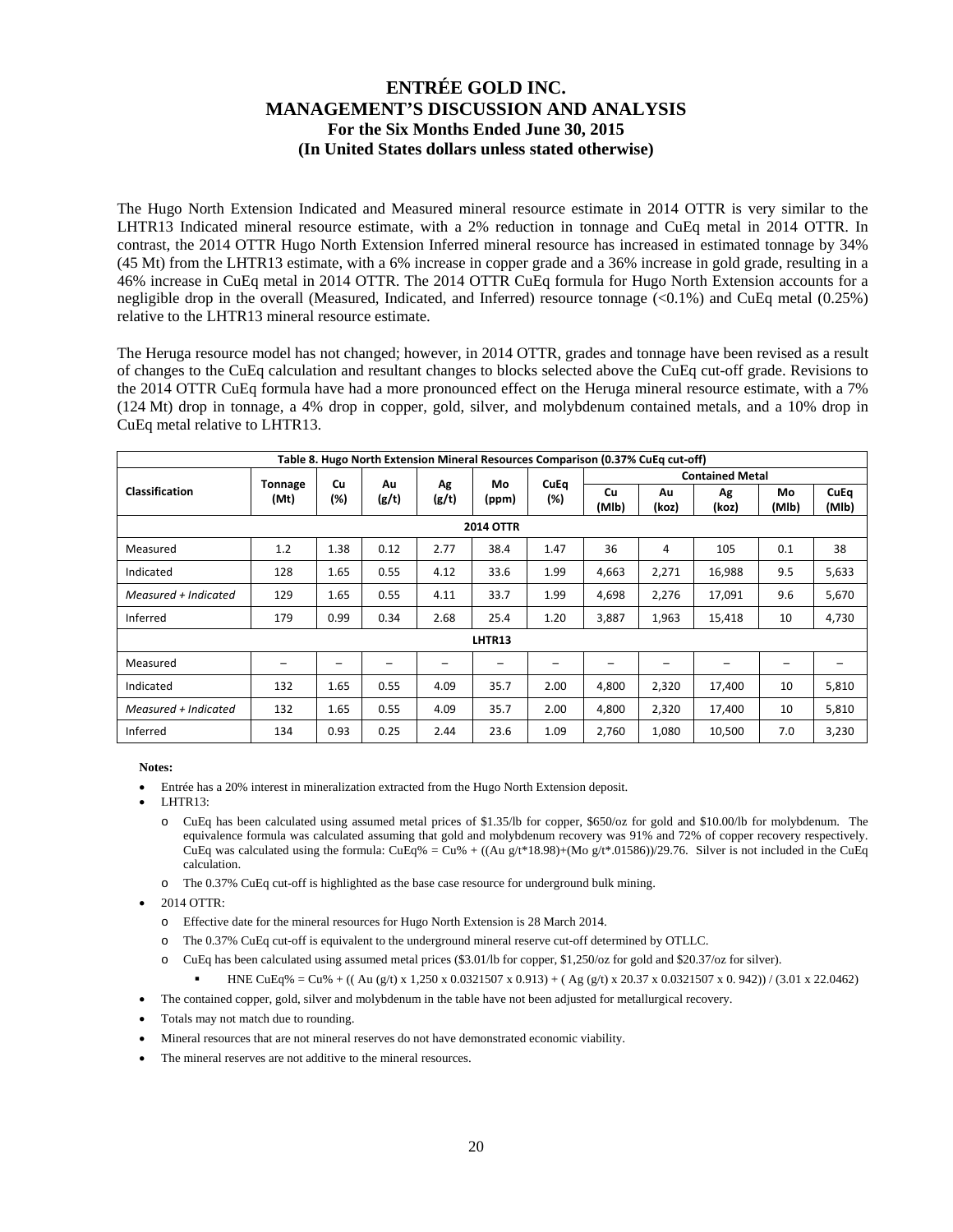| Table 9. Heruga Mineral Resource Comparison (0.37% CuEq cut-off) |                                                                                               |      |       |             |       |                    |             |             |             |             |                      |  |
|------------------------------------------------------------------|-----------------------------------------------------------------------------------------------|------|-------|-------------|-------|--------------------|-------------|-------------|-------------|-------------|----------------------|--|
| <b>Contained Metal</b><br>Mo<br>Cu<br>Au                         |                                                                                               |      |       |             |       |                    |             |             |             |             |                      |  |
| <b>Classification</b>                                            | Tonnage<br>(Mt)                                                                               | (%)  | (g/t) | Αg<br>(g/t) | (ppm) | <b>CuEq</b><br>(%) | Cu<br>(MIb) | Au<br>(koz) | Ag<br>(koz) | Mo<br>(MIb) | <b>CuEq</b><br>(MIb) |  |
|                                                                  | <b>2014 OTTR</b>                                                                              |      |       |             |       |                    |             |             |             |             |                      |  |
| Inferred                                                         | 1,700                                                                                         | 0.39 | 0.37  | 1.39        | 113.2 | 0.64               | 14,610      | 20,428      | 75,955      | 424         | 24,061               |  |
| LHTR13                                                           |                                                                                               |      |       |             |       |                    |             |             |             |             |                      |  |
| Inferred                                                         | 0.36<br>26,850<br>0.38<br>1.35<br>0.67<br>21,200<br>79.400<br>444<br>1,824<br>15,190<br>110.4 |      |       |             |       |                    |             |             |             |             |                      |  |

**Notes:** 

- Entrée has a 20% interest in mineralization extracted from the Heruga deposit.
- LHTR13:
	- o CuEq has been calculated using assumed metal prices of \$1.35/lb for copper, \$650/oz for gold and \$10.00/lb for molybdenum. The equivalence formula was calculated assuming that gold and molybdenum recovery was 91% and 72% of copper recovery respectively. CuEq was calculated using the formula: CuEq% = Cu% + ((Au g/t\*18.98)+(Mo g/t\*.01586))/29.76. Silver is not included in the CuEq calculation.
	- o The 0.37% CuEq cut-off is highlighted as the base case resource for underground bulk mining.

2014 OTTR:

- o Effective date for the mineral resource for Heruga is 30 March 2010.
- o The 0.37% CuEq cut-off is equivalent to the underground mineral reserve cut-off determined by OTLLC.
- o CuEq has been calculated using assumed metal prices (\$3.01/lb for copper, \$1,250/oz for gold, \$20.37/oz for silver, and \$11.90/lb for molybdenum).
	- $\bullet$  Heruga CuEq% = Cu% + ((Au (g/t) x 1,250 x 0.0321507 x 0.911) + (Ag (g/t) x 20.37 x 0.0321507 x 0.949) + (Mo (ppm) x 11.9 x 0.0022046 x 0.736)) / (3.01 x 22.0462)
- The contained copper, gold, silver, and molybdenum in the table have not been adjusted for metallurgical recovery.
- Totals may not match due to rounding.
- Mineral resources that are not mineral reserves do not have demonstrated economic viability.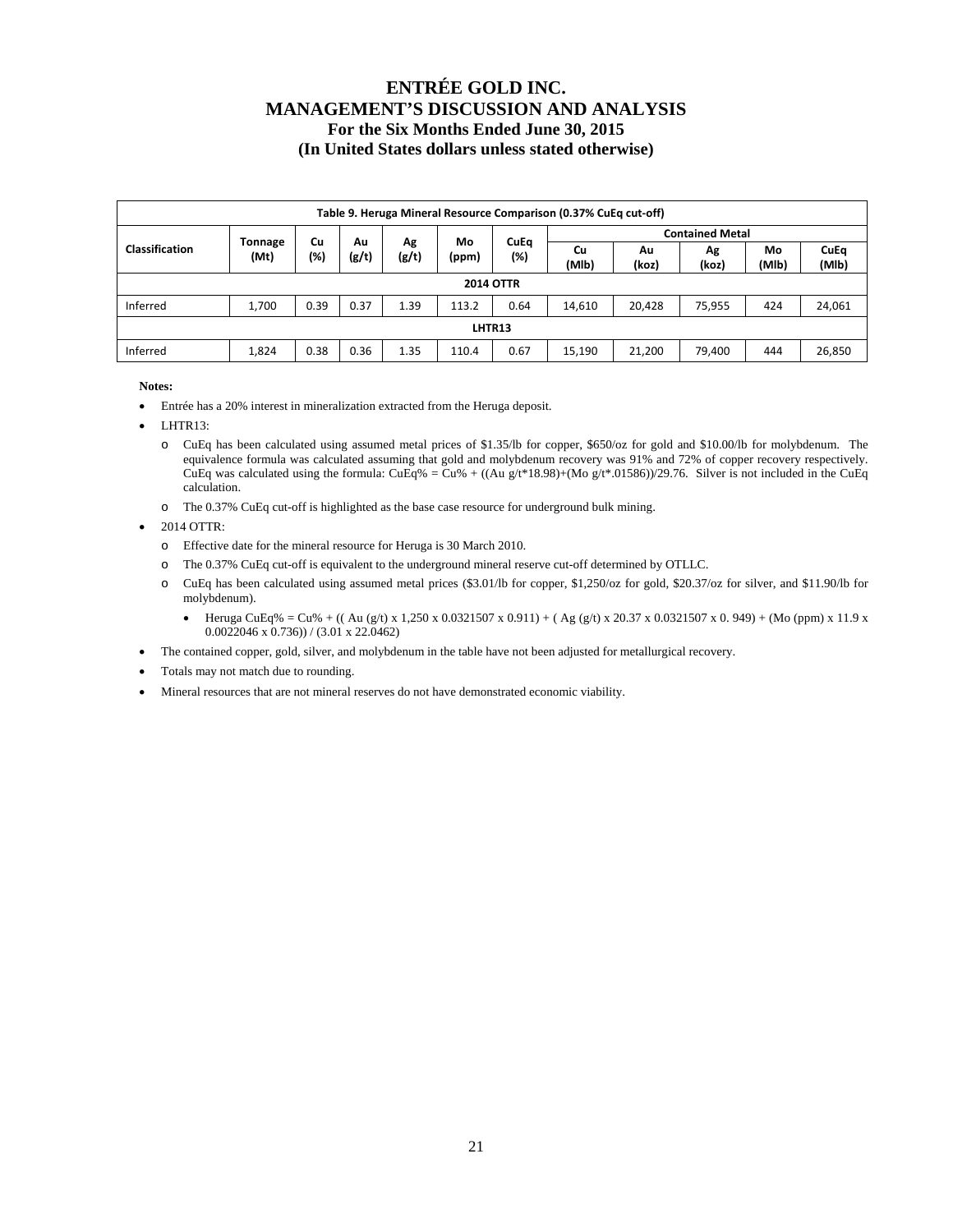|                                       | <b>Three Months</b> | <b>Three Months</b> | <b>Three Months</b> | <b>Three Months</b> |
|---------------------------------------|---------------------|---------------------|---------------------|---------------------|
|                                       | <b>Ended</b>        | <b>Ended</b>        | <b>Ended</b>        | <b>Ended</b>        |
|                                       | <b>June 30,</b>     | March 31,           | December 31,        | September 30,       |
|                                       | 2015                | 2015                | 2014                | 2014                |
| <b>Total Revenues</b>                 | \$                  | \$                  | \$                  | \$                  |
| Net Loss                              | (3,049,021)         | (560, 678)          | (3,063,814)         | (1,399,598)         |
| Net loss per share, basic and diluted | (0.02)              | (0.00)              | (0.02)              | (0.01)              |
| Working capital                       | 27,346,585          | 29,409,210          | 32,603,711          | 38,206,137          |
| Total assets                          | 69,896,179          | 71,698,495          | 79,690,498          | 86,599,411          |
| Total long term liabilities           | 41,749,164          | 40,683,596          | 44,269,904          | 47,553,279          |
|                                       | <b>Three Months</b> | <b>Three Months</b> | <b>Three Months</b> | <b>Three Months</b> |
|                                       | <b>Ended</b>        | <b>Ended</b>        | <b>Ended</b>        | <b>Ended</b>        |
|                                       | <b>June 30,</b>     | March 31,           | December 31,        | September 30,       |
|                                       | 2014                | 2014                | 2013                | 2013                |
| <b>Total Revenues</b>                 | \$                  | \$                  | \$                  | \$                  |

### **SELECTED QUARTERLY FINANCIAL INFORMATION**

(1) Working Capital is defined as Current Assets less Current Liabilities.

For the three months ended June 30, 2015, net loss was \$3,049,021 compared to \$2,925,791 in the three months ended June 30, 2014. During the six months ended June 30, 2015, net loss was \$3,609,699 compared to \$4,205,776 in the six months ended June 30, 2014. During the three months ended June 30, 2015, Entrée incurred higher operating expenditures primarily due to higher exploration costs, partially offset by lower general and administration expenses, lower consultancy and advisory fees and lower foreign exchange losses. As at June 30, 2015, working capital was \$27,346,585 compared to \$41,706,121 as at June 30, 2014. The decrease in working capital is primarily the result of cash used in operations during the period. As at June 30, 2015, total assets were \$69,896,179 compared to \$92,088,906 as at June 30, 2014. The decrease in total assets over the prior year is primarily the net effect of a decrease in working capital described above. As at June 30, 2015, total long term liabilities were \$41,749,164 compared to \$50,495,938 as at June 30, 2014. The decrease in long term liabilities over the prior year is largely due to a decrease in deferred income tax liabilities and decreased deferred revenue resulting from unrealized foreign currency translation gains.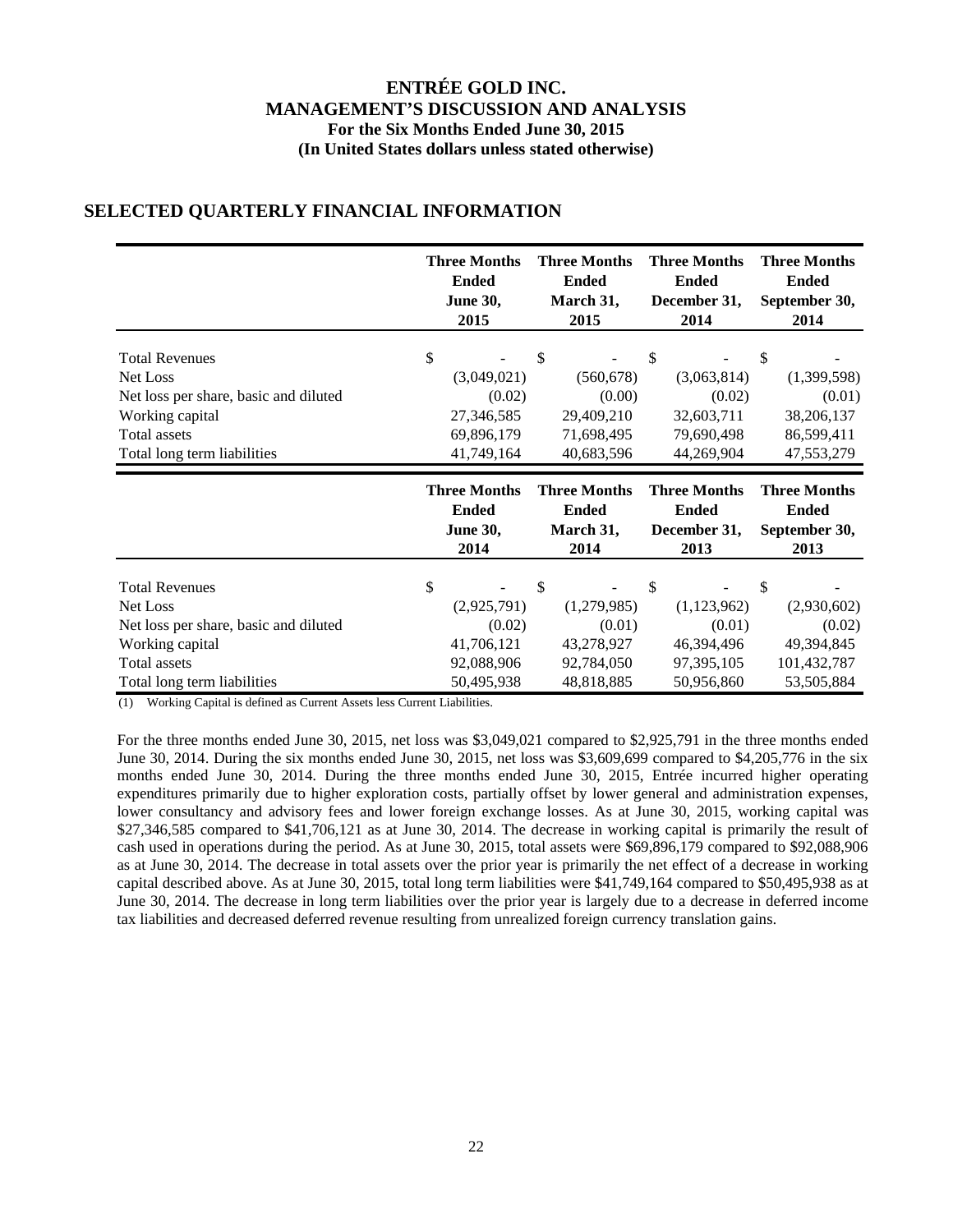### **REVIEW OF OPERATIONS**

Results of operations are summarized as follows:

|                                           |     | <b>Three Months</b><br><b>Ended</b><br><b>June 30,</b><br>2015 |               | <b>Three Months</b><br><b>Ended</b><br><b>June 30,</b><br>2014 |               | <b>Six Months</b><br><b>Ended</b><br><b>June 30,</b><br>2015 |               | <b>Six Months</b><br><b>Ended</b><br><b>June 30,</b><br>2014 |
|-------------------------------------------|-----|----------------------------------------------------------------|---------------|----------------------------------------------------------------|---------------|--------------------------------------------------------------|---------------|--------------------------------------------------------------|
| Exploration                               | \$. | 1,329,058                                                      | <sup>\$</sup> | 757,325                                                        | <sup>\$</sup> | 3,226,667                                                    | <sup>\$</sup> | 2,321,471                                                    |
| General and administrative                |     | 801,585                                                        |               | 980,107                                                        |               | 1,740,325                                                    |               | 2,124,197                                                    |
| Deferred income tax expense (recovery)    |     | 471,679                                                        |               | 332,558                                                        |               | (235, 177)                                                   |               | (443, 240)                                                   |
| Foreign exchange loss (gain)              |     | 368,843                                                        |               | 882,044                                                        |               | (1,380,106)                                                  |               | (189, 413)                                                   |
| Interest expense                          |     | 65,006                                                         |               | 65,524                                                         |               | 129,295                                                      |               | 130,385                                                      |
| Loss from equity investee                 |     | 26,824                                                         |               | 28,772                                                         |               | 52,970                                                       |               | 49,564                                                       |
| Depreciation                              |     | 11,037                                                         |               | 17,160                                                         |               | 22,763                                                       |               | 34,835                                                       |
| Current income tax expense (recovery)     |     | 43                                                             |               | (246, 609)                                                     |               | 43                                                           |               | (133, 379)                                                   |
| Consultancy and advisory fees             |     |                                                                |               | 234,070                                                        |               | 125,000                                                      |               | 519,742                                                      |
| Gain on sale of mineral property interest |     |                                                                |               | (28,096)                                                       |               |                                                              |               | (28,096)                                                     |
| Interest income                           |     | (25,054)                                                       |               | (97,064)                                                       |               | (72,081)                                                     |               | (180, 290)                                                   |
| Net loss                                  | \$  | 3,049,021                                                      | \$            | 2,925,791                                                      | \$.           | 3,609,699                                                    | \$.           | 4, 205, 776                                                  |

Exploration expenditures are summarized as follows:

|                          | <b>Three Months</b><br><b>Ended</b><br><b>June 30,</b><br>2015 |               | <b>Three Months</b><br><b>Ended</b><br><b>June 30,</b><br>2014 |               | <b>Six Months</b><br><b>Ended</b><br><b>June 30,</b><br>2015 |    | <b>Six Months</b><br><b>Ended</b><br><b>June 30,</b><br>2014 |  |
|--------------------------|----------------------------------------------------------------|---------------|----------------------------------------------------------------|---------------|--------------------------------------------------------------|----|--------------------------------------------------------------|--|
| US<br>Mongolia           | \$<br>806,962 \$<br>457,393                                    |               | 599,677<br>2,584                                               | <sup>\$</sup> | 2,338,709<br>805,783                                         | -S | 1,132,705<br>948,894                                         |  |
| Other                    | 64.703                                                         |               | 155.064                                                        |               | 82,175                                                       |    | 239,872                                                      |  |
| Total expenditures, cash | \$<br>1.329.058                                                | <sup>\$</sup> | 757.325                                                        | \$.           | 3,226,667                                                    | S  | 2,321,471                                                    |  |

### **UNITED STATES**

#### **Ann Mason Project, Nevada**

The Ann Mason Project, located in the Yerington District of Nevada, is one of Entrée's core assets. With the completion of a positive PEA in 2012, Entrée began evaluating the most efficient and effective way of advancing the Ann Mason Project towards prefeasibility. A prefeasibility drill program was undertaken between August 2014 and late January 2015. The Company commenced a prefeasibility metallurgy program in the first quarter of 2015 and plans to release an updated resource estimate for the Ann Mason deposit and an updated PEA in the second half of 2015. In addition, the Company is considering strategic partnerships, joint ventures and similar arrangements that would help facilitate the development of the project. To date, excluding any capitalized mineral property acquisition costs, Entrée has expended approximately \$34.5 million on the Ann Mason Project.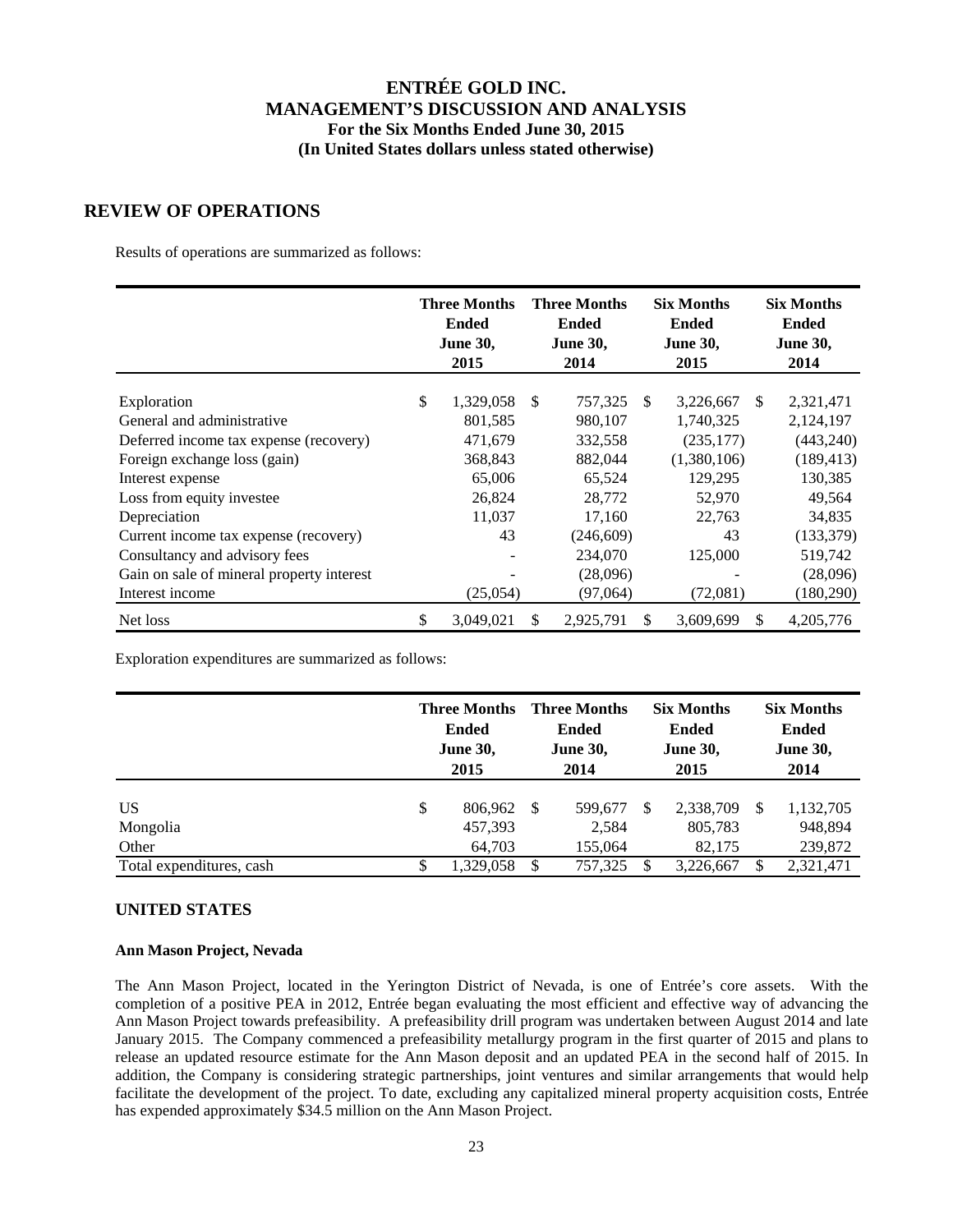From April to July 2013, Entrée completed approximately 4,755 metres of core and RC drilling, of which 3,333 metres were drilled in seven holes near Ann Mason and 1,422 metres were drilled in 11 holes at or near Blue Hill. Three of five core holes drilled at the Ann Mason deposit extended copper mineralization 190 metres to 250 metres northwest and northeast of the deposit. 2013 drilling at Blue Hill successfully located westward extensions of the current deposit; however, to the east, oxide and mixed mineralization is truncated by the low angle Blue Hill Fault. Drilling of the underlying Blue Hill sulphide target remains very widely-spaced.

Two shallow, widely-spaced RC holes (totalling 180 metres) were also completed in 2013 about 500 to 900 metres to the west of the Ann Mason deposit. Holes EG-AM-13-038 and 039 encountered minor, narrow intervals of 0.16% to 0.20% oxide copper within strong, quartz-sericite-pyrite alteration. In addition, deepened hole EG-BH-11-031, located approximately one kilometre east of Blue Hill, intersected copper-oxide mineralization averaging 0.28% copper over 13.8 metres from a depth of 22.2 metres.

In the second quarter of 2013, Entrée commenced certain data collection and testwork to begin preparation for the next stage of study and ultimately permit applications. The baseline environmental studies that were undertaken included wildlife, biology, archaeology and cultural surveys and Waters of the US ("WOUS") delineation. These studies were largely complete in early 2014 except for raptor field surveys, final report writing, and a follow-up WOUS submission to the US Corps of Engineers. Wildlife, vegetation and cultural field surveys and reports were complete by late 2014 and no significant obstacles to the development of Ann Mason were identified. The US Corps of Engineers has verbally approved the WOUS report finding of no wetlands subject to US Corps of Engineers jurisdiction within the Ann Mason Project area but are now waiting for United States Environmental Protection Agency approval.

An amendment to expand Entrée's existing Plan of Operations and minor modification of its Nevada Reclamation Permit were accepted by the Nevada Division of Environmental Protection and the BLM in early 2014. An additional bond, in the amount of \$31,276, was posted by Entrée in June 2014. Entrée received approval for two minor modifications to the amendment to expand its existing Plan of Operations in September 2014 and March 2015. Additional reclamation bonds totaling \$38,531 were posted and accepted by the BLM.

On July 16, 2014, the Company announced the commencement of an approximately \$5 million prefeasibility drill program, designed to upgrade the mineral resources contained in the PEA Phase 5 pit from Indicated and Inferred to a mix of Measured and Indicated categories. The infill drill program commenced in August 2014 and was completed in late January 2015. The program comprised 40 holes and a total of approximately 19,265 metres combined RC precollars and core.

RC pre-collars were generally restricted to barren, overlying volcanics. Drilling changed to HQ diameter core which was continually sampled over 2 metre intervals once mineralized rocks of the Yerington batholith were encountered or hole conditions dictated the change to core. Depths of holes ranged from 275 metres to 885 metres, depending on position within the Phase 5 pit, and hole angles varied from -60 to -90 degrees.

Samples were submitted to Acme Analytical Laboratories ("Acme") in Reno and Elko for sample preparation and forwarded by Acme to their laboratory in Vancouver for analysis. Prepared standards, blanks and duplicates were inserted at the project site to monitor the quality control of the assay data. Entrée has a chain of custody program to ensure sample security during all stages of sample collection, cutting, shipping and storage.

On January 21, 2015, the Company reported assay results from the first 20 holes with the remaining 20 holes being reported on March 10, 2015. Highlights include:

- EG-AM-14-041, located near the centre of the deposit, with 390 metres of 0.35% copper;
- EG-AM-14-043, located near the centre of the deposit, with 409 metres of 0.35% copper;
- EG-AM-14-046, the eastern-most drill hole, with 112.3 metres of 0.34% copper;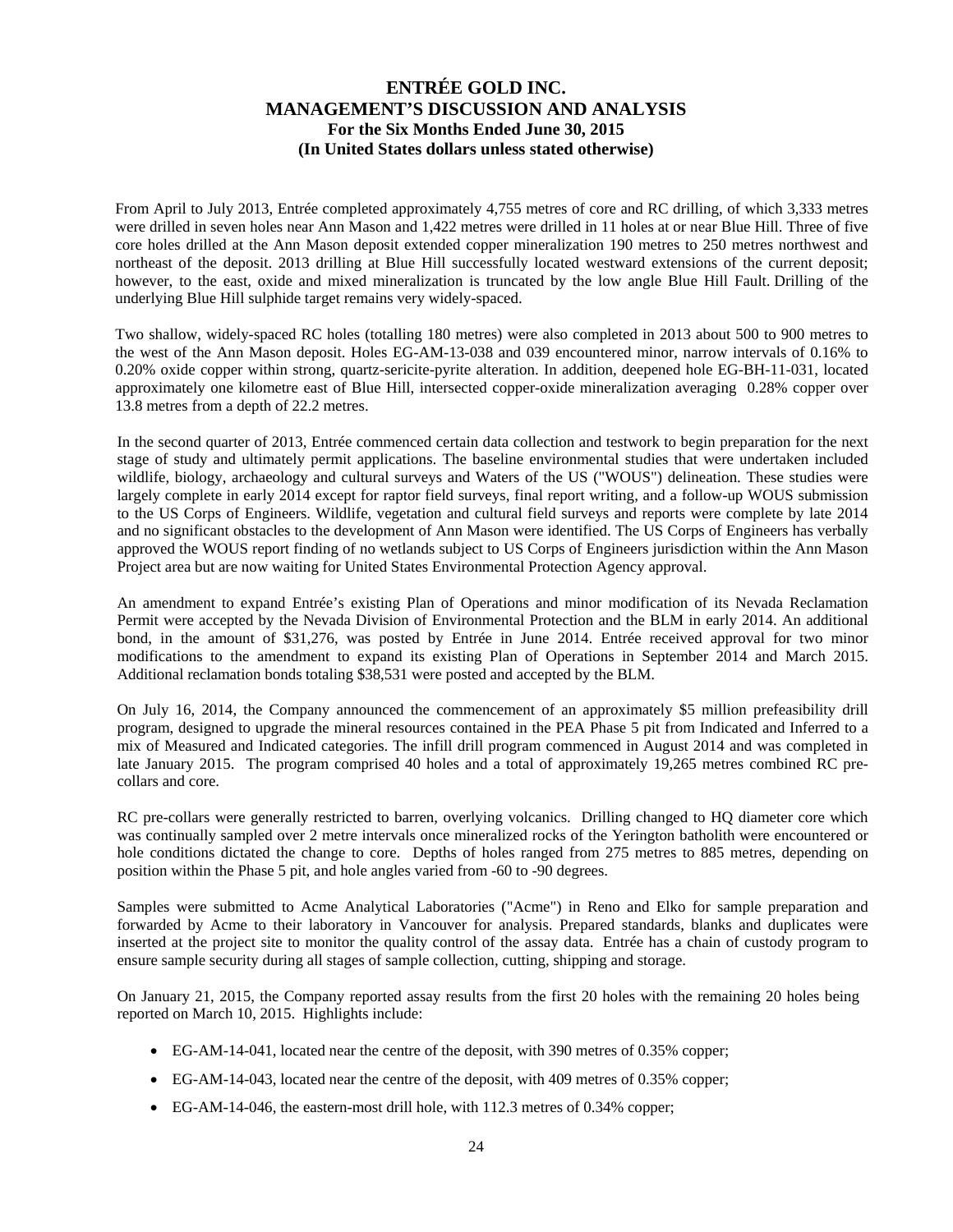- EG-AM-14-050, with 176 metres of 0.35% copper;
- $\bullet$  EG-AM-14-057, with 327.4 metres of 0.38% copper, including 0.42% copper and 0.12 g/t gold over 200 metres;
- EG-AM-14-059, with 466 metres of 0.31% copper;
- EG-AM-14-065 with 150 metres of 0.38% copper;
- EG-AM-14-067, with 377 metres of 0.32% copper;
- EG-AM-14-073, on the northeast rim of the deposit, with 102 metres of 0.36% copper; and
- EG-AM-14-076, immediately northwest of 043, with 190 metres of 0.34% copper and a separate interval of 180 metres of 0.38% copper.

25 of the 40 holes ended in mineralization (copper values greater than the 0.15% copper cut-off). Lower grade holes tend to be located toward the northern-most border of the Phase 5 pit, in areas where strong mineralization was not expected. Only one hole, EG-AM-14-049, drilled along the northern-most border of the Phase 5 pit, failed to return any significant results.

The Company has recently commenced additional metallurgy studies on Ann Mason and expects to complete an updated resource estimate and PEA in 2015.

The area between the Ann Mason and Blue Hill deposits has seen only wide-spaced, mostly shallow drilling to date and remains a high priority target for future exploration for both additional sulphide and oxide mineralization. South of Ann Mason, soil surveying and mapping suggests potential for near surface oxide copper mineralization which could have a positive impact on the Ann Mason Project.

Several other high-priority targets on the Ann Mason Project property require further exploration. These include the Roulette, Blackjack IP and Blackjack Oxide targets and the Minnesota copper skarn target. In the Blackjack area, induced polarization ("IP") and surface copper oxide exploration targets have been identified for drill testing. The Minnesota skarn target requires further drilling to test deeper IP and magnetic anomalies. The Shamrock and Ann South targets comprise several small-scale historical mines and skarn-related copper showings in the southeast portion of the project.

Entrée commenced a four-hole, widely-spaced exploration drill program in late January 2015 to test several geophysical and geological targets to the west of Ann Mason and to the south of Blue Hill. The program terminated mid-April 2015 and comprised 2,434 metres of combined core and RC drilling. An additional RC pre-collar was completed but not deepened with core. Sample results from the short program included 24 metres of 0.22% copper and 0.053 g/t gold (sulphide) at 546 metres in hole EG-AM-15-080 and 9.5 metres of 0.31% copper (mainly chalcocite), 0.334 g/t silver and 0.029 g/t gold at a depth of 24.38 metres in hole EG-AM-15-081. The area remains open for further systematic testing.

For the three months ended June 30, 2015, Ann Mason Project expenditures were \$774,786 compared to \$548,145 during the three months ended June 30, 2014. For the six months ended June 30, 2015, Ann Mason Project expenditures were \$2,302,258 compared to \$1,072,690 during the six months ended June 30, 2014. The higher expenses in the six months ended June 30, 2015 resulted primarily from an increase in drilling activities.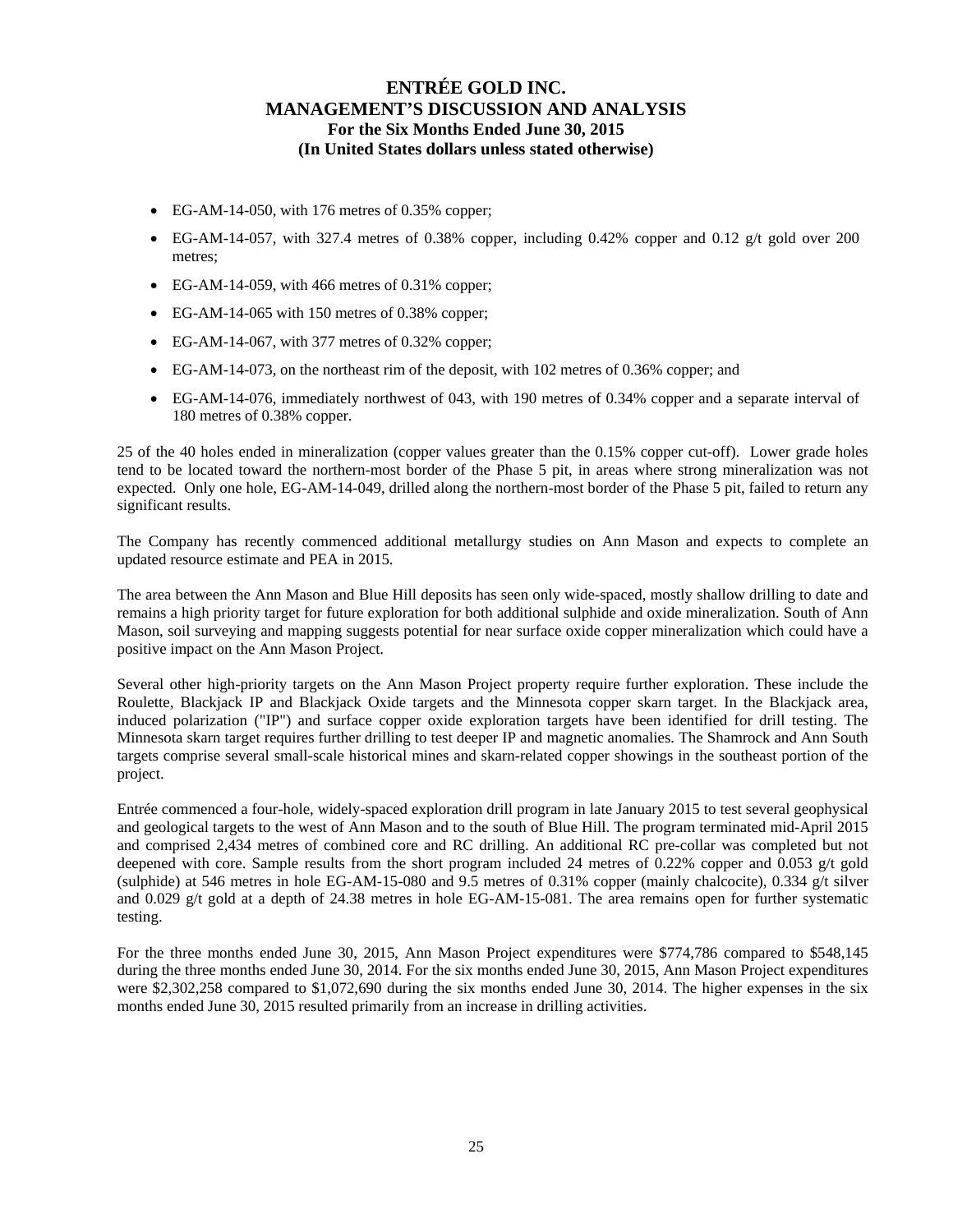#### **Lordsburg, New Mexico**

On May 2, 2012, Entrée entered into an agreement (the "Purchase Agreement") to purchase a 100% interest in two porphyry copper targets in New Mexico - the Lordsburg property and the Oak Grove property. In September 2013 Entrée abandoned the Oak Grove property and recorded an impairment of mineral property interests of \$437,732.

Pursuant to the Purchase Agreement, Entrée paid \$100,000 and issued 500,000 common shares of the Company. The Lordsburg property is subject to a 2% NSR royalty, which may be bought down to 1% at any time up to and including January 1, 2017 for \$2.2 million if the buydown option is exercised on or before January 1, 2016, or \$2.4 million if the buydown is exercised between January 2, 2016 and January 1, 2017. The buydown price is payable in cash or a combination of cash and common shares at Entrée's election.

The Lordsburg claims cover 2,013 hectares adjacent to the historic Lordsburg copper-gold-silver district in New Mexico. Drilling at Lordsburg has been successful in discovering a porphyry copper-gold occurrence in an area previously known only for vein-style gold mineralization. Future drilling will be directed towards expanding the existing drill defined copper and gold zone. No exploration work was completed in 2013 or 2014.

The proposed Plan of Operations for Lordsburg has been approved by the BLM and an Application to Conduct Mineral Exploration has been approved by the New Mexico Division of Mining and Minerals. The Lordsburg Plan of Operations/Environmental Assessment and Application to Conduct Mineral Exploration provides for drilling on 65 additional sites and 28.2 acres of surface disturbance.

#### **MONGOLIA**

#### **Lookout Hill – Joint Venture Property**

In mid-December 2012 a drill hole was collared at the north end of Heruga on the Javhlant licence but directed northwest onto the Oyu Tolgoi licence. In early February 2013, the hole passed onto the Oyu Tolgoi licence at a depth of approximately 1,500 metres and still above the mineralized zone. The hole terminated February 26, 2013 at a depth of 2,067 metres within the Oyu Tolgoi licence. No exploration has been completed by OTLLC on the Joint Venture Property since February 2013 and no work is currently planned for 2015.

Since formation, and as of June 30, 2015, the Entrée-OTLLC Joint Venture had expended \$26.9 million to advance the Joint Venture Property. Under the terms of the Entrée-OTLLC Joint Venture, OTLLC contributed on Entrée's behalf the required cash participation amount of \$6.4 million, equal to 20% of the \$26.9 million incurred to date, plus interest at prime plus 2%.

#### **Lookout Hill - Shivee West**

Entrée has a 100% interest in the western portion of the Shivee Tolgoi mining licence.

No work has been completed on Shivee West since 2012 and in the six months ended June 30, 2015. The Company does not anticipate significant exploration and development on Shivee West until the current regulatory environment in Mongolia has been stabilized.

For the three months ended June 30, 2015, Shivee West expenses were \$457,393 compared to \$2,584 during the three months ended June 30, 2014. For the six months ended June 30, 2015, Shivee West expenses were \$805,783 compared to \$948,894 during the six months ended June 30, 2014. The lower expenses in 2015 compared to 2014 resulted from lower sales taxes, penalties and interest expenses, partially offset by higher consulting fees.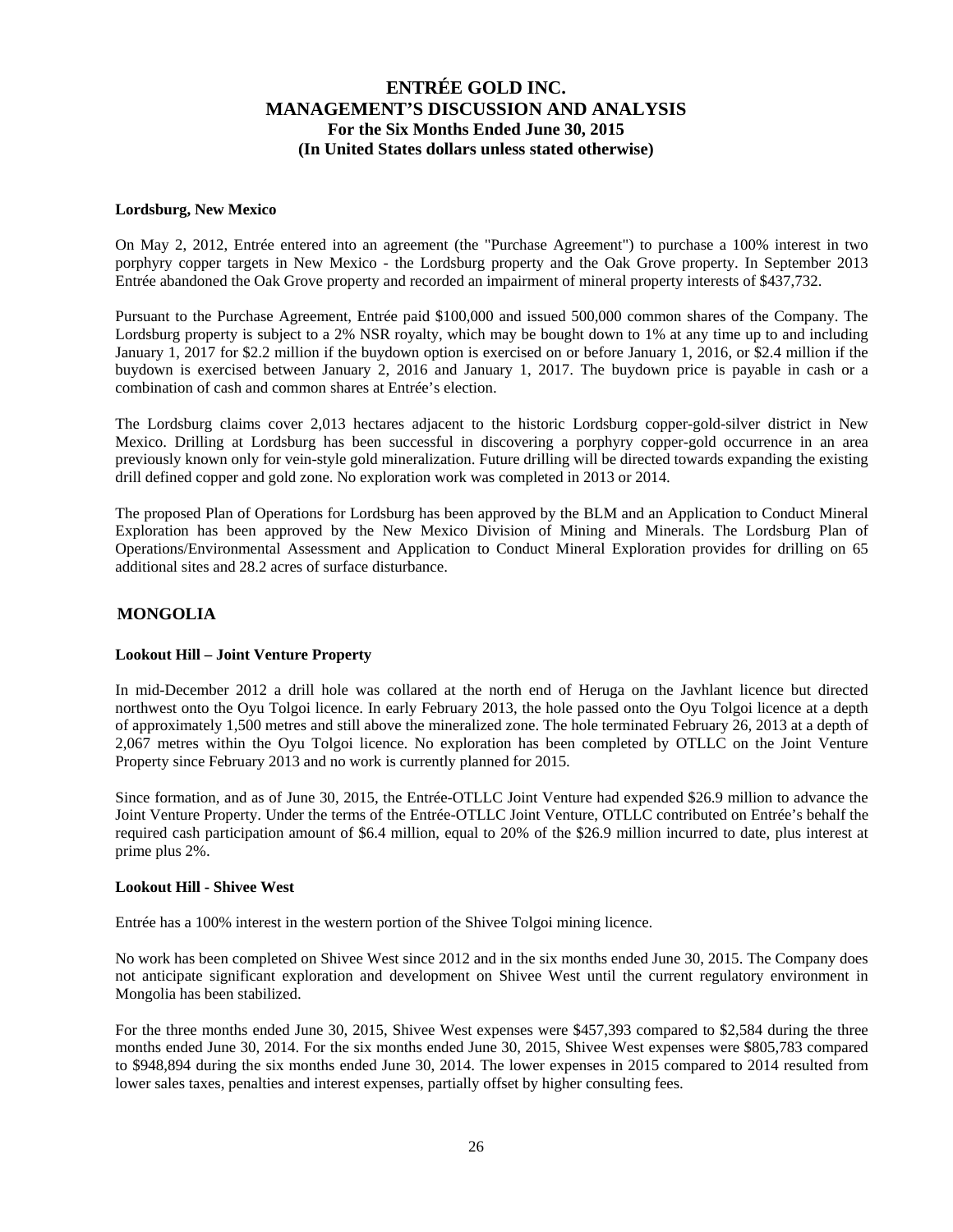#### **AUSTRALIA**

#### **Blue Rose Joint Venture**

Entrée has a 55.32% interest in the Blue Rose copper-iron-gold-molybdenum joint venture property, with Giralia Resources Pty Ltd, now a subsidiary of Atlas Iron Limited (ASX:AGO) ("Atlas"), retaining a 44.68% interest. The property is located in the Olary Region of South Australia, 300 kilometres north-northeast of Adelaide. Magnetite iron formations occur in the southern portion of this 1,000 square kilometre tenement, and a zone of copper oxide mineralization and a gold target (Golden Sophia) are located in the north-central area of the tenement. The joint venture covers tenement EL5129, which was granted on July 19, 2012, for a 3-year term. An application to renew the tenement was filed on June 11, 2015 and is currently pending.

In September 2010, the joint venture entered into an agreement with Bonython Metals Group Pty Ltd ("BMG"), a private Australian resource company. BMG purchased 100% of the iron ore rights on the joint venture property in exchange for 6% of BMG's future issued capital. On February 27, 2012, the Federal Court of Australia ordered that BMG be wound up; a liquidator has been appointed. In October 2013, pursuant to an agreement whereby a third party acquired the Blue Rose joint venture's iron ore rights from BMG, Entrée received the first of two cash payments of A\$475,778 plus GST. The third party is currently in breach of this agreement as a consequence of failing to make the second required payment.

Soil sampling was completed by the joint venture in August 2011 over the Golden Sophia shallow gold target. The survey confirmed the historic Battle Mountain gold in soil anomaly and defined a new, linear gold anomaly located approximately 700 metres to the northeast.

On October 23, 2013, the Blue Rose joint venture filed a Part 9B native title application under the South Australia Mining Act and the Wilyakali and Ngadjuri groups registered as native title claimants. Native title agreements must be concluded with claimants prior to any exploration on the joint venture licence. A native title agreement was signed with the Wilyakali group in December 2013 and an agreement with the Ngadjuri group was signed in late March 2014.

#### **PERU**

#### **Lukkacha Property**

In September 2010, Entrée entered into a conditional agreement with a private Peruvian company whereby Entrée may acquire an initial 70% interest in the Lukkacha property located in Tacna Province of southeastern Peru. The property is situated within 50 kilometres of the international border with Chile, and initiation of work is subject to Entrée obtaining a Supreme Decree allowing it to work on the property. Subject to obtaining the Supreme Decree, Entrée may earn a 70% interest by making cash payments totaling \$215,000 and expending a minimum of \$1.5 million on exploration, to include a minimum 6,000 metres of diamond drilling, within 24 months. Once Entrée has earned a 70% interest, it may acquire a further 30% interest by paying the vendors \$2 million within 24 months. The vendors would retain a 2% NSR royalty, half of which may be purchased at any time for \$1 million.

The property consists of seven concessions totaling 4,400 hectares which cover two large areas of surface alteration, iron oxides and quartz veining approximately 50 kilometres along the structural trend southeast from the giant Toquepala mining operation of Grupo Mexico. The property has never been drilled and represents a unique opportunity for early stage exploration within an under-explored major copper district. Further exploration is dependent on receipt of the Supreme Decree. As a first step in obtaining the Supreme Decree, a joint military inspection of the property took place on September 12, 2013. The military submitted a favourable written opinion to the General Secretary of the Ministry of Defense on September 15, 2013. During 2014, the Company held several meetings with the local village to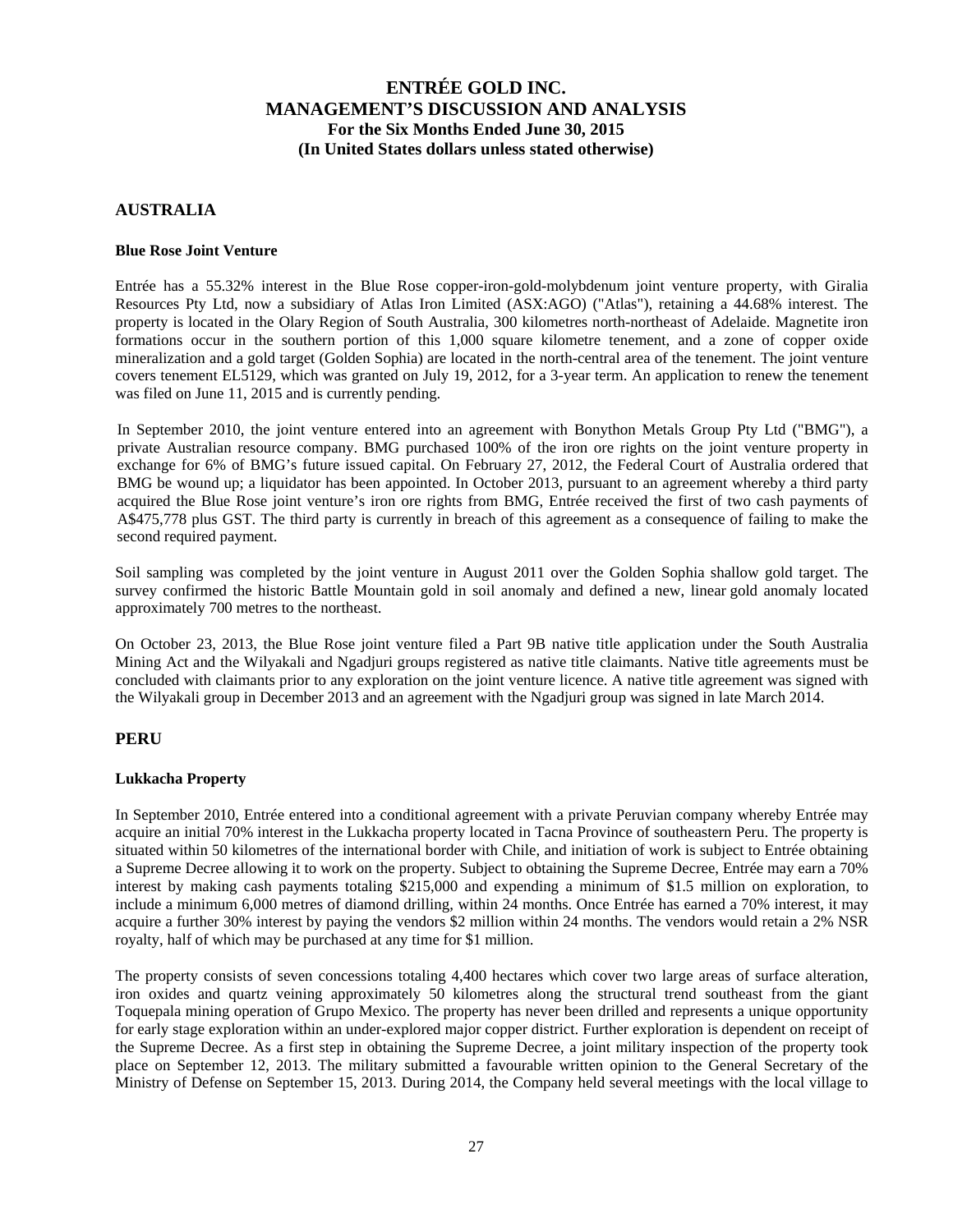discuss completion of a community economic and land use agreement. The agreement was completed and registered in March 2015.

#### **Cañariaco Project Royalty**

On July 17, 2015, the Company entered into a binding letter of intent with Candente Copper Corp. (TSX:DNT) ("Candente") to acquire a 0.5% NSR royalty on Candente's 100% owned Cañariaco project in Peru. The purchase price for the royalty is \$500,000. The letter of intent is subject to the execution of a definitive royalty agreement, among other things.

The Cañariaco project includes the Cañariaco Norte copper-gold-silver deposit, as well as the adjacent Cañariaco Sur and Quebrada Verde prospects, located within the western Cordillera of the Peruvian Andes in the Department of Lambaveque, Northern Peru.

For the three months ended June 30, 2015, Lukkacha expenses were \$34,081 compared to \$48,681 during the three months ended June 30, 2014. For the six months ended June 30, 2015, Lukkacha expenses were \$39,265 compared to \$81,617 during the six months ended June 30, 2014.

### **GENERAL AND ADMINISTRATIVE**

For the three months ended June 30, 2015, general and administrative expense, excluding foreign exchange gains and losses and before stock-based compensation, was \$801,585 compared to \$980,107 during the three months ended June 30, 2014. For the six months ended June 30, 2015, general and administrative expense, excluding foreign exchange gains and losses and before stock-based compensation, was \$1,740,325 compared to \$2,124,197 during the six months ended June 30, 2014. The decrease in 2015 was due primarily to decreases in consulting fees, legal fees and personnel expenses compared to 2014.

#### **STOCK-BASED COMPENSATION**

Stock-based compensation expense was \$Nil during the six months ended June 30, 2014 and 2015. No options were granted during the six months ended June 30, 2014 and 2015.

#### **INTEREST INCOME AND EXPENSE**

For the three months ended June 30, 2015, interest expense was \$65,006 compared to \$65,524 during the three months ended June 30, 2014. For the six months ended June 30, 2015, interest expense was \$129,295 compared to \$130,385 during the six months ended June 30, 2014. Interest expense is due to accrued interest on the OTLLC loan payable. For the three months ended June 30, 2015, interest income was \$25,054 compared to \$97,064 for the three months ended June 30, 2014. For the six months ended June 30, 2015, interest income was \$72,081 compared to \$180,290 for the six months ended June 30, 2014. The Company earns interest income on its invested cash.

#### **VALUATION OF LONG-TERM INVESTMENT**

#### **Equity Method Investment**

As further described in the notes to the unaudited Financial Statements, Entrée accounts for its interest in a joint venture with OTLLC as a 20% equity investment. As at June 30, 2015, the Company's investment in the Entrée-OTLLC Joint Venture was \$34,469 (December 31, 2014 - \$93,914). The Company's share of the loss of the Entrée-OTLLC Joint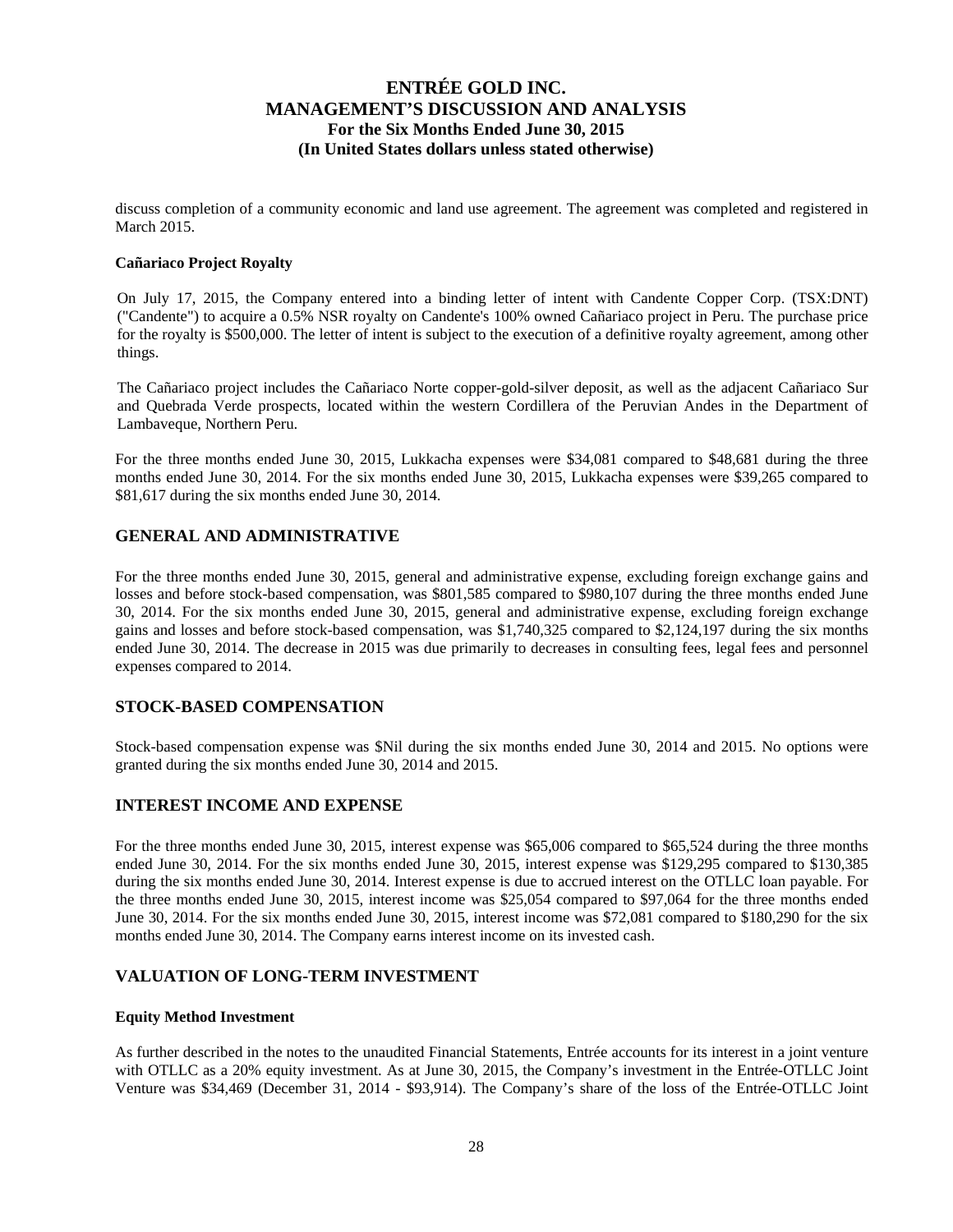Venture was \$52,970 for the six months ended June 30, 2015 (June 30, 2014 - \$49,564) plus accrued interest expense of \$129,295 for the six months ended June 30, 2015 (June 30, 2014 - \$130,385).

# **OUTLOOK**

Entrée is primarily focused on exploring its principal properties in Nevada and Mongolia. In addition, Entrée is engaged in evaluating acquisition opportunities which are complementary to its existing projects, particularly large tonnage base and precious metal targets in mining friendly jurisdictions. These efforts have resulted in the consolidation of the Ann Mason Project in Nevada and the acquisition of the Lordsburg property in New Mexico. The commodities Entrée is most likely to pursue include copper, gold and molybdenum, which are often associated with large tonnage, porphyry related environments. Smaller, higher grade systems will be considered by Entrée if they demonstrate potential for nearterm production and cash-flow.

Entrée has not generated any revenue from operations since its incorporation and Entrée anticipates that it will continue to incur operating expenses without revenues until the Joint Venture Property in Mongolia is brought into production or it builds and operates a mine on one or more of its other mineral properties. As at June 30, 2015, Entrée had working capital of approximately \$27.3 million. Entrée's average monthly operating expenses for the six months ended June 30, 2015, were approximately \$622,000, including exploration, general and administrative expenses and investor relations expenses.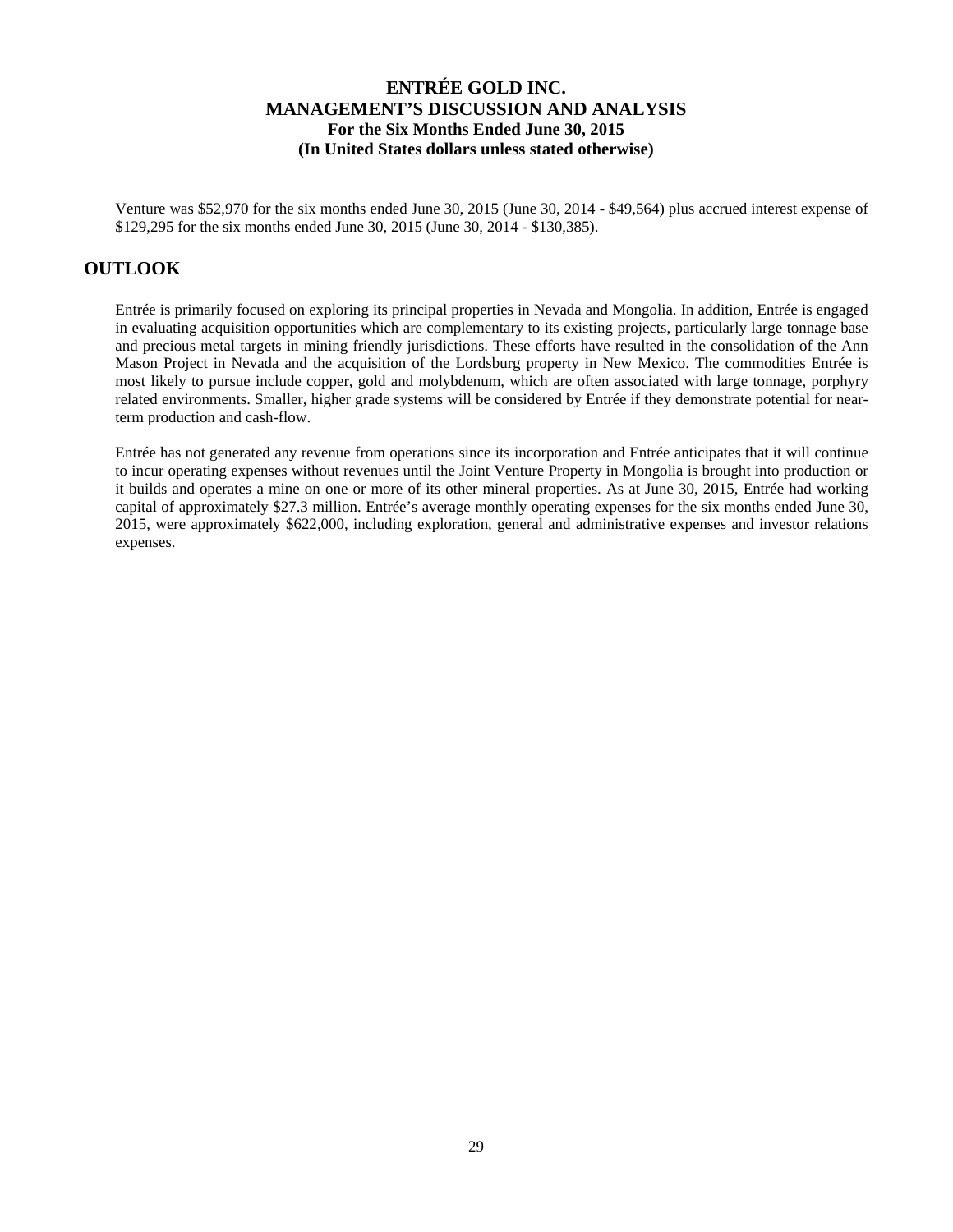# **SELECTED QUARTERLY DATA**

|                                          | <b>Three Months</b><br><b>Ended</b><br><b>June 30,</b><br>2015 | <b>Three Months</b><br><b>Ended</b><br>March 31,<br>2015 |             | <b>Three Months</b><br><b>Ended</b><br>December 31,<br>2014 |               | <b>Three Months</b><br><b>Ended</b><br>September 30,<br>2014 |               |
|------------------------------------------|----------------------------------------------------------------|----------------------------------------------------------|-------------|-------------------------------------------------------------|---------------|--------------------------------------------------------------|---------------|
| Exploration                              | \$<br>1,329,058                                                | \$.                                                      | 1,897,609   | \$                                                          | 4,465,219     | \$.                                                          | 2,268,197     |
| General and administrative               | 801,585                                                        |                                                          | 938,740     |                                                             | 1,183,067     |                                                              | 844,646       |
| Consultancy and advisory fees            |                                                                |                                                          | 125,000     |                                                             | 133,687       |                                                              | 177,194       |
| Depreciation                             | 11,037                                                         |                                                          | 11,726      |                                                             | 14,405        |                                                              | 16,277        |
| Impairment of mineral property interests |                                                                |                                                          |             |                                                             |               |                                                              | 552,095       |
| Foreign exchange loss (gain)             | 368,843                                                        |                                                          | (1,748,949) |                                                             | (662, 619)    |                                                              | (1, 126, 822) |
| Loss from operations                     | (2,510,523)                                                    |                                                          | (1,224,126) |                                                             | (5, 133, 759) |                                                              | (2,731,587)   |
| Interest income                          | 25,054                                                         |                                                          | 47,027      |                                                             | 35,559        |                                                              | 79,174        |
| Interest expense                         | (65,006)                                                       |                                                          | (64, 289)   |                                                             | (67, 749)     |                                                              | (66, 735)     |
| Loss from equity investee                | (26, 824)                                                      |                                                          | (26, 146)   |                                                             | (28, 974)     |                                                              | (29,369)      |
| Current income tax expense               | (43)                                                           |                                                          |             |                                                             | (10, 124)     |                                                              |               |
| Deferred income tax recovery (expense)   | (471, 679)                                                     |                                                          | 706,856     |                                                             | 2,141,233     |                                                              | 1,348,919     |
| Net loss                                 | \$<br>(3,049,021)                                              | <sup>\$</sup>                                            | (560, 678)  | <sup>\$</sup>                                               | (3,063,814)   | <sup>\$</sup>                                                | (1,399,598)   |
| Loss per share, basic and diluted        | \$<br>$(0.02)$ \$                                              |                                                          | $(0.00)$ \$ |                                                             | $(0.02)$ \$   |                                                              | (0.01)        |

|                                           | <b>Three Months</b><br><b>Ended</b><br><b>June 30,</b><br>2014 |     | <b>Three Months</b><br><b>Ended</b><br>March 31,<br>2014 |               | <b>Three Months</b><br><b>Ended</b><br>December 31,<br>2013 |               | <b>Three Months</b><br><b>Ended</b><br>September 30,<br>2013 |
|-------------------------------------------|----------------------------------------------------------------|-----|----------------------------------------------------------|---------------|-------------------------------------------------------------|---------------|--------------------------------------------------------------|
| Exploration                               | \$<br>757,325                                                  | \$. | 1,564,146                                                | \$.           | 1,426,239                                                   | \$.           | 1,168,327                                                    |
| General and administrative                | 980,107                                                        |     | 1,144,090                                                |               | 1,626,040                                                   |               | 1,047,875                                                    |
| Consultancy and advisory fees             | 234,070                                                        |     | 285,672                                                  |               | 309,462                                                     |               | 320,567                                                      |
| Depreciation                              | 17,160                                                         |     | 17,675                                                   |               | 22,570                                                      |               | 24,831                                                       |
| Gain on sale of mineral property interest | (28,096)                                                       |     |                                                          |               | (451,892)                                                   |               |                                                              |
| Foreign exchange loss (gain)              | 882,044                                                        |     | (1,071,457)                                              |               | (765, 656)                                                  |               | 662,337                                                      |
| Loss from operations                      | (2,842,610)                                                    |     | (1,940,126)                                              |               | (2,166,763)                                                 |               | (3,223,937)                                                  |
| Interest income                           | 97,064                                                         |     | 83,226                                                   |               | 126,664                                                     |               | 140,418                                                      |
| Interest expense                          | (65, 524)                                                      |     | (64, 861)                                                |               | (66, 331)                                                   |               | (65,313)                                                     |
| Loss from equity investee                 | (28, 772)                                                      |     | (20,792)                                                 |               | (29,756)                                                    |               | (23,049)                                                     |
| Current income tax recovery (expense)     | 246,609                                                        |     | (113, 230)                                               |               | (319, 112)                                                  |               |                                                              |
| Deferred income tax recovery (expense)    | (332, 558)                                                     |     | 775,798                                                  |               | 1,331,336                                                   |               | 241,279                                                      |
| Net loss                                  | \$<br>(2,925,791)                                              | S   | (1,279,985)                                              | <sup>\$</sup> | (1, 123, 962)                                               | <sup>\$</sup> | (2,930,602)                                                  |
| Loss per share, basic and diluted         | \$<br>$(0.02)$ \$                                              |     | $(0.01)$ \$                                              |               | $(0.01)$ \$                                                 |               | (0.02)                                                       |

Exploration costs were higher in the six months ended June 30, 2015 compared to the six months ended June 30, 2014, primarily due to an increase in drilling activity on the Ann Mason Project, partially offset by lower sales tax and legal fees during the six months ended June 30, 2015. General and administrative costs, excluding stock-based compensation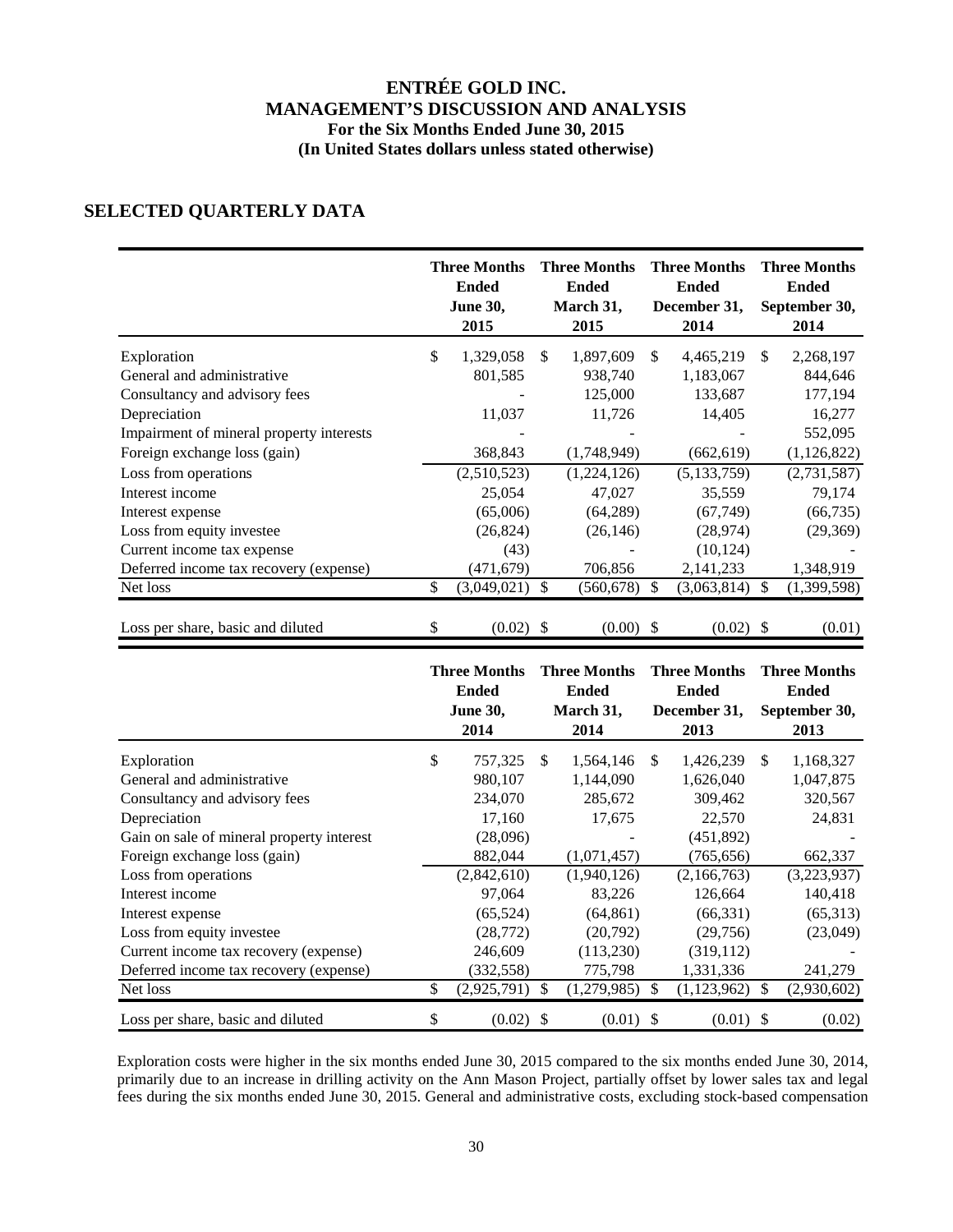charges, were approximately 18% lower in the six months ended June 30, 2015 compared to the six months ended June 30, 2014. This decrease is primarily attributable to decreased consulting fees, legal fees and personnel expenses. During the three months ended September 30, 2014, the Company recorded an impairment of mineral property interests of \$552,095 on the Blue Rose joint venture property. During the three months ended June 30, 2014, Entrée sold its interest in the Mystique property for proceeds of \$28,096, net of taxes. During the three months ended December 31, 2013, Entrée received a cash payment of \$451,892 pertaining to an agreement whereby a third party acquired the Blue Rose joint venture iron ore rights. During the six months ended June 30, 2015, Entrée recorded deferred income tax recovery of \$235,177 compared to \$443,240 during the six months ended June 30, 2014.

# **LIQUIDITY**

To date, Entrée has not generated revenues from its operations, has been dependent on equity and production-based financings for additional funding and is considered to be in the exploration stage. Working capital on hand at June 30, 2015 was \$27,346,585. Cash was \$27,375,691 at June 30, 2015. On February 15, 2013, the Company closed the approximately \$55 million financing package with Sandstorm. In the event of a partial expropriation of Entrée's economic interest, contractually or otherwise, in the Joint Venture Property, which is not reversed during the abeyance period provided for in the Funding Agreement, the Company will be required to return a pro rata portion of the Deposit (the amount of the repayment not to exceed the amount of the Unearned Balance).

Under the terms of the Entrée-OTLLC Joint Venture, Entrée elected to have OTLLC debt finance Entrée's share of costs on the Joint Venture Property, with interest accruing at OTLLC's actual cost of capital or prime plus 2%, whichever is less, at the date of the advance. As at June 30, 2015, the total amount that OTLLC has contributed to costs on the Company's behalf, including interest, was \$6.5 million.

#### **Operating activities**

Cash used in operations was \$5,934,851 for the six months ended June 30, 2015 compared to \$4,639,498 for the six months ended June 30, 2014. This increase is primarily due to higher foreign exchange gains, reduced accounts payable balances and an increase in expenditures on mineral property exploration during the six months ended June 30, 2015.

#### **Financing activities**

|                           | <b>Six Months</b><br><b>Ended</b><br><b>June 30,</b><br>2015 |               | <b>Six Months</b><br><b>Ended</b><br><b>June 30,</b><br>2014 |        |  |  |
|---------------------------|--------------------------------------------------------------|---------------|--------------------------------------------------------------|--------|--|--|
|                           | <b>Shares</b>                                                | <b>Amount</b> | <b>Shares</b>                                                | Amount |  |  |
| Exercise of stock options | 30,000<br>\$                                                 | 5,123         | ۰.                                                           | S<br>۰ |  |  |
|                           | 30,000<br>\$                                                 | 5,123         | $\overline{\phantom{0}}$                                     | -      |  |  |

Cash provided by financing activities during the six months ended June 30, 2015 and 2014 and common shares issued for cash were as follows:

#### **Investing activities**

During the six months ended June 30, 2015, Entrée made payments of \$3,628 related to reclamation deposits (June 30, 2014 – \$31,276) and received cash proceeds of \$Nil on the release of reclamation deposits (June 30, 2014 – \$83,428). During the six months ended June 30, 2015, Entrée expended \$2,997 on equipment, primarily for exploration activities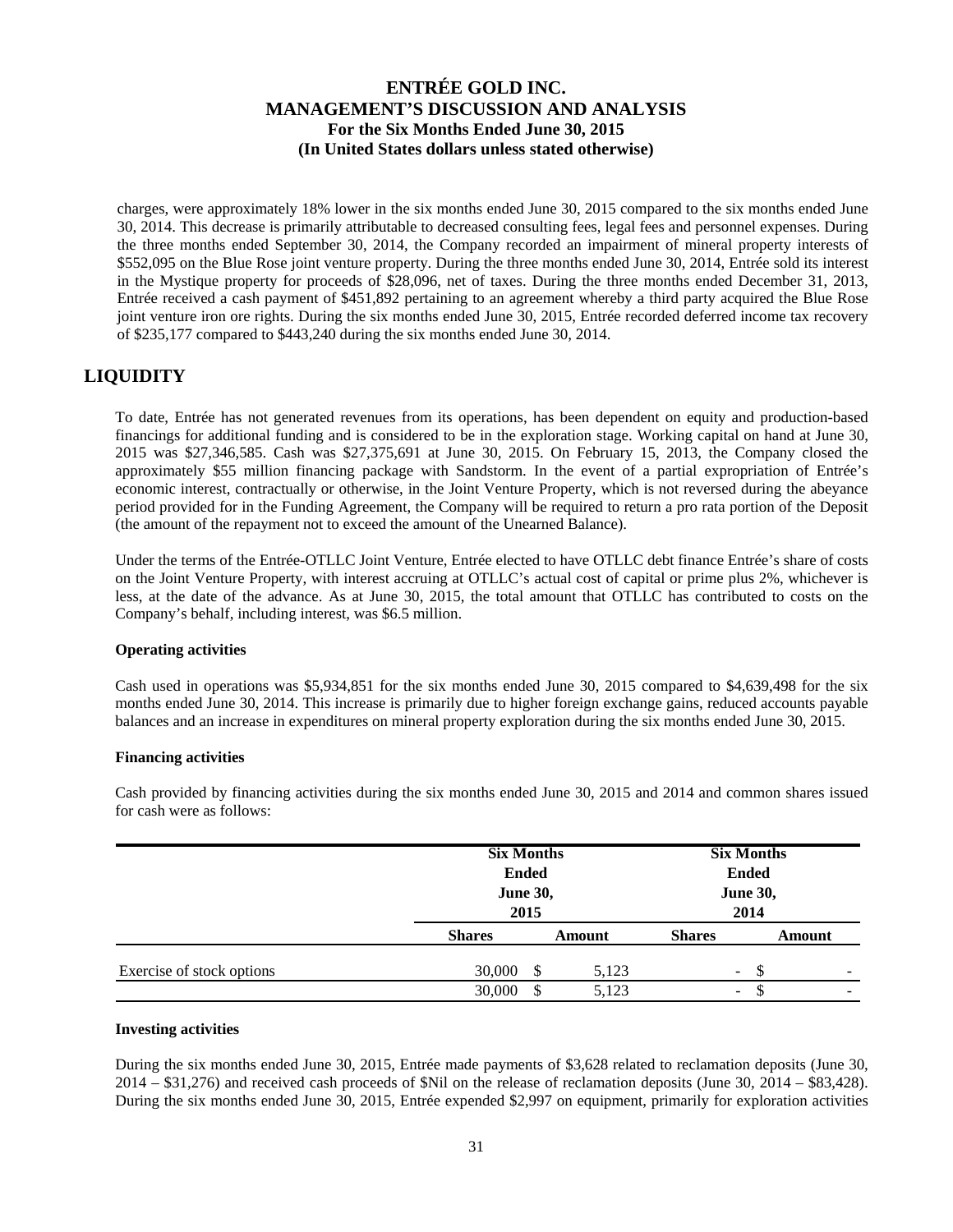(June 30, 2014 – \$6,292). During the six months ended June 30, 2014, Entrée sold its interest in the Mystique property for proceeds of \$28,096, net of taxes.

#### **Contingencies and Contractual Commitments**

The following table lists, as at June 30, 2015, the Company's contractual obligations. Entrée is committed to make lease payments totalling \$391,024 over its two year office lease in Vancouver, Canada and two office, three warehouse and four accommodation leases in the United States.

|               | <b>Less than</b><br>1 Year | 1-2 Years     | Total   |
|---------------|----------------------------|---------------|---------|
| Office leases | \$<br>130,767<br>S.        | 260,257<br>-S | 391,024 |
| Total         | \$<br>130,767<br>\$        | 260,257<br>\$ | 391,024 |

#### **Outstanding share data**

As at June 30, 2015 and July 31, 2015, there were 147,014,385 common shares outstanding. In addition, as at June 30, 2015 there were 13,669,000 stock options outstanding and as at July 31, 2015, there were 13,769,000 stock options outstanding with exercise prices ranging from C\$0.21 to C\$3.47 per share. There were no warrants outstanding at June 30, 2015 or at July 31, 2015.

### **CAPITAL RESOURCES**

Entrée had no commitments for capital assets at June 30, 2015.

At June 30, 2015, Entrée had working capital of \$27,346,585 compared to \$32,603,711 as at December 31, 2014.

#### **OFF-BALANCE SHEET TRANSACTIONS**

Entrée has no off-balance sheet arrangements except for the contractual obligation noted above.

### **TRANSACTIONS WITH RELATED PARTIES**

The Company did not enter into any transactions with related parties during the six months ended June 30, 2015.

### **CRITICAL ACCOUNTING ESTIMATES**

The preparation of consolidated financial statements in conformity with generally accepted accounting principles in the United States requires management to make estimates and assumptions that affect the reported amount of assets and liabilities and the disclosure of contingent assets and liabilities at the date of the financial statements and the reported amount of revenues and expenses during the period. Actual results could differ from these estimates.

The Company must make estimates and judgments in determining income tax expense for financial statement purposes. These estimates and judgments occur in the calculation of tax credits, benefits, and deductions, and in the calculation of certain tax assets and liabilities that arise from differences in the timing of recognition of revenue and expense for tax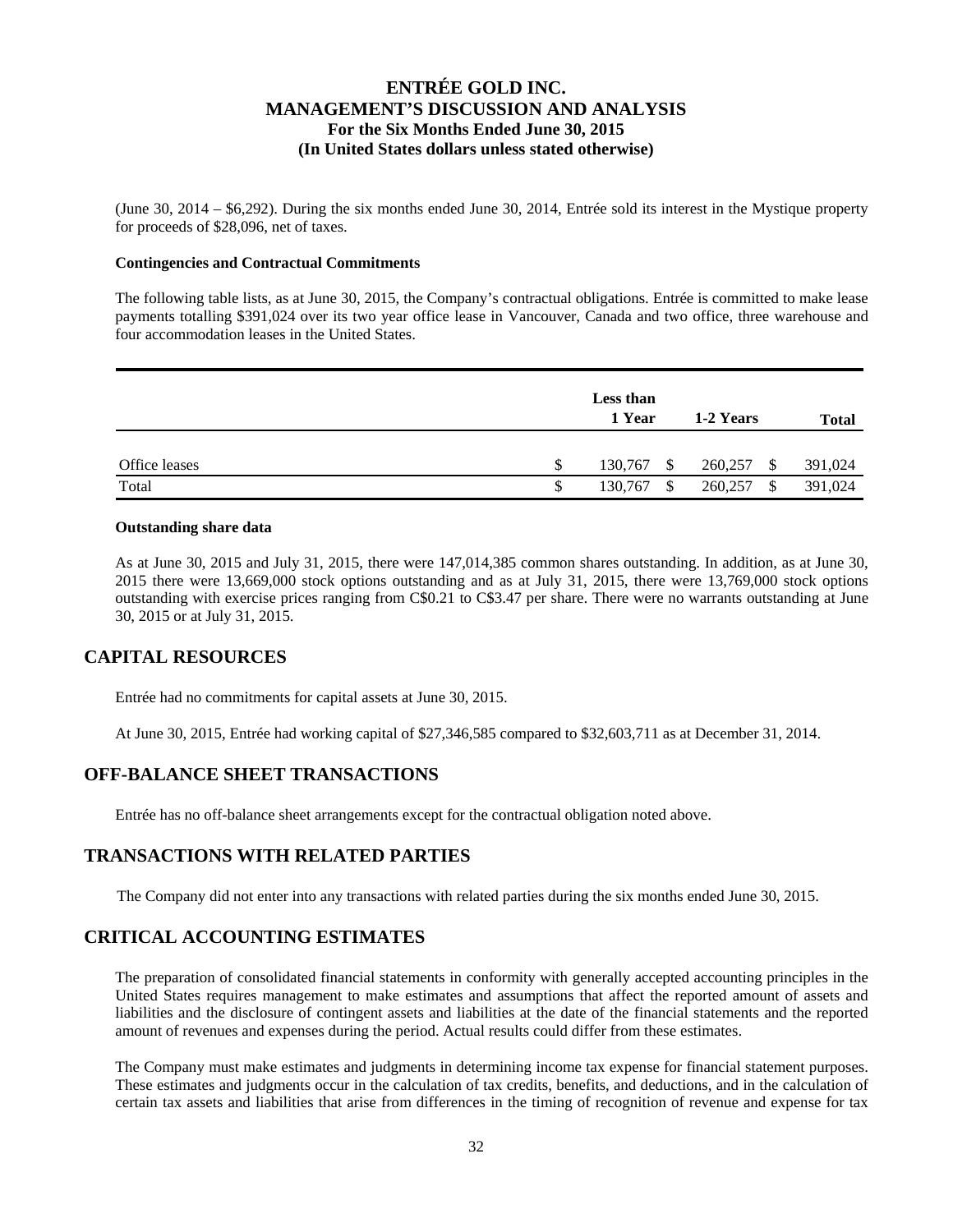and financial statement purposes. Significant changes in these estimates may result in an increase or decrease to the tax provision in a subsequent period. The Company must assess the likelihood that we will be able to recover any deferred tax assets. If recovery is not likely, the provision for taxes must be increased by recording a valuation allowance against the deferred tax assets. However, should there be a change in the ability to recover any deferred tax assets, the tax provision would increase in the period in which it is determined that the recovery was not likely. Recovery of a portion of the deferred tax assets is impacted by Company plans with respect to holding or disposing of certain assets. Changes in economic conditions, exploration results, metal prices and other factors could result in changes to the estimates and judgements used in determining the income tax expense.

The Company capitalizes the cost of acquiring mineral property interests, including undeveloped mineral property interests, until the viability of the mineral interest is determined. Capitalized acquisition costs are expensed if it is determined that the mineral property has no future economic value. The Company must make estimates and judgments in determining if any capitalized amounts should be written down by assessing if future cash flows, including potential sales proceeds, related to the mineral property are estimated to be less than the property's total carrying value. The carrying value of each mineral property is reviewed periodically, and whenever events or changes in circumstances indicate that the carrying value may not be recoverable. Reductions in the carrying value of a property would be recorded to the extent that the total carrying value of the mineral property exceeds its estimated fair value.

The Company follows accounting guidelines in determining the value of stock option compensation, as disclosed in Note 9 to the Annual Financial Statements. Unlike other numbers in the accounts, this is a calculated amount not based on historical cost, but on subjective assumptions introduced to an option pricing model, in particular: (1) an estimate for the average future hold period of issued stock options before exercise, expiry or cancellation; and (2) future volatility of the Company's share price in the expected hold period (using historical volatility as a reference). Given that there is no market for the options and they are not transferable, the resulting value calculated is not necessarily the value the holder of the option could receive in an arm's-length transaction.

The Company's accounting policy is to expense exploration costs on a project by project basis consistent with US GAAP. The policy is consistent with that of other exploration companies that have not established mineral reserves. When a mineral reserve has been objectively established further exploration costs would be deferred. Management is of the view that its current policy is appropriate for the Company.

## **CHANGES IN ACCOUNTING POLICIES**

In June 2014, the Financial Accounting Standards Board ("FASB") issued Accounting Standards Update (ASU) No. 2014-10, "Development Stage Entities (Topic 915): Elimination of Certain Financial Reporting Requirements, Including an Amendment to Variable Interest Entities Guidance in Topic 810, Consolidation". This ASU does the following, among other things: a) eliminates the requirement to present inception-to-date information on the statements of income, cash flows, and shareholders' equity, b) eliminates the need to label the financial statements as those of a development stage entity, c) eliminates the need to disclose a description of the development stage activities in which the entity is engaged, and d) amends FASB ASC 275, "Risks and Uncertainties", to clarify that information on risks and uncertainties for entities that have not commenced planned principal operations is required. The amendments in ASU No. 2014-10 related to the elimination of Topic 915 disclosures and the additional disclosure for Topic 275 are effective for public companies for annual and interim reporting periods beginning after December 15, 2014. Early adoption is permitted. The Company has evaluated this ASU and early adopted for the period beginning on April 1, 2014.

In August 2014, the FASB issued "Disclosure of Uncertainties about an Entity's Ability to Continue as a Going Concern" ("ASU 2014-15"). Historically, there has been no guidance in GAAP about management's responsibility to evaluate whether there is substantial doubt about an entity's ability to continue as a going concern. This ASU clarifies when and how management should be assessing their ability to continue as a going concern. ASU 2014-15 is effective for fiscal years ending after December 15, 2016. Early adoption of this standard is permitted, and the Company expects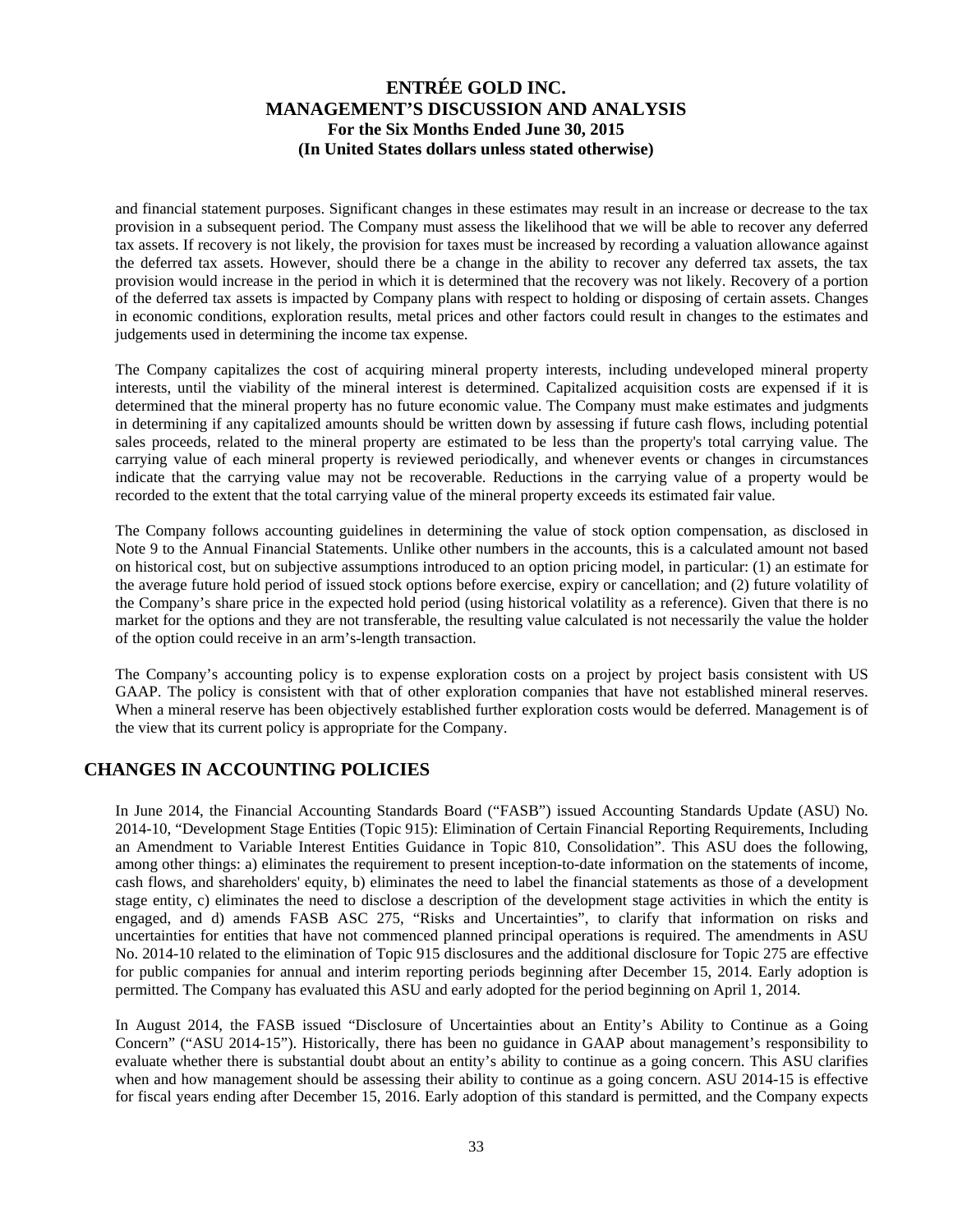to adopt the standard for the fiscal year ending December 31, 2015. The Company expects the adoption of ASU 2014-15 will have an impact on the frequency with which going concern assessments are conducted but does not expect the adoption to have significant changes to existing disclosure.

A detailed summary of all of the Company's significant accounting policies and the estimates derived therefrom is included in Note 2 to the Annual Financial Statements for the year ended December 31, 2014.

### **FINANCIAL INSTRUMENTS AND OTHER INSTRUMENTS**

The Company's financial assets and liabilities generally consist of cash and cash equivalents, receivables, deposits, accounts payable and accrued liabilities and loans payable, some of which are denominated in foreign currencies including United States dollars, Mongolian Tugriks and Australian dollars. The Company is at risk to financial gain or loss as a result of foreign exchange movements against the Canadian dollar. The Company does not currently have major commitments to acquire assets in foreign currencies; but historically it has incurred the majority of its exploration costs in foreign currencies.

## **OTHER MD&A REQUIREMENTS**

#### **Forward-Looking Statements**

This MD&A contains forward-looking statements within the meaning of the United States Private Securities Litigation Reform Act of 1995 and forward-looking information within the meaning of applicable Canadian securities laws.

Forward-looking statements include, but are not limited to, statements with respect to the future prices of copper, gold, molybdenum and silver; the estimation of mineral reserves and resources; the realization of mineral reserve and resource estimates; anticipated future production, cash flows and mine life; the initiation of a prefeasibility study on the Ann Mason deposit; the preparation and release of an updated resource estimate and PEA for the Ann Mason deposit; the potential development of the Ann Mason Project; the potential impact of future exploration results on Ann Mason mine design and economics; anticipated capital and operating costs; the potential funding and development of the Oyu Tolgoi underground mine; the expected timing of initial production from Lift 1 of the Oyu Tolgoi underground mine; discussions with the Government of Mongolia, Rio Tinto, OTLLC and Turquoise Hill on a range of issues including Entrée's interest in the Joint Venture Property, the Shivee Tolgoi and Javhlant mining licences and certain material agreements; potential actions by the Government of Mongolia with respect to the Shivee Tolgoi and Javhlant mining licences and Entrée's interest in the Joint Venture Property; the potential for Entrée to be included in or otherwise receive the benefits of the Investment Agreement or another similar agreement; the potential for the Government of Mongolia to seek to directly or indirectly invest in Entrée's interest in the Hugo North Extension and Heruga deposits; the potential impact of amendments and proposed amendments to the laws of Mongolia; potential size of a mineralized zone; potential expansion of mineralization; potential discovery of new mineralized zones; potential types of mining operations; government regulation of exploration and mining operations; the potential application of the Government of Mongolia's Resolution 140 and Resolution 175 to the Shivee Tolgoi and Javhlant licences; potential metallurgical recoveries and grades; plans for future exploration and/or development programs and budgets; permitting timelines; anticipated business activities; corporate strategies; requirements for additional capital; uses of funds; proposed acquisitions and dispositions of assets; and future financial performance.

In certain cases, forward-looking statements and information can be identified by the use of words such as "plans", "expects" or "does not expect", "is expected", "budgeted", "scheduled", "estimates", "forecasts", "intends", "anticipates", or "does not anticipate" or "believes" or variations of such words and phrases or statements that certain actions, events or results "may", "could", "would", "might", "will be taken", "occur" or "be achieved". While the Company has based these forward-looking statements on its expectations about future events as at the date that such statements were prepared, the statements are not a guarantee of Entrée's future performance and are subject to risks,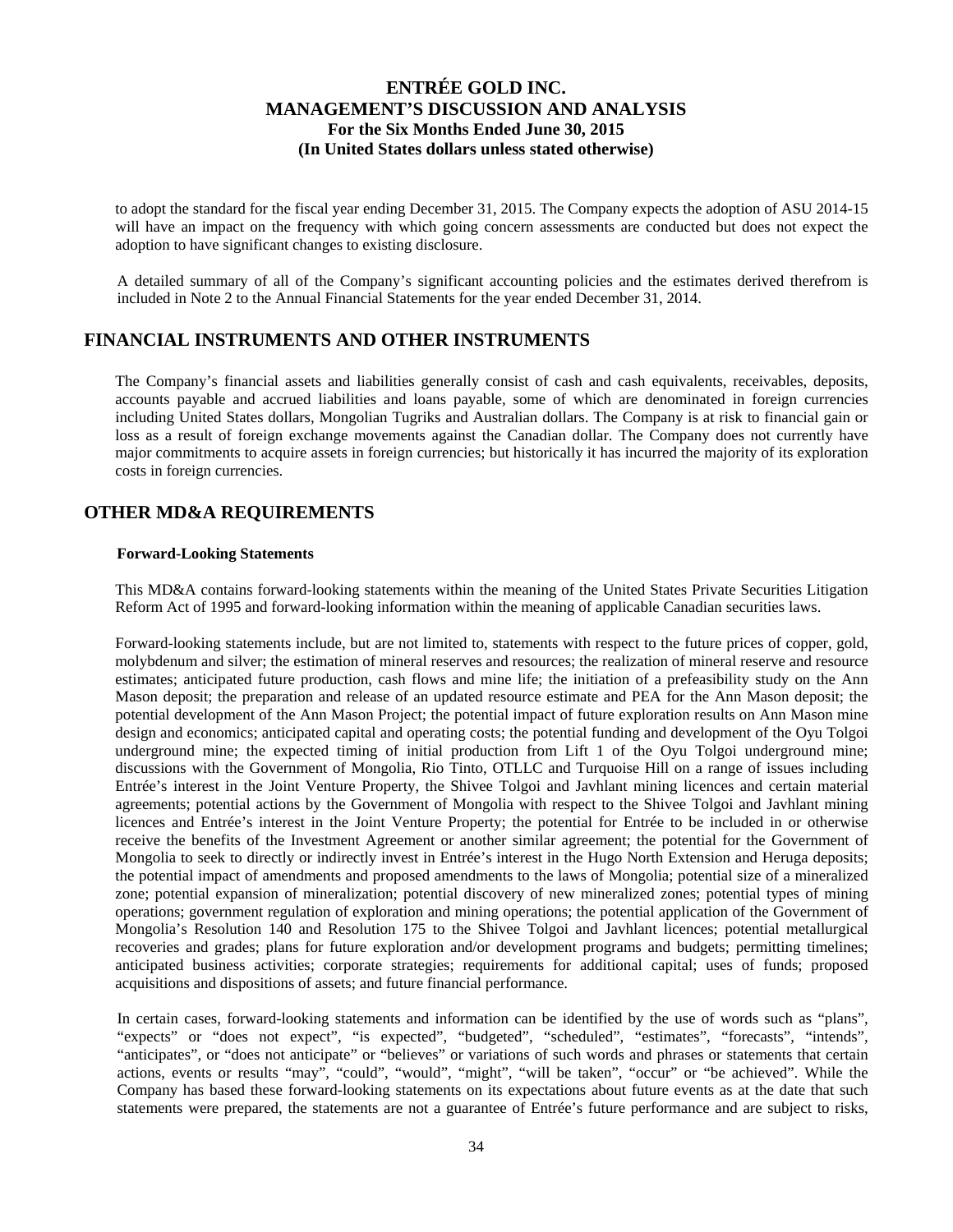uncertainties, assumptions and other factors which could cause actual results to differ materially from future results expressed or implied by such forward-looking statements and information. Such factors and assumptions include, amongst others, that the size, grade and continuity of deposits and resource and reserve estimates have been interpreted correctly from exploration results; that the results of preliminary test work are indicative of what the results of future test work will be; that the prices of copper, gold, molybdenum and silver will remain relatively stable; the effects of general economic conditions, changing foreign exchange rates and actions by Rio Tinto, Turquoise Hill and OTLLC and by government authorities including the Government of Mongolia; the impact of the delay in the funding and development of the Oyu Tolgoi underground mine, and the costs which would result from the delay; the timing to satisfy all conditions precedent to the availability of Oyu Tolgoi project financing; the approval of the underground feasibility study by OTLLC and its shareholders; the availability of funding on reasonable terms; the impact of changes in interpretation to or changes in enforcement of laws, regulation and government practices, including laws, regulation and government practices with respect to mining, foreign investment, royalties and taxation; the terms and timing of obtaining necessary environmental and other government approvals, consents and permits; the availability and cost of necessary items such as skilled labour, transportation, power, water, and appropriate smelting and refining arrangements; uncertainties associated with legal proceedings and negotiations; and misjudgements in the course of preparing forward-looking statements. In addition, there are also known and unknown risk factors which may cause the actual results, performances or achievements of Entrée to be materially different from any future results, performance or achievements expressed or implied by the forward-looking statements and information. Such factors include, among others, risks related to international operations, including legal and political risk in Mongolia; risks associated with changes in the attitudes of governments to foreign investment; risks associated with the conduct of joint ventures; discrepancies between actual and anticipated production, mineral reserves and resources and metallurgical recoveries; global financial conditions; changes in project parameters as plans continue to be refined; inability to upgrade Inferred mineral resources to Indicated or Measured mineral resources; inability to convert mineral resources to mineral reserves; conclusions of economic evaluations; future prices of copper, gold, silver and molybdenum; failure of plant, equipment or processes to operate as anticipated; accidents, labour disputes and other risks of the mining industry; delays in obtaining government approvals, permits or licences or financing or in the completion of development or construction activities; environmental risks; title disputes; limitations on insurance coverage; as well as those factors discussed in the section entitled "Risk" in this MD&A and in the section entitled "Risk Factors" in the AIF. Although the Company has attempted to identify important factors that could cause actual actions, events or results to differ materially from those described in forward-looking statements, there may be other factors that cause actions, events or results not to be as anticipated, estimated or intended. There can be no assurance that forward-looking statements will prove to be accurate, as actual results and future events could differ materially from those anticipated in such statements. Except as required under applicable securities legislation, the Company undertakes no obligation to publicly update or revise forward-looking statements, whether as a result of new information, future events, or otherwise. Accordingly, readers should not place undue reliance on forward-looking statements.

#### **Risk**

Entrée is a mineral exploration company and is exposed to a number of risks and uncertainties; some of these risks and uncertainties have been discussed elsewhere in this MD&A. For a more extensive discussion of risks and uncertainties to which Entrée is exposed, the reader should refer to the section titled "Risk Factors" contained in the Company's AIF available on SEDAR at www.sedar.com.

#### *Legal and Political Risk*

The Minerals Law of Mongolia provides that the State may be an equity participant with any private legal entity, up to a 34% equity interest, in the exploitation of any Strategic Deposit where the quantity and grade of the deposit have been defined by exploration that has not been funded from the State budget.

The Ministry of Mining has advised Entrée that it considers the deposits on the Joint Venture Property to be part of the series of Oyu Tolgoi deposits, which were declared to be Strategic Deposits under Resolution No. 57 dated July 16,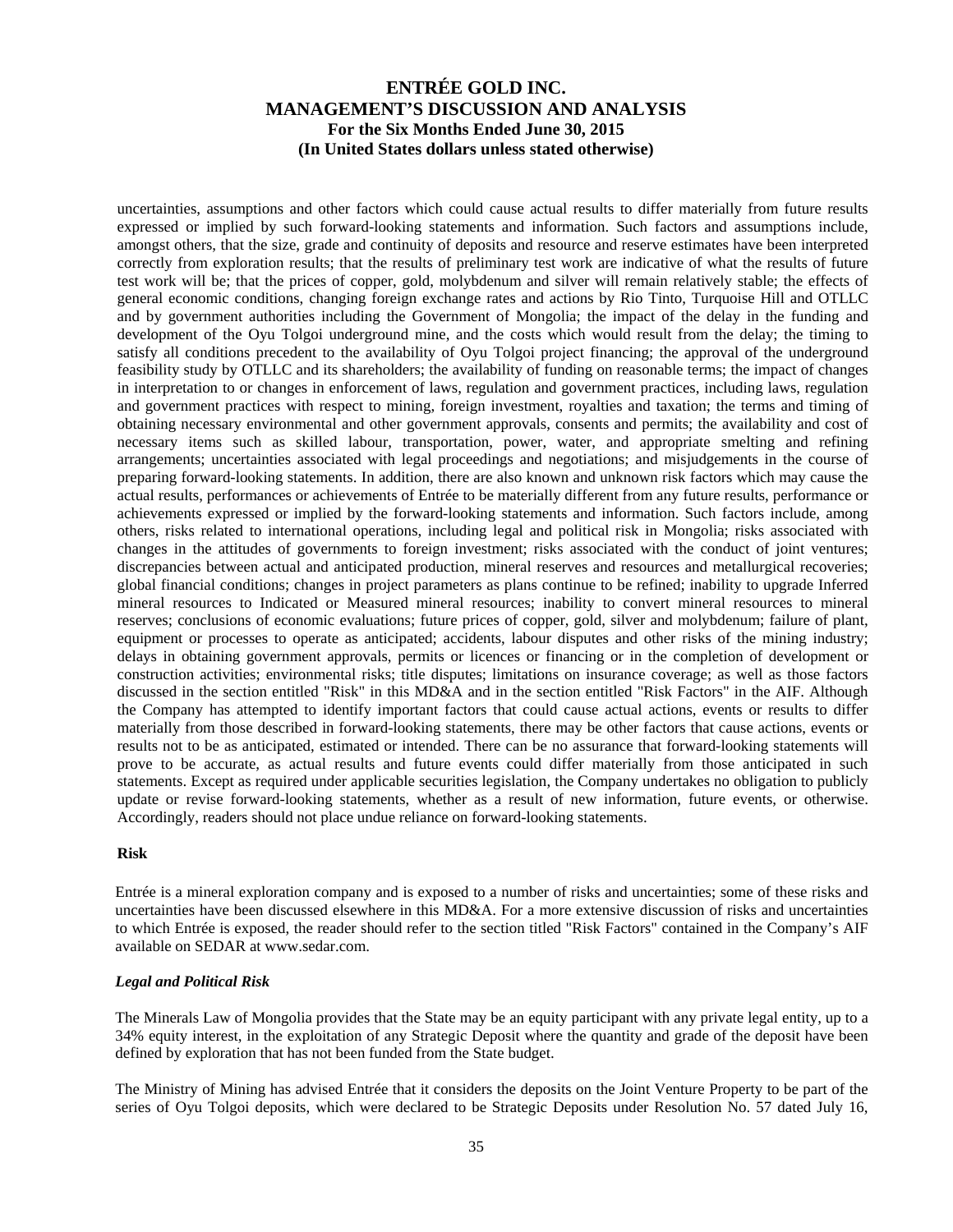2009 of the State Great Khural. Entrée has been in discussions with stakeholders of the Oyu Tolgoi project, including the Government of Mongolia, OTLLC, Erdenes Oyu Tolgoi LLC, Turquoise Hill and Rio Tinto, since the Government of Mongolia temporarily restricted the joint venture licences from transfer in February 2013. The discussions to date have focussed on issues arising from Entrée's exclusion from the Investment Agreement, including the fact that the Government of Mongolia does not have a full 34% interest in the Joint Venture Property; the fact that the mining licences integral to future underground operations are held by more than one corporate entity; and the fact that Entrée does not benefit from the stability that it would otherwise have if it were a party to the Investment Agreement. In order to receive the benefits of the Investment Agreement, the Government of Mongolia may require Entrée to agree to certain concessions, including with respect to the economic benefit of Entrée's interest in the Joint Venture Property, or the royalty rates applicable to Entrée's share of the Joint Venture Property mineralization. No agreements have been finalized. If the parties fail to reach mutually acceptable agreements in a timely manner, there is a risk that the Government of Mongolia may resort to measures which, whether legitimate or not, could have an adverse effect on the business, assets and financial condition of Entrée as well as the Company's share price. Such measures could include suspending, revoking, cancelling or withdrawing the Shivee Tolgoi and Javhlant mining licences; attempting to invalidate, confiscate, expropriate or rescind the Entrée-OTLLC Joint Venture or Entrée's interest in the Joint Venture Property; and filing legal proceedings against Entrée.

Entrée is not presently a party to the Investment Agreement. Although OTLLC agreed under the terms of the Earn-In Agreement to use its best efforts to cause Entrée to be brought within the ambit of, made subject to and be entitled to the benefits of the Investment Agreement or a separate stability agreement on substantially similar terms to the Investment Agreement, unless and until Entrée finalizes agreements with the Government of Mongolia and other Oyu Tolgoi stakeholders, there can be no assurance that Entrée will be entitled to all of the benefits of the Investment Agreement, including stability with respect to taxes payable. If Entrée is not entitled to all of the benefits of the Investment Agreement, it could be subject to the surtax royalty which came into effect in Mongolia on January 1, 2011. The rates of the surtax royalty vary from 1% to 5% for minerals other than copper. For copper, the surtax royalty rates range between 22% and 30% for ore, between 11% and 15% for concentrates, and between 1% and 5% for final products. No surtax royalty is charged on any minerals below a certain threshold market price, which varies depending on the type of minerals. This is in addition to the standard royalty rates of 2.5% for coal sold in Mongolia and commonly occurring minerals sold in Mongolia, and 5% for all other minerals.

Even if Entrée does finalize agreements with the Government of Mongolia and other Oyu Tolgoi stakeholders, there can be no assurance that the present or future Parliament will refrain from enacting legislation that undermines such agreements or the Investment Agreement or that the present or a future government will refrain from adopting government policies or seeking to renegotiate the terms of such agreements or the Investment Agreement (which was threatened in both 2011 and 2012) in ways that are adverse to Entrée's interests or that impair Entrée's ability to develop Shivee West or OTLLC's ability to develop and operate the Oyu Tolgoi project on the basis currently contemplated, which may have a material adverse impact on Entrée and the Company's share price.

The Government of Mongolia has put in place a framework and environment for foreign direct investment. However, there are political constituencies within Mongolia that have espoused ideas that would not be regarded by the international mining community as conducive to foreign investment if they were to become law or official government policy. This was evidenced by revisions to the Minerals Law in 2006 as well as by the recent passage of legislation to control foreign direct investment in strategic sectors of the Mongolian economy, including mining. In October 2011, Prime Minister Batbold stated in his 2012 budget speech that the Government of Mongolia is revisiting all treaties for the avoidance of double taxation, including the 2002 convention between Canada and Mongolia for the avoidance of double taxation and the prevention of fiscal evasion with respect to taxes on income and on capital (the "Canadian Double Tax Treaty").

On November 1, 2013, a new Investment Law came into effect in Mongolia. The new law is aimed at reviving foreign investment by easing restrictions on investors in key sectors such as mining and by providing greater certainty on the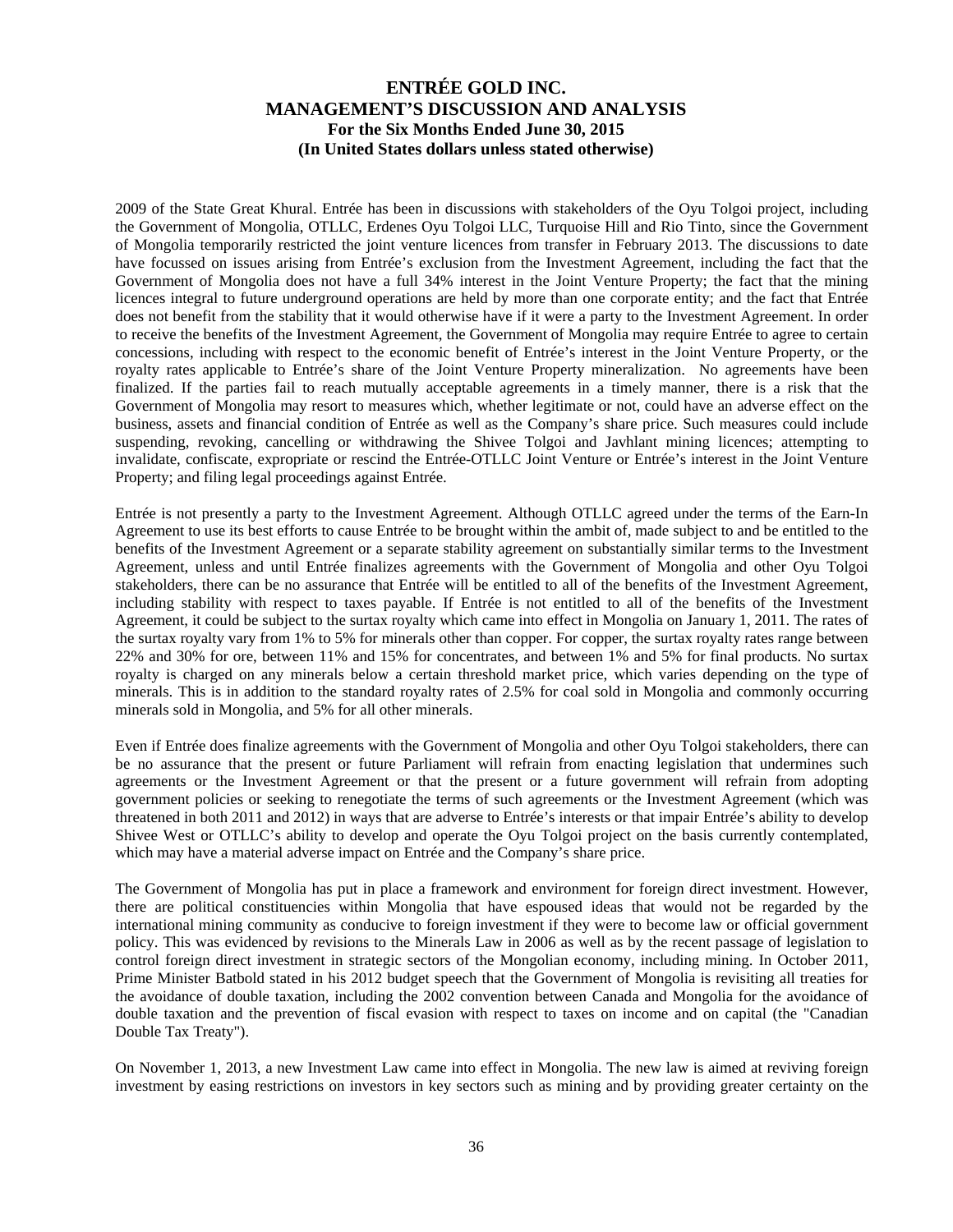taxes they must pay. The new law replaces two previous laws, including SEFIL. The full impact of the new Investment Law is not yet known.

On January 16, 2014, the Mongolian Parliament adopted a new State Minerals Policy. The main focus of the policy is to establish a stable investment environment; improve the quality of mineral exploration, mining and processing; encourage the use of environmentally friendly and modern technology; and strengthen the competitiveness of the Mongolian mining sector on the international market. The State Minerals Policy is also intended to serve as the basis for amendments to the existing Minerals Law and other laws relating to the mining sector. On July 1, 2014, the Mongolian Parliament passed the 2014 Amendments to the Minerals Law. In addition, the Mongolian Parliament also passed a separate law which repeals the 2010 statute which imposed a moratorium on the granting of new exploration licences and the transfer of existing licences. The 2014 Amendments extend the maximum period for an exploration licence from 9 years to 12 years (although it ended the three year pre-mining period sometimes given to licence holders upon the expiration of their exploration rights), extend the requirement for holders of mining licences to ensure that 90% of their workforce is comprised of Mongolian nationals to the mining licence holder's subcontractors as well, make clearer the roles and responsibilities of government ministries and departments with respect to mineral matters, modify the definition of Strategic Deposit to reflect its impact on the national economy and not regional economy, and provide for some instances where a tender may not be required to obtain minerals licences where state funding has been used if related to compensation for declaring a special needs area, among other changes. On February 18, 2015, the Mongolian Parliament adopted the 2015 Amendment, which purports to allow a licence holder to negotiate with the Government of Mongolia with respect to an exchange of the Government's 34% (50% in cases where exploration has been funded by the State budget) equity interest in a licence holder with a Strategic Deposit for an additional royalty payable to the Government. The amount of the royalty payment would vary depending on the particulars of the Strategic Deposit but cannot exceed five percent. The rate of this royalty payment shall be approved by the Government of Mongolia. The full impact of the 2015 Amendment is not yet known.

The Ministry of Finance and certain Members of Parliament have released draft laws and draft amendments to the tax legislation of Mongolia which include provisions related to the taxation of foreign legal entities operating in Mongolia and minerals companies in general. If certain provisions of these amendments were adopted by Parliament as currently drafted, they could adversely affect Entree's interests. It is not possible to determine when, if ever, these amendments would be adopted and in what form.

If the Government of Mongolia revises, amends or cancels the Canadian Double Tax Treaty; if the new Investment Law, State Minerals Policy, 2014 Amendments or 2015 Amendment are implemented or interpreted in a manner that is not favourable to foreign investment or Entrée's interests; or if new tax laws or amendments to tax laws are adopted that are not favourable to foreign investment or Entrée's interests, it could have an adverse effect on Entrée's operations in Mongolia and future cash flow, earnings, results of operations and financial condition as well as the Company's share price.

On February 27, 2013, MRAM delivered notice to Entrée advising that any transfer, sale or lease of the Shivee Tolgoi and Javhlant mining licences is temporarily restricted. While Entrée was subsequently advised that the temporary transfer restriction on the joint venture mining licences will be lifted, it has not received official notification of the lifting of the restriction. Any future action by the Government of Mongolia to suspend, revoke, withdraw or cancel the Shivee Tolgoi and Javhlant mining licences, whether legitimate or not, would have an adverse effect on the business, assets and financial condition of Entrée as well as the Company's share price.

The Earn-In Agreement requires OTLLC to enter into a form of joint venture agreement that bestows upon it certain powers and duties as manager of the Entrée-OTLLC Joint Venture, including the duty to cure title defects, the duty to prosecute and defend all litigation or administrative proceedings arising out of operations, and the duty to do all acts reasonably necessary to maintain the Joint Venture Property assets, including the mining licences. Pursuant to the Assignment Agreement dated March 1, 2005 between the Company, Turquoise Hill and OTLLC, the Company is also entitled to look to Turquoise Hill for the performance of OTLLC's obligations under the Earn-In Agreement, which is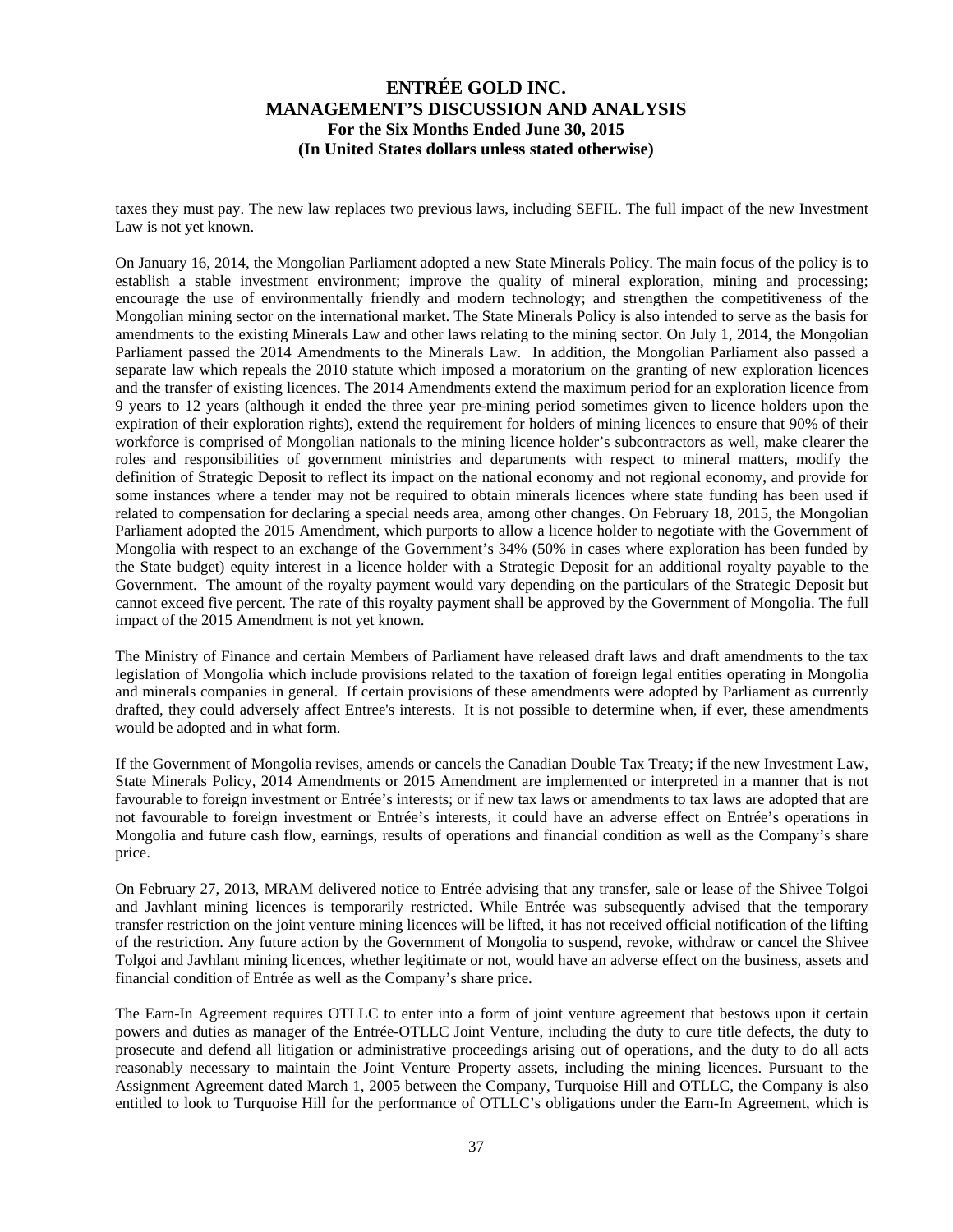governed by British Columbia law. In addition, the Shivee Tolgoi and Javhlant mining licences are included in the contract area of the Investment Agreement. The Investment Agreement restricts the grounds upon which the Mongolian State administrative authority in charge of geology and mining may revoke a mining licence covered by the Investment Agreement. The Investment Agreement also includes a dispute resolution clause that requires the parties to resolve disputes through international commercial arbitration procedures. Entrée is not a party to the Investment Agreement and does not have any direct rights under the Investment Agreement. In the event that the Government of Mongolia suspends, revokes, withdraws or cancels the Shivee Tolgoi and Javhlant mining licences, there can be no assurance that OTLLC, Turquoise Hill or Rio Tinto will invoke the international arbitration procedures, or that Entrée will be able to enforce the terms of the Earn-In Agreement to cause OTLLC or Turquoise Hill to do all acts reasonably necessary to maintain the Joint Venture Property assets, including by invoking the international arbitration procedures under the Investment Agreement. There may also be limitations on OTLLC, Turquoise Hill and Rio Tinto's ability to enforce the terms of the Investment Agreement against the Government of Mongolia, which is a sovereign entity, regardless of the outcome of an arbitration proceeding. Without an effective means of enforcing the terms of the Earn-In Agreement or the Investment Agreement, Entrée could be deprived of substantial rights and benefits with little or no recourse for fair and reasonable compensation as well as the Company's share price.

While the Entrée-OTLLC Joint Venture is operating under the terms of the form of joint venture agreement appended to the Earn-in Agreement, the joint venture agreement has not been formally executed by the parties. There can be no assurance that OTLLC or its shareholders will not attempt to renegotiate some or all of the material terms governing the joint venture relationship in a manner which could have an adverse effect on Entrée's future cash flow, earnings, results of operations and financial condition.

OTLLC has earned either a 70% or 80% interest in mineralization extracted from the Joint Venture Property, depending on the depth at which minerals are extracted, and has effective control of the Entrée-OTLLC Joint Venture. Rio Tinto, which beneficially owns 20.7% of the Company's issued and outstanding shares, exerts a significant degree of control over the business and affairs of Turquoise Hill and OTLLC. Under the Heads of Agreement and MOA, Rio Tinto is responsible for the management of the building and operation of the Oyu Tolgoi project (which includes the Heruga and Hugo North Extension deposits on the Joint Venture Property); is responsible for all exploration operations on behalf of OTLLC, including exploration on the Joint Venture Property; and prepares all programs and budgets for approval by the OTLLC board. The interest of Rio Tinto, Turquoise Hill and OTLLC and the interests of the Company's other shareholders are not necessarily aligned and there can be no assurance that Rio Tinto, Turquoise Hill or OTLLC will exercise its rights or act in a manner that is consistent with the best interests of the Company's other shareholders.

Entrée is and will be subject to the risks normally associated with the conduct of joint ventures, which include disagreements as to how to develop, operate and finance a project, inequality of bargaining power, incompatible strategic and economic objectives and possible litigation between the participants regarding joint venture matters. These matters may have an adverse effect on Entrée's ability to realize the full economic benefits of its interest in the property that is the subject of a joint venture, which could affect its results of operations and financial condition as well as the Company's share price.

In the event of a dispute arising at or in respect of Entrée's foreign operations, Entrée may be subject to the exclusive jurisdiction of foreign courts or may not be successful in subjecting foreign persons to the jurisdiction of courts in Canada or other jurisdictions. Entrée may also be hindered or prevented from enforcing its rights with respect to a governmental entity or instrumentality because of the doctrine of sovereign immunity. Any adverse or arbitrary decision of a court, arbitrator or other governmental or regulatory body, or Entrée's inability to enforce its contractual rights, may have a material adverse impact on Entrée's business, assets, prospects, financial condition and results of operation as well as the Company's share price.

In June 2010, the Government of Mongolia passed Resolution 140, the purpose of which is to authorize the designation of certain land areas for "state special needs" within certain defined areas, some of which include or are in proximity to the Oyu Tolgoi project. These state special needs areas are to be used for Khanbogd village development and for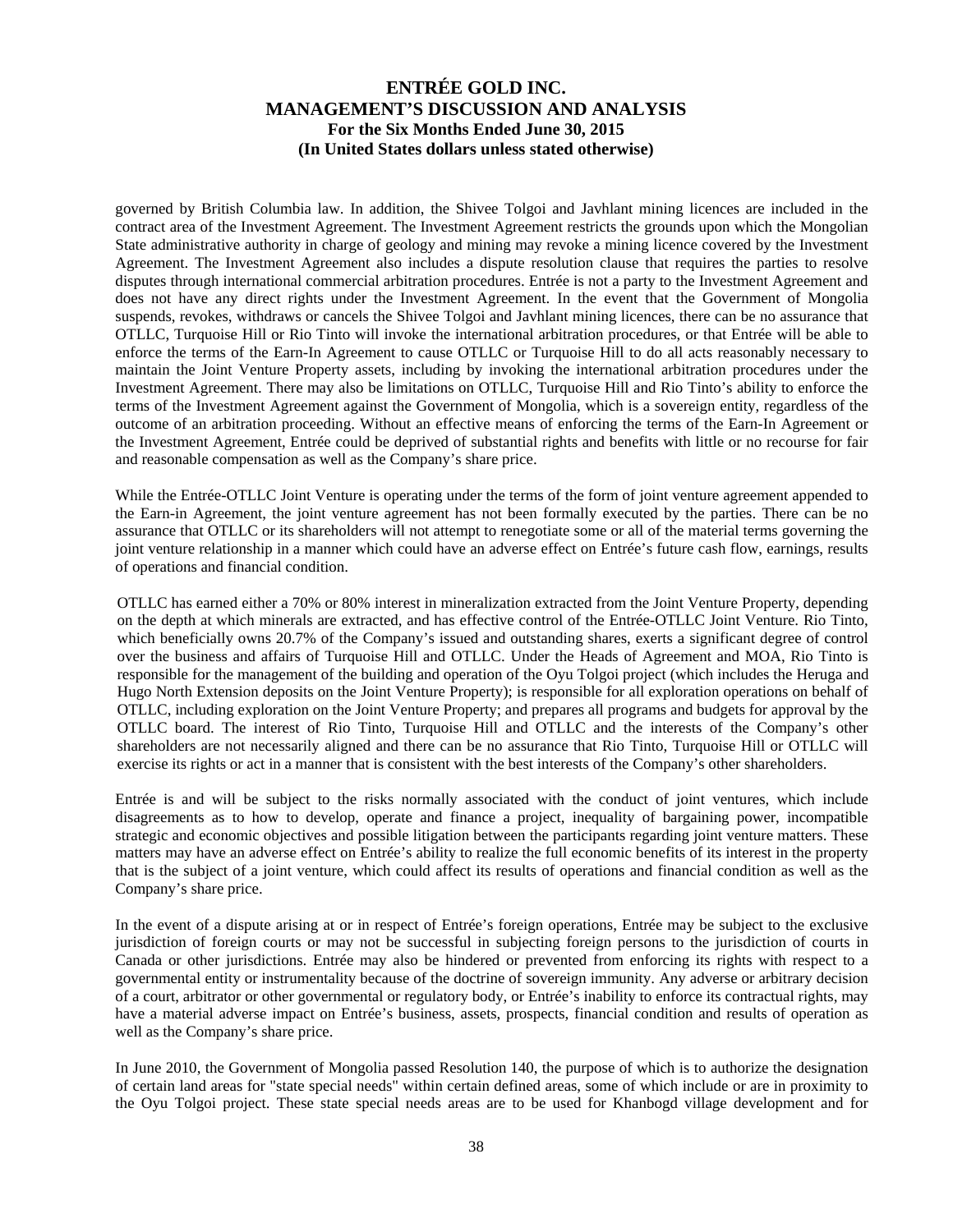infrastructure and plant facilities necessary in order to implement the development and operation of the Oyu Tolgoi project. A portion of the Shivee Tolgoi licence is included in the land area that is subject to Resolution 140.

In June 2011, the Government of Mongolia passed Resolution 175, the purpose of which is to authorize the designation of certain land areas for "state special needs" within certain defined areas in proximity to the Oyu Tolgoi project. These state special needs areas are to be used for infrastructure facilities necessary in order to implement the development and construction of the Oyu Tolgoi project. Portions of the Shivee Tolgoi and Javhlant licences are included in the land area that is subject to Resolution 175.

It is expected but not yet formally confirmed by the Government that to the extent that a consensual access agreement exists or is entered into between OTLLC and an affected licence holder, the application of Resolution 175 to the land area covered by the access agreement will be unnecessary. OTLLC has existing access and surface rights to the Joint Venture Property pursuant to the Earn-In Agreement. If Entrée is unable to reach a consensual arrangement with OTLLC with respect to Shivee West, Entrée's right to use and access a corridor of land included in the state special needs areas for a proposed power line may be adversely affected by the application of Resolution 175. While the Mongolian Government would be responsible for compensating Entrée in accordance with the mandate of Resolution 175, the amount of such compensation is not presently quantifiable.

While the Investment Agreement contains provisions restricting the circumstances under which the Shivee Tolgoi and Javhlant licences may be expropriated which may make the application of Resolution 140 and Resolution 175 to the Joint Venture Property unnecessary, there can be no assurances that the Resolutions will not be applied in a manner that has an adverse impact on Entrée.

#### *Risks Associated with the Development of the Oyu Tolgoi Project*

Further development of the Oyu Tolgoi project depends upon Turquoise Hill's ability to obtain a reliable source of funding. Volatility in capital markets and commodity prices and other macroeconomic factors may adversely affect Turquoise Hill's ability to secure project financing. Even if macroeconomic factors are conducive to securing project financing, there can be no assurance that final agreement with the project lenders will be reached on terms reasonably satisfactory to Turquoise Hill and Rio Tinto or that Turquoise Hill or Rio Tinto will continue to pursue project financing for the Oyu Tolgoi project. In addition, OTLLC operates in a region of the world that is prone to economic and political upheaval and instability, which may make it more difficult to obtain sufficient debt financing from project lenders.

On August 12, 2013, development of the Oyu Tolgoi underground mine, including Lift 1 of the Entrée-OTLLC Joint Venture's Hugo North Extension deposit, was suspended until outstanding OTLLC shareholder issues could be resolved. The parties were unable to reach agreement on outstanding shareholder issues and close project financing prior to the September 30, 2014 expiry of the commitment letters that Rio Tinto signed with 15 global banks. On October 2, 2014, Turquoise Hill stated that underground development remains subject to: (1) successful resolution of remaining OTLLC shareholder issues, including the tax situation; (2) agreement of a comprehensive funding plan including project finance; (3) approval of the OTFS14 by the OTLLC shareholders and acceptance by the Mongolian Minerals Council; and (4) obtaining all necessary permits for the Oyu Tolgoi mine's operations and development. On May 18, 2015, the Government of Mongolia, OTLLC, Turquoise Hill and Rio Tinto signed the Mine Plan, addressing key outstanding OTLLC shareholder issues and setting out an agreed basis for the funding of the Oyu Tolgoi project. While the Mine Plan resolves a number of issues between the parties and provides a pathway forward to restart underground development, there can be no assurances as to when underground development will restart, if at all; with respect to the availability of project financing on reasonable terms or at all; with respect to the availability of (and the terms and timing of obtaining) necessary governmental approvals, consents and permits; or that Oyu Tolgoi project financing will be available within the time frame required to permit development of the underground mine within current cost estimates, on schedule or at all.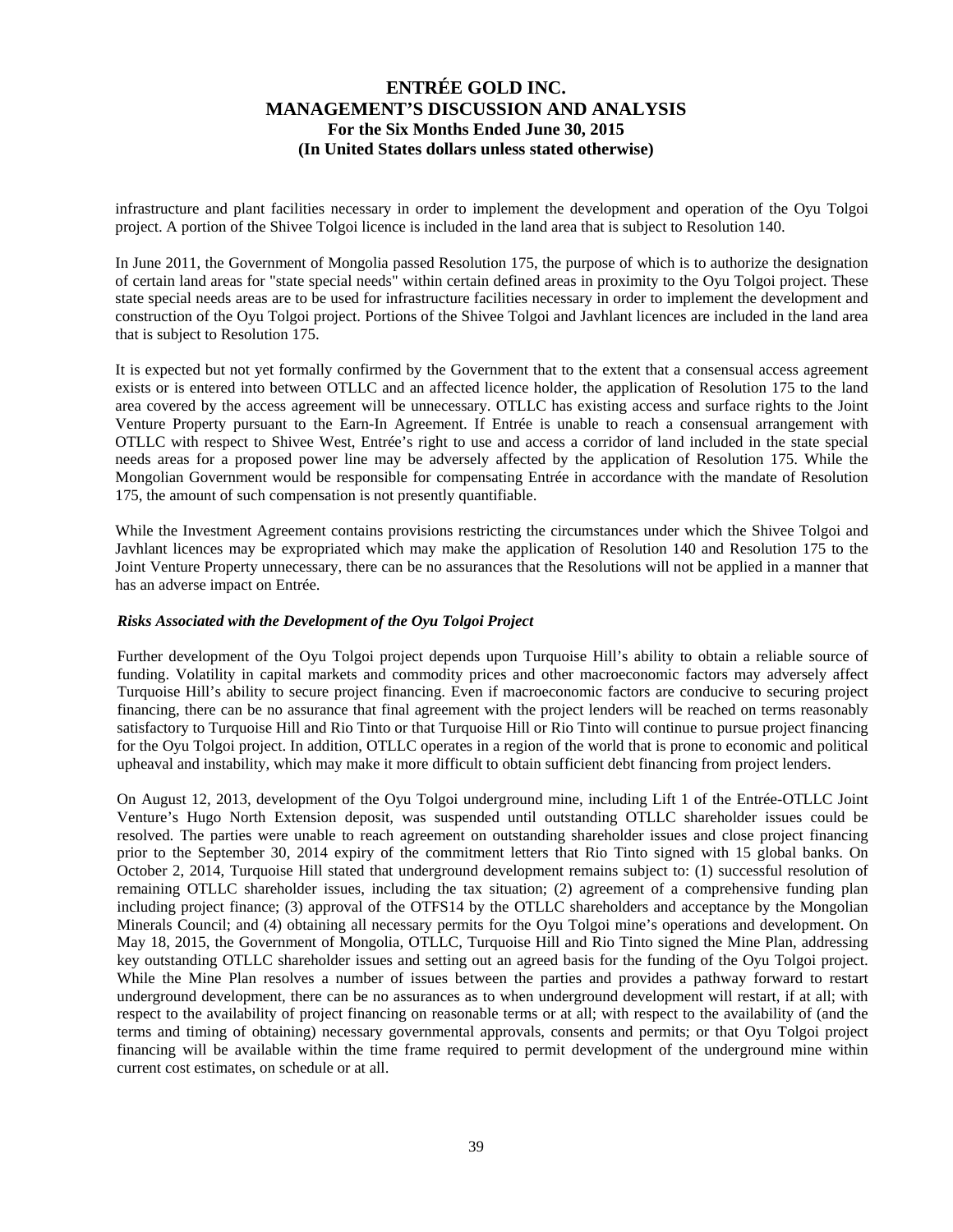Turquoise Hill's estimates regarding the cost of development and operation of the Oyu Tolgoi project are estimates only. The estimates and the assumptions upon which they are based are subject to a variety of risks and uncertainties and other factors that could cause actual expenditures to differ materially from those estimated. If these estimates prove incorrect, the total capital expenditures required to complete development of the Oyu Tolgoi project underground mine, including the portion that Entrée is responsible for, may increase, which may have a material adverse impact on Entrée, its results of operations, financial conditions, and the Company's share price.

There are a number of uncertainties inherent in the development and construction of any new or existing mine, including the Oyu Tolgoi project. These uncertainties include: the timing and cost, which can be considerable, of the construction of mining and processing facilities; the availability and cost of skilled labour, process water, power and transportation, including costs of transport for the supply chain for the Oyu Tolgoi project, which requires routing approaches which have not been fully tested; the annual usage costs to the local province for sand, aggregate and water; the availability and cost of appropriate smelting and refining arrangements; and the need to obtain necessary environmental and other government permits, such permits being on reasonable terms, and the timing of those permits. The cost, timing and complexities of mine construction and development are increased by the remote location of the Oyu Tolgoi project.

It is common in new mining operations and in the development or expansion of existing facilities to experience unexpected problems and delays during development, construction and mine start-up, which may cause delays in commencement or expansion of mineral production. In particular, development of the Oyu Tolgoi project underground mine, including the Hugo North Extension deposit and the Heruga deposit, continues to be halted until project financing and all necessary permits have been secured, and the underground feasibility study has been approved by OTLLC and its shareholders. Any of these delays could impact disclosed project economics. Accordingly, there is no assurance that the future development, construction or expansion activities will be successfully completed within cost estimates, on schedule or at all and, if completed, there is no assurance that such activities will result in profitable mining operations.

#### *Risks Associated with the Funding Agreement*

In the event of a partial expropriation of Entrée's economic interest, contractually or otherwise, in the Joint Venture Property, which is not reversed during the abeyance period provided for in the Funding Agreement with Sandstorm, the Company will be required to return a pro rata portion of the Deposit (the amount of the repayment not to exceed the amount of the Unearned Balance).

If an event of default occurs under the Funding Agreement, the Company may be required to immediately pay to Sandstorm a default fee, which it may not have sufficient funds to cover. Some potential events of default may be outside of Entrée's control, including a partial or full expropriation of Entrée's economic interest, contractually or otherwise, in the Joint Venture Property which is not reversed during the abeyance period provided for in the Funding Agreement. If an event of default occurs and the Company is required to pay a default fee to Sandstorm, it may have a material adverse impact on Entrée's business, financial condition, assets and prospects, and on the Company's share price.

Under the Funding Agreement, the Company agreed to use future cash flows from its mineral property interests to purchase and deliver metal credits to Sandstorm. The Funding Agreement does not require the Company to deliver actual metal production, therefore the Company will have to use revenue it receives from the sale of its share of metal production to purchase the requisite amount of metal credits for delivery to Sandstorm. To the extent metal prices on the day on which the Company's production is sold are different from metal prices on the day on which the Company purchases metal credits for delivery to Sandstorm, the Company may suffer a gain or loss on the difference.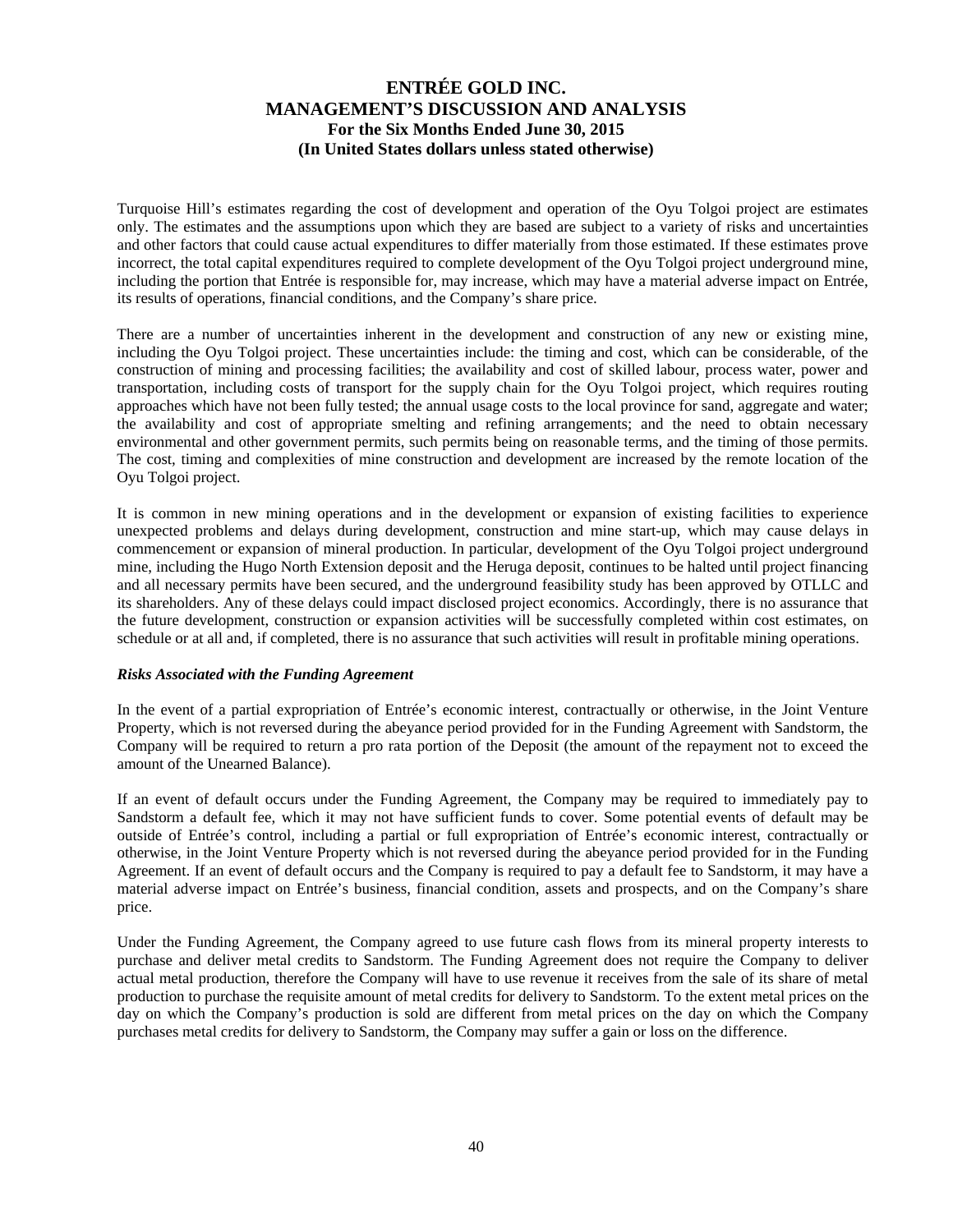#### *Risks Associated with Mining or Related to Entrée*

The estimates of reserves and resources, including the anticipated tonnages and grades that will be achieved or the indicated level of recovery that will be realized, are estimates only and no assurances can be given as to their accuracy. Such estimates are, in large part, based on interpretations of geological data obtained from drill holes and other sampling techniques. Actual mineralization or formations may be different from those predicted. Reserve and resource estimates are materially dependent on prevailing market prices and the cost of recovering and processing minerals at the mine site. Market fluctuations in the price of metals or increases in the costs to recover metals may render the mining of ore reserves uneconomical and materially adversely affect operations.

There is no assurance that a commercially viable mineral deposit exists on any of the exploration properties in which Entrée has an interest. There is also no assurance that, even if commercial quantities of ore are discovered, a mineral property will be brought into commercial production. The discovery of mineral deposits is dependent upon a number of factors, not the least of which is the technical skill of the exploration personnel involved. The commercial viability of a mineral deposit, once discovered, is also dependent upon a number of factors, some of which are the particular attributes of the deposit, such as size, grade and proximity to infrastructure, metal prices and government regulations, including regulations relating to taxation, royalties, allowable production, importing and exporting of minerals, and environmental protection. Most of the above factors are beyond the control of Entrée. If mineral reserves in commercially exploitable quantities are established on any of Entrée's properties (other than the Joint Venture Property, in which Entrée has a carried interest), Entrée will be required to expend substantial sums of money to establish the extent of the resource, develop processes to extract it and develop extraction and processing facilities and infrastructure. Although Entrée may derive substantial benefits from the discovery of a major deposit, there can be no assurance that such a resource will be large enough to justify commercial operations, nor can there be any assurance that Entrée will be able to raise the funds required for development on a timely basis. If Entrée cannot raise the necessary capital or complete the necessary facilities and infrastructure, its business may fail. Entrée may be required to acquire rights to additional lands in order to develop a mine if a mine cannot be properly located on Entrée's properties. There can be no assurance that Entrée will be able to acquire such additional lands on commercially reasonable terms, if at all.

Recent global financial and market conditions have been subject to increased volatility, which may impact the ability of Entrée to obtain equity or debt financing in the future and, if obtained, on terms favourable to Entrée. If Entrée cannot raise the money that it needs to continue exploration of its mineral properties, there is a risk that Entrée may be forced to delay, scale back, or eliminate certain of its exploration activities. If these increased levels of volatility and market turmoil continue, Entrée's operations could be adversely impacted and the value and the price of the Company's common shares could be adversely affected.

Rio Tinto's beneficial shareholdings in the Company potentially give Rio Tinto the voting power to influence the policies, business and affairs of Entrée and the outcome of any significant corporate transaction or other matter, including a merger, business combination or a sale of all, or substantially all, of Entrée's assets. In addition, Rio Tinto (on behalf of OTLLC) has operational control over the Joint Venture Property. OTLLC also has a right of first refusal with respect to any proposed disposition by Entrée of an interest in Shivee West, which is not subject to the Entrée-OTLLC Joint Venture. The share position in the Company of each of Turquoise Hill and Rio Tinto may have the effect of delaying, deterring or preventing a transaction involving a change of control of the Company in favour of a third party that otherwise could result in a premium in the market price of the Company's common shares in the future.

Entrée must comply with licence and permitting requirements. In Mongolia, the Shivee Tolgoi and Javhlant exploration licences were converted to mining licences on October 27, 2009. These licences now have a term of 30 years, with two potential extensions of 20 years each. The total estimated annual fees in order to maintain the Shivee Tolgoi and Javhlant mining licences in good standing is approximately \$830,000. Approximately \$440,000 of the total is recoverable from, or loaned by, OTLLC. Subsequent to the year ended December 31, 2014, the Government of Mongolia announced that the annual fees will be now be denominated in Tugriks. As a consequence, the annual amount payable in United States dollars will be subject to foreign currency fluctuation.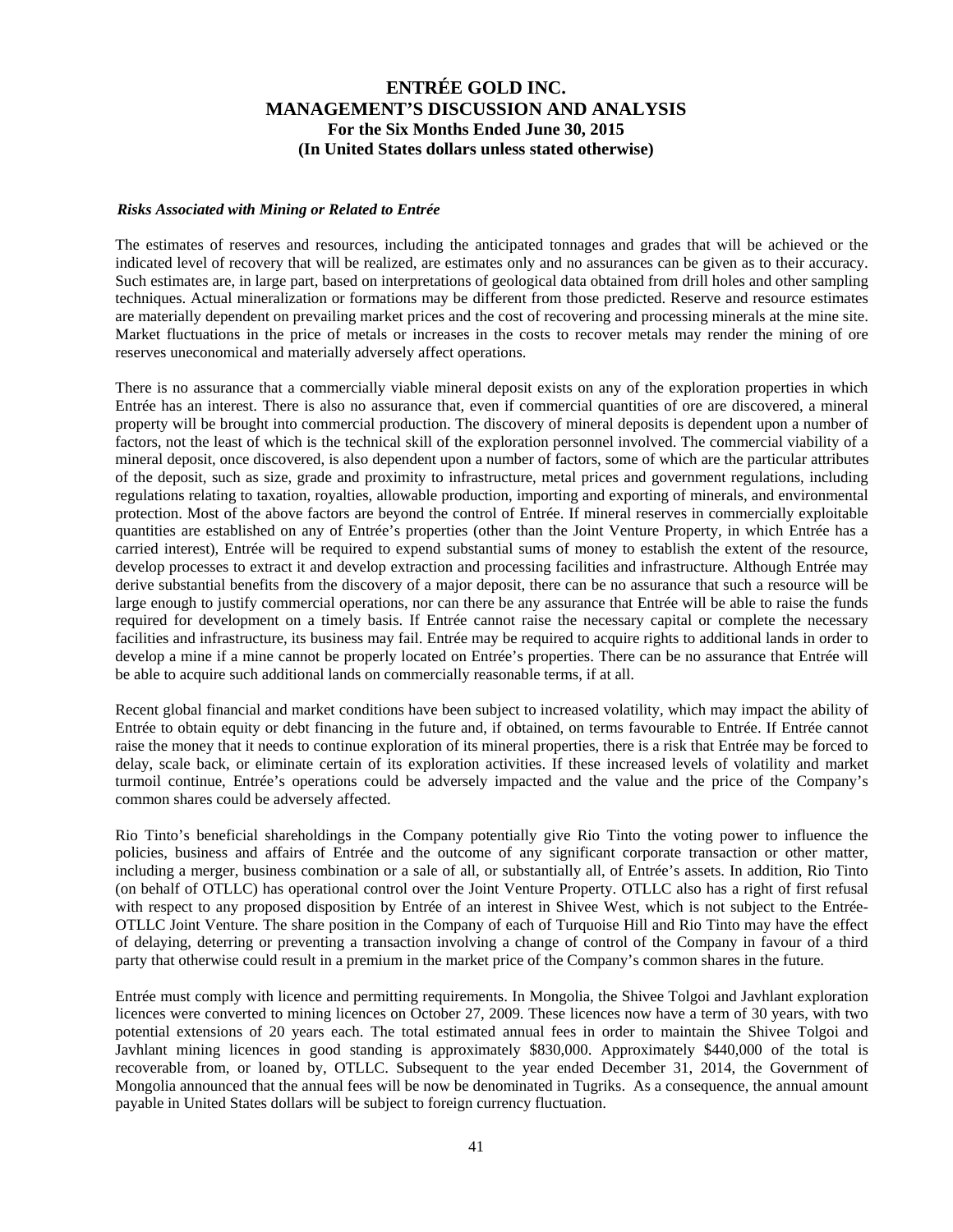In Nevada, maintenance fees must be paid to the BLM. For the 2015 assessment year, the aggregate fee for the Ann Mason Project was approximately \$320,000.

In both Nevada and Mongolia, Entrée must comply with environmental regulations that govern air and water quality and land disturbance and provide mine reclamation and closure costs.

#### **Internal Control over Financial Reporting**

Management is responsible for designing internal control over financial reporting, to provide reasonable assurance regarding the reliability of financial reporting and the preparation of financial statements for external purposes in accordance with US GAAP. No change in the Company's internal control over financial reporting occurred during the period beginning on April 1, 2015 and ended on June 30, 2015 that has materially affected, or is reasonably likely to materially affect, the Company's internal control over financial reporting.

#### **Cautionary Note to United States Investors - Canadian Disclosure Standards in Mineral Resources and Mineral Reserve**s

The terms "mineral reserve", "Proven mineral reserve" and "Probable mineral reserve" are Canadian mining terms as defined in accordance with NI 43-101 under the guidelines set out in the CIM Standards on Mineral Resources and Mineral Reserves, adopted by the CIM Council, as may be amended from time to time by the CIM.

The definitions of Proven and Probable reserves used in NI 43-101 differ from the definitions in the United States Securities and Exchange Commission ("SEC") Industry Guide 7. Under SEC Industry Guide 7 standards, a "final" or "bankable" feasibility study is required to report reserves, the three year history average price is used in any reserve or cash flow analysis to designate reserves and the primary environmental analysis or report must be filed with the appropriate governmental authority.

In addition, the terms "mineral resource", "Measured mineral resource", "Indicated mineral resource" and "Inferred mineral resource" are defined in and required to be disclosed by NI 43-101; however, these terms are not defined terms under SEC Industry Guide 7 and normally are not permitted to be used in reports and registration statements filed with the SEC. Investors are cautioned not to assume that all or any part of mineral deposits in these categories will ever be converted into reserves. "Inferred mineral resources" have a great amount of uncertainty as to their existence, and great uncertainty as to their economic and legal feasibility. It cannot be assumed that all or any part of an Inferred mineral resource will ever be upgraded to a higher category. Under Canadian rules, estimates of Inferred mineral resources may not form the basis of feasibility or prefeasibility studies, except in rare cases.

Accordingly, information contained in this MD&A containing descriptions of our mineral deposits may not be comparable to similar information made public by U.S. companies subject to the reporting and disclosure requirements under the United States federal securities laws and the rules and regulations thereunder.

#### **International Financial Reporting Standards**

The Company is a "domestic" issuer under Canadian securities law and a "foreign private issuer" under SEC regulations. The Company files its financial statements with both Canadian and U.S. securities regulators in accordance with US GAAP, as permitted under current regulations. In 2008, the Accounting Standards Board in Canada and the Canadian Securities Administrators (CSA) confirmed that domestic issuers were required to transition to International Financial Reporting Standards (IFRS) for fiscal years beginning on or after January 1, 2011. On June 27, 2008, the CSA Staff issued Staff Notice 52-321 "Early Adoption of International Financial Reporting Standards, Use of US GAAP and References to IFRS-IASB" which confirmed that domestic issuers that are also SEC registrants are able to continue to use US GAAP. Consequently, the Company was not required to convert to IFRS effective January 1, 2011 and has elected to continue using US GAAP.